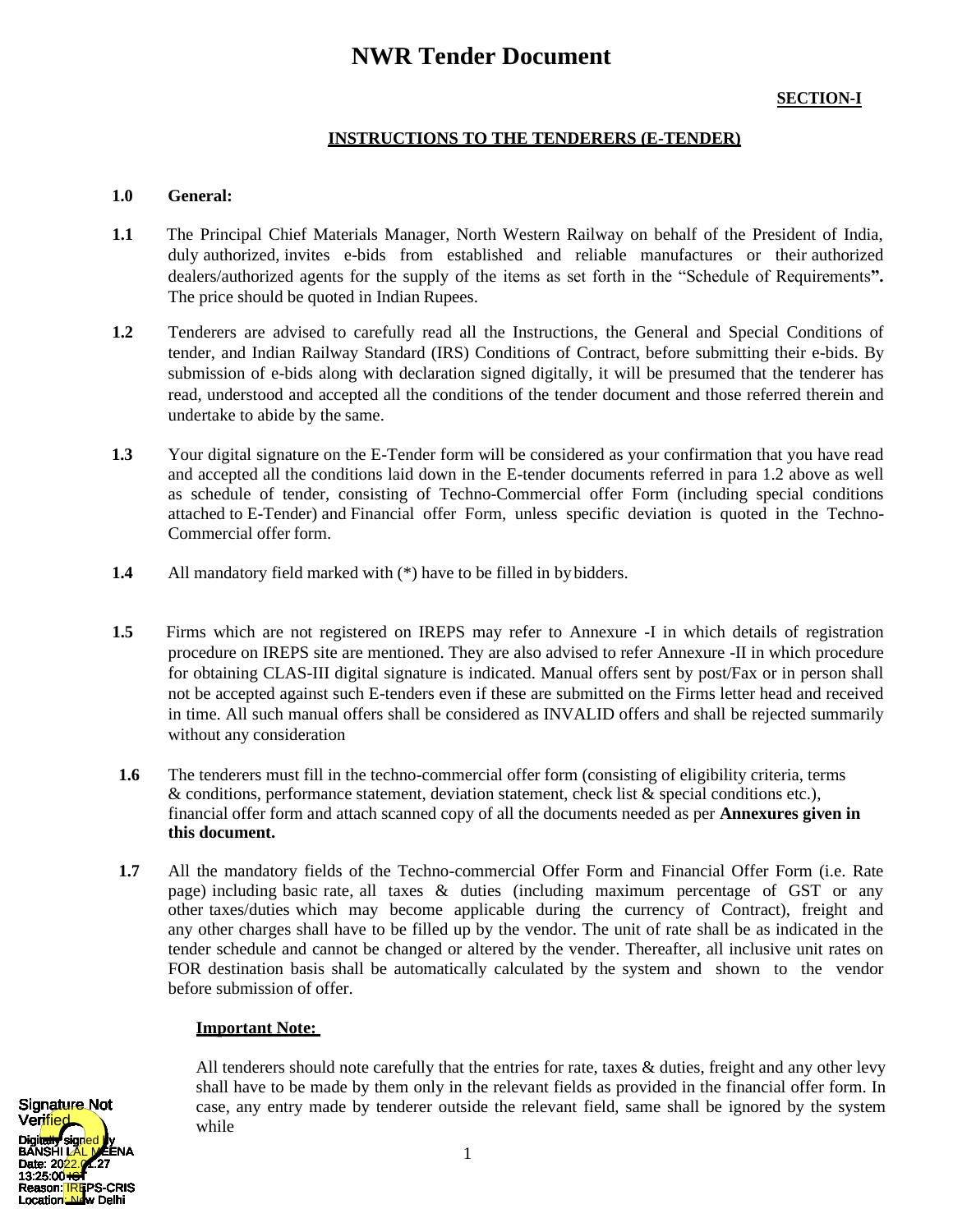evaluating the offers for the reason that the comparative statement is prepared automatically by the system on the basis of the entries as made by tenderer in the relevant & respective field only. This computer generated comparative statement forms the basis for evaluation of offers, deciding the inter- se ranking of offers and further deciding the tender accordingly. For example, if freight charges are mentioned extra and are not quantified in exact amount in the appropriate column/field, then freight charges shall be taken as nil in the comparative statement prepared automatically by the E-Procurement System. Similarly if the GST, packing charges, forwarding charges etc. are not quantified in exact %age, then these elements like taxes/duties etc. shall also be taken as nil by the system in the comparative statement prepared automatically by the EPS system. It is therefore, in the interest of the vendors to enter the exact %age or Amount in the relevant fields in the financial offer form, failing which any entry made by the tenderer outside the relevant field shall be ignored and considered the same with impact as nil while deciding the inter-se ranking of the offers irrespective of the fact whether the tenderer has mentioned specific rates at some other place in its offer instead of the nominated field. Therefore, it is quite essential for the vendor to note that the entries for rate, taxes/duties, freight and any other levy should not be made anywhere else except in the appropriate field/column provided in the financial offer form.

- **1.8** Tenderer should note that, if any column/field is left blank either in Techno- Commercial Offer Form or Financial Offer Form by them in Electronic Tender SOR, etc, both in respect of technical as well as commercial matters, then it will be treated as NIL deviation by NWR and thereafter no change in those parameters will be accepted/permitted by NWR.
- **1.9** Tender documents are not transferable and their cost if any is not refundable and the same is to be submitted with digital signatures by the pre-authorized personnel of the vendor, already registered with the site.
- **1.10** In case of any contradiction in the terms and conditions appearing in IRS Conditions of Contract and General/Special conditions specified in the tender documents, the latter will prevail.
- **1.11** Regarding GST rate quoting bidders are requested to refer Para 3.3 of Section II of thisdocument.

#### **2.0 Submission of /e-bids:**

- **2.1** The individuals signing the tender or any other documents connected there-with should clearly indicate his full name and designation, specify whether he is signing and scan the documents attached with their e-bids :
	- a) As sole proprietor of the concern or as attorney of the sole proprietor;
	- b) As partner(s) of the firm.
	- c) As Director, Manager or Secretary in case of Limited Company duly authorized by a resolution passed by the Board of Directors or in pursuance of the Authority conferred by Memorandum of Association.
	- d) An authenticated copy of the document, which authorizes the signatory to commit on behalf of the tender, shall accompany the offer.
- **2.2** The stores, offered should be in accordance with stipulated drawings and specifications in "Electronic Tender Schedule of Requirements". The e-bids should comply with the Instructions to Tenderers, IRS and Special Conditions of Contract. Details of deviations, if any, from tender specification and other conditions should be clearly indicated in deviation statement in techno commercial form during bid process. The Purchaser, however, reserves the right to accept or reject these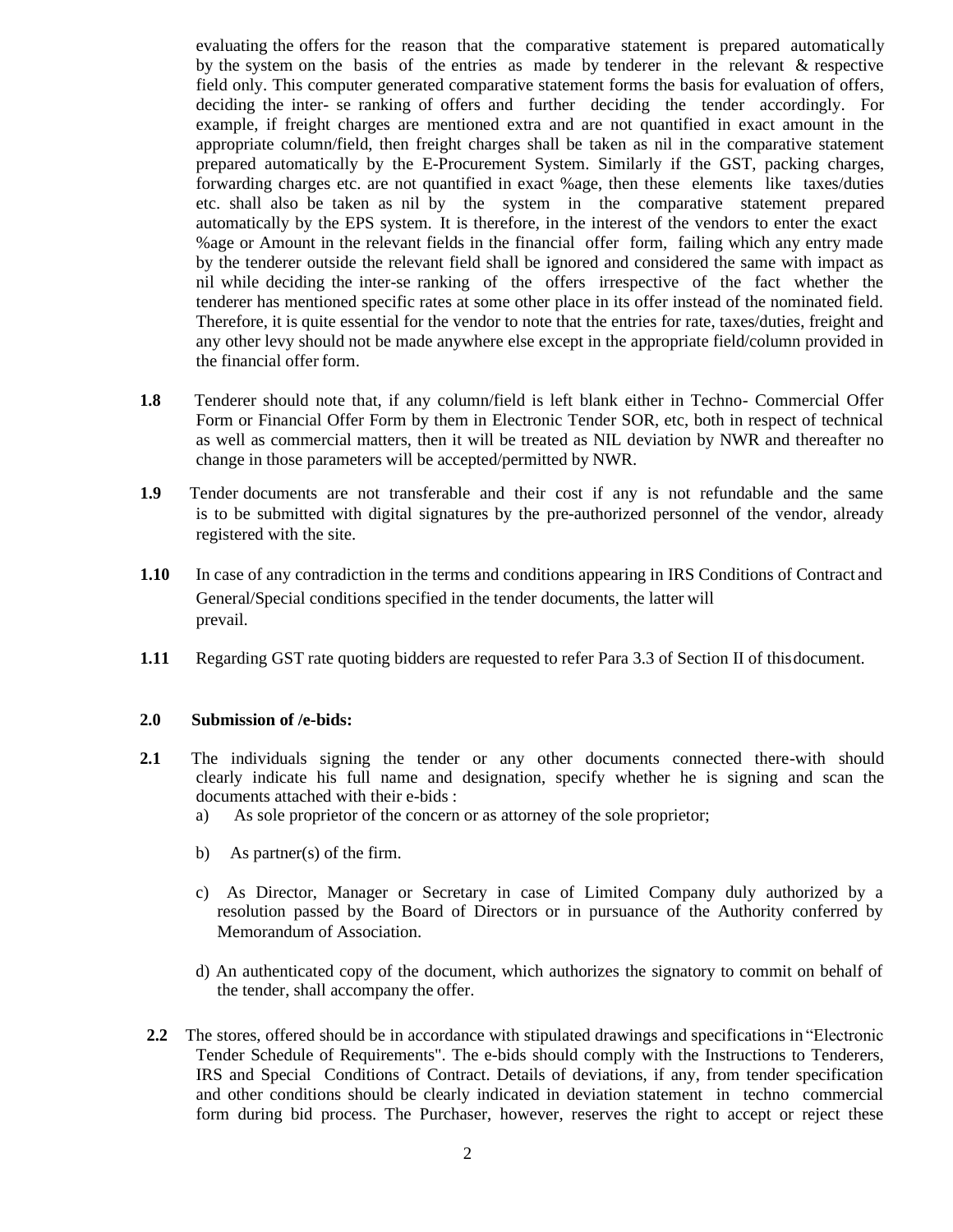deviations and his decision thereon shall be final.

- **2.3** Corrigendum: Purchaser reserves the right to issue any corrigendum to the tender even upto ten days prior to the due date of opening of the tender. Tenderers are also advised to check the website for the purpose of submitting their e-bids or revising their e-bids, whether any such corrigendum to the tender has been issued or not.
- **2.4** REVISED BIDS: Vendors can submit a revised commercial bid any time before the stipulated closing date and time and in such case the last revised bid submitted shall be considered as the bid for the tender, superseding all the previously submitted bids for that item/items of the tender.
- **2.5** The electronic procurement system does not permit submission of any offer after the closing date and time of tenders. Hence, there is no scope of late/delayed offers in the on-line biddingprocess.

# **3.0 Earnest Money Deposit (EMD) :**

- **3.1** Earnest Money Deposit (EMD) for Stores Tenders:
	- 3.1.1 EMD amount is required to be paid in all tenders irrespective of the nature of the tender as per the EMD amount mentioned in clause 3.1.3 below or as decided by the purchaser under the policy. There shall be no exemption from submission of EMD for any tender or by any tenderer, except following:
		- (a) In limited tenders with estimated value up to Rs 25 lakhs (including single tenders, global limited tenders) except when mentioned in NIT.
		- (b) Micro and Small Enterprises (MSEs) registered for the tendered item in terms of Railway Board'sletter No. 2010/RS(G)/363/1 dated 05.07.12
		- (c) Other Railways and Government Departments in terms of Railway Board's letter No. 2004/RS(G)/779/11 dated 24.07.07
		- (d) Indian Ordinance Factories in terms of Railway Board's letter No. 92/RSS(G)/363/1 dated 08.04.1993.
		- (e) PSUs owned by Ministry of Railways and PSUs for the group of items that are manufactured by them in terms of Railway board's letter No. 2003/RS(G)/779/5 dated 10.09.04
		- (f) Vendors registered with Railways for the trade group of the item tendered.
		- (g) Vendors appearing on the approved vendor lists of RDS0/PUs/CORE, subject to approval status being valid on the date of tender closing.
		- (h) Vendors registered with Railways for supply of medicine, medical equipments and consumables shall be exempted from submission of EMD for these items.
		- (i) In tenders issued against PAC, OEM in whose favor PAC has been issued shall be exempted from submitting EMD. KVIC and ACASH shall be exempted from EMD for items supplied by them.
	- 3.1.2 Offers submitted without EMD shall be summarilyrejected.
	- 3.1.3 EMD amount shall be as below:

| <b>Estimate value of</b><br>tender      | $EMD$ (rounded off to nearest higher $10$ (ten))                                                                                              |
|-----------------------------------------|-----------------------------------------------------------------------------------------------------------------------------------------------|
| Above Rs. 5 Lakh<br>and up to Rs. 50 Cr | @2% of the estimated value of the tender subject to Max. Rs. 20 lakh.(Exempted LT/ST/GLT up to Rs. 25<br>lakh of estimated value of purchase) |
| Above Rs. 50 Cr                         | Rs. 50 Lakh                                                                                                                                   |

3.1.4 EMD of unsuccessful bidders or tenders shall be released immediately after finalization of the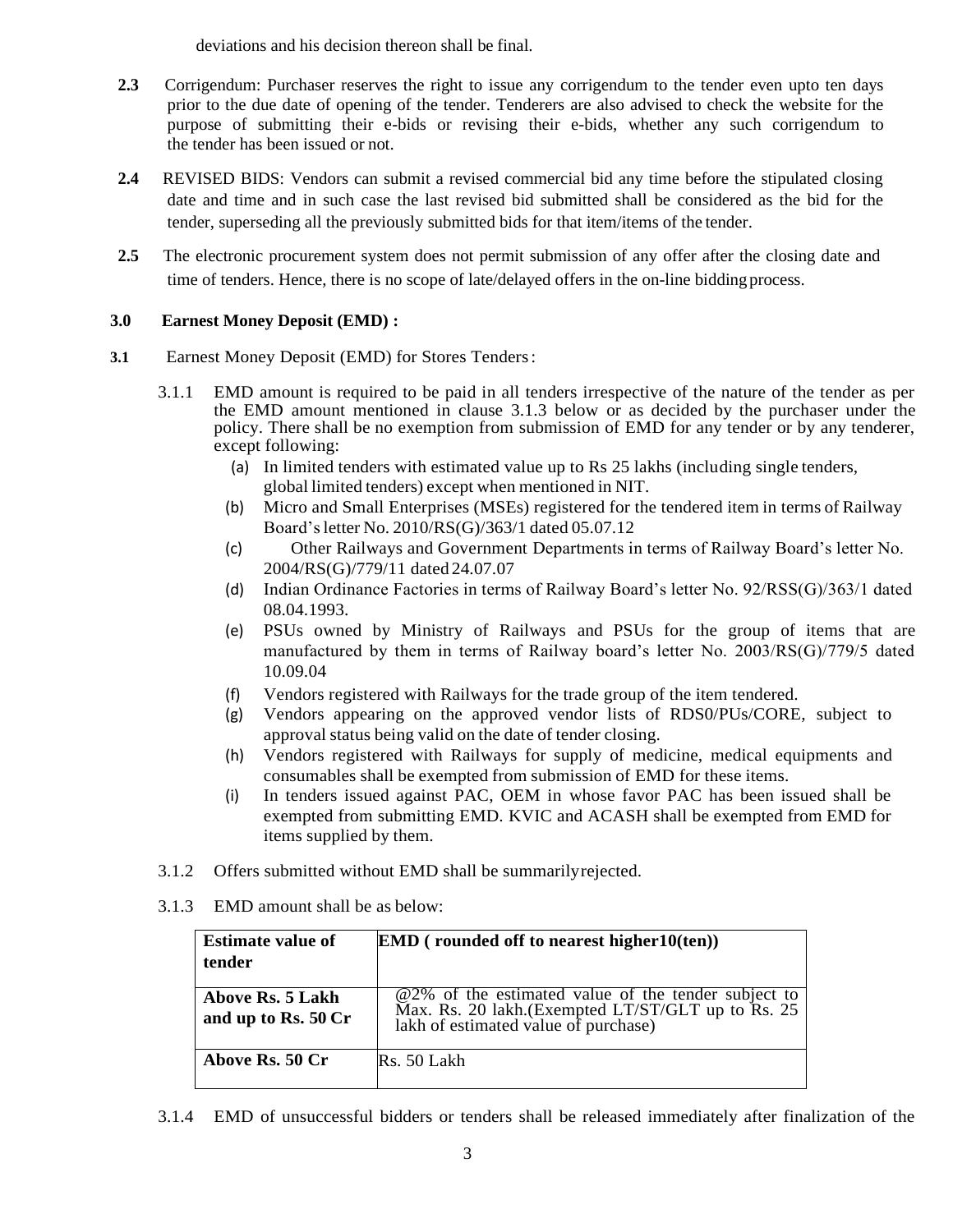tender.

3.1.5 If a tenderer does not furnish the earnest money & is seeking waiver or exemption from payment of EMD he/she shall have to attach scanned copy of requisite documentary evidence in support of their claim and he/she should clearly indicate the category under which the firm is exempted. For the other tenderers, Earnest Money as stipulated in the Notice for Invitation of Tenders (NIT) will have to be paid only online through Payment Gateway link. Following declaration is to be signed by bidders availing exemption from submission of EMD(Except Govt. Departments/ordnance factories/ other Railways/ Railway PSUs/ KVIC/ ACASH). Submitting Offer from any bidder against tender will be considered as signing belowdeclaration.

"*In case my/our claim to exemption* from *submission of bid* security/ *Earnest Money Depositis not found valid as per terms of the tender, I/we understand and accept that Railways has unquestionable right to summarily reject my bid and my offer shall not be considered for ordering. Further, l/ we* hereby understand *and* accept I/*we withdrawormodifymy/ourbidsduringthe periodofvalidity,orIfl/weareawarded the contract and on beingcalledupontosubmitthe Performance Security* /*Security Deposit,failto submitthePerformance Security / SecurityDeposit before the deadline*

*definedintherequestforbid*document/Notice*InvitingTender,I/weshallbedebarred*

*from exemption of submitting Bid Security/ Earnest Money Deposit and Performance Security / Security* Deposit for a period of 6 (six) months, from the Date I/ we are declared disqualified from exemption from *submission of EMD/SD, for all tenders for procurement of goods issued by any ‹unit of Indian Railways published during this period"*

- **3.2** There shall be no exemption to such bidders from submitting EMD and SD for all tenders published during the period of time they are so disqualified as per the declaration signed by them.
- **3.3** No interest will be payable by the Purchaser on the Earnest Money Deposit.
- **3.4** All efforts will be made to return the EMD of unsuccessful bidder at the earliest. However no interest will be paid on account of any delay.
- **3.5** For successful bidder EMD will be refunded on receipt of the Security Money. The Earnest Money of the successful tenderer may be adjusted towards part of the Security Deposit and in case where such tenderer furnishes full Security Deposit as per the tender conditions, EMD will be refunded after receipt of full SecurityDeposit.
- **3.6 Forfeiture of Earnest Money**: The Earnest Money deposited is liable to be forfeited if the tenderer withdraws or amends, impairs or derogates from the offer in any respect within the period of validity of his bid or if the successful tenderer fail to submit the Security Deposit as per tender conditions.

# **4. BENEFITS AND PREFERENTIAL TREATMENT TO MICRO AND SMALL ENTERPRISES:**

- 4.1 The Public Procurement Policy on MSE, envisages certain benefits / preferential treatment to Micro and Small Enterprises (MSEs) of their participation in Govt. procurement in reference to the Railway Board's letter No. 2010/RS(G)/363/1 dated 5.7.2012 2010/RS(G)363/1 Pt.I dated 28.12.2018 & MSE Gazette Notification No. 503 dated 23.3.12 of Govt. of India. In order to avail themselves of such benefits and preferential treatments, the MSEs must be registered with any of the following:
	- a. District Industries Centers.
	- b. Khadi and Village Industries Commission.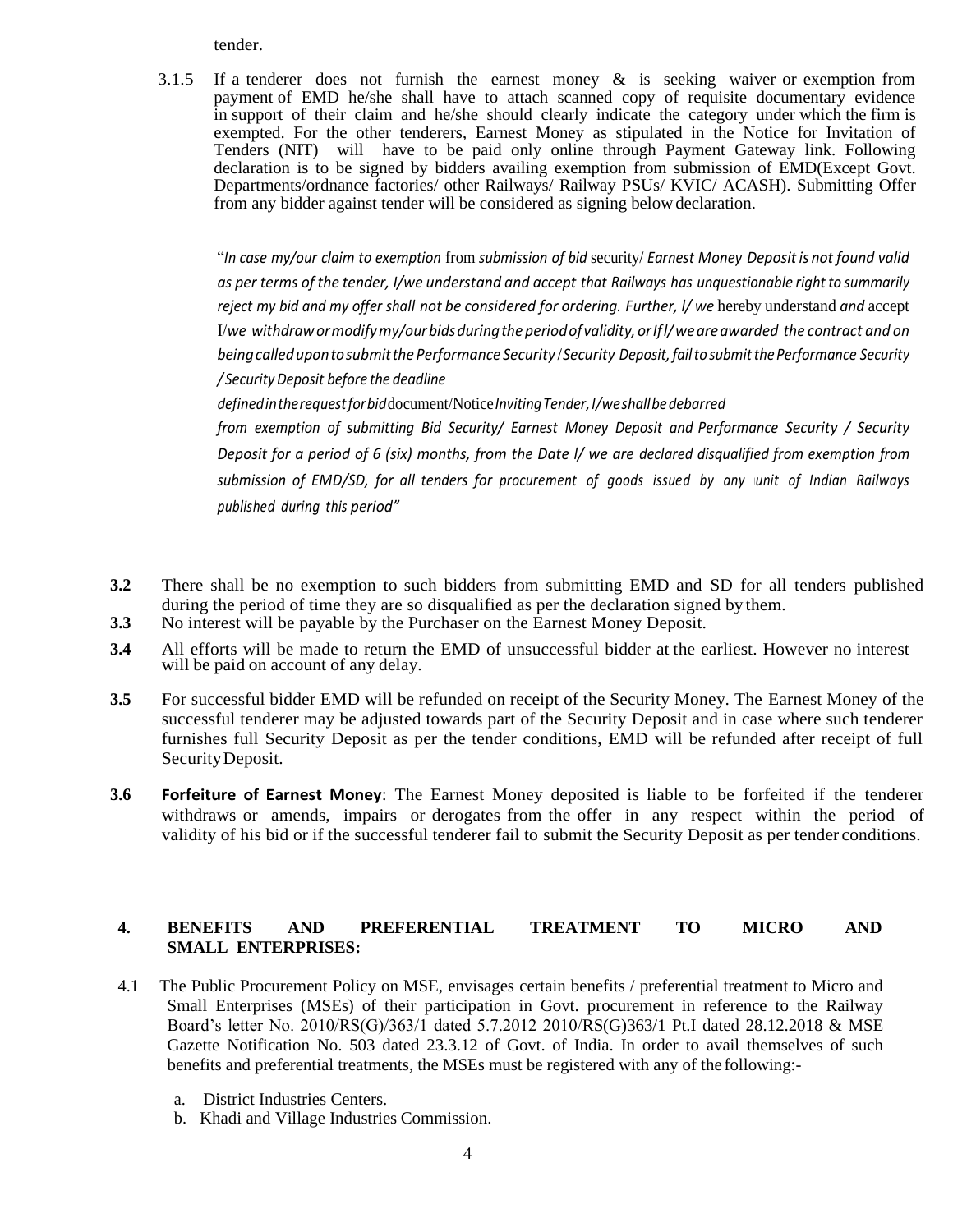- c. Khadi and Village Industries Board.
- d. Coir Board.
- e. National Small Industries Corporation.
- f. Directorate of Handicraft and Handloom.
- g. Any other body specified by Ministry of MSME.
- 4.2 In pursuance of the Public Procurement Policy on MSE, it has been decided that:-
	- (i) Tender sets shall be provided free of cost to MSEs registered with the above agencies for the item tendered.
	- (ii) MSEs registered with the above agencies for the item tendered are exempted from payment of Earnest Money Deposit.
	- (iii) In tenders, participating MSEs quoting a price within price band of  $L1 + 15\%$  shall be allowed to supply a portion of the requirement by bringing down their price to L1 in a situation where L1 price is from someone other than a MSE and such MSE/MSE"s can be together ordered upto 25% of the value out of the net procurable quantity.
	- (iv) Overall 4% (in terms of Railway Board letter 2010/RS(G)/363/1 dated 05.07.2012) of procurement of goods and services will be from MSEs owned by Scheduled Caste (SC) / Scheduled Tribe (ST) entrepreneurs. However, in event of failure of such MSEs to participate in tender process or

meet tender requirements and L1 price, 4% sub-target of procurement and earmarked from MSE"s owned by SC/ ST entrepreneurs shall be met from other MSEs.

- (v) 3% reservations for women owned MSEs within the above mentioned 25% reservations.
- 4.3 MSEs who are interested in availing themselves of the above benefits should attach with their e-bid the proof of their being MSE registered with any of the agencies mentioned in the notification of Ministry of MSE indicated above at 4.1. **( with proof of type of ownership claimed in bid)**
- 4.4 The MSEs must also indicate the terminal validity date of their registration.
- 4.5 Such Micro/Small Enterprises registered vendors should also state the sub-category to which they belong and submit documentary proof for the same. The sub- categories:
	- (a) Enterprises owned by Scheduled Castes.
	- (b) Enterprises owned by Scheduled Tribes.
	- (c) Enterprises owned by other than above two categories.
	- (d) Owned by women.
- 4.6 Failing 4.3, 4.4 and 4.5 above, such bids will not be consideration of benefits detailed in MSE notification No.503 dated 23.3.12 of Government of India. **No back reference will be made in this regard.**
- 4.7 Traders and agent are not allowed to avail any benefits extended under MSE policy.

### **5. PREFERENCE TO DOMESTICALLY MANUFACTURED ELECTRONIC PRODUCTS:**

Purchase preference will be given to domestically manufactured electronic products as per the various provisions under the policy issued by Ministry of Communications and Information Technology, Department of Electronic and Information Technology, (DEITY) letter no: 33(3)/2013- IPHW dated 23.12.2013, as amended from time to time and as prevailing on the date of tender opening for procurement of such of electronic products as notified by the Ministry of Railways from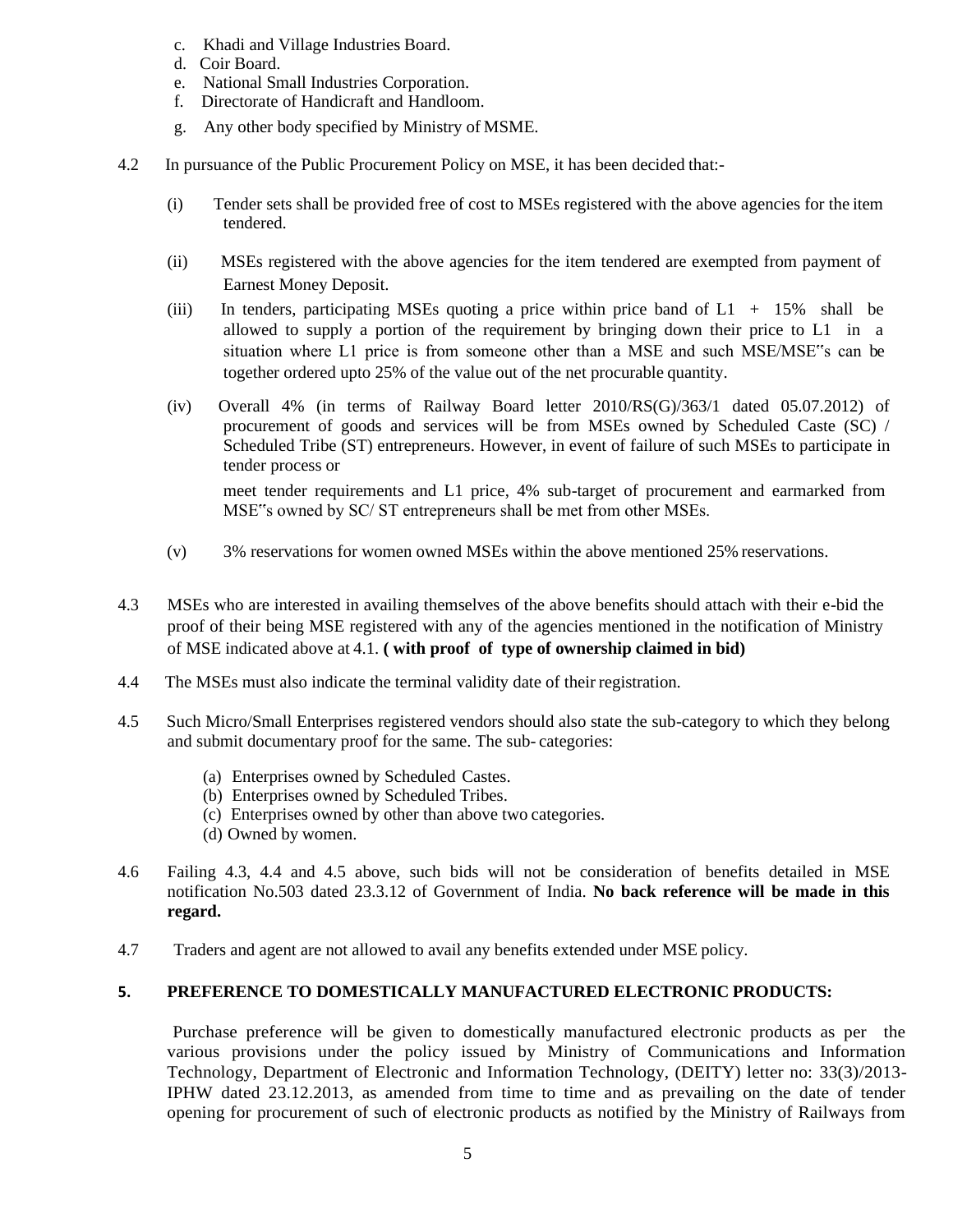time to time.

# **5.1. PROMOTE MANUFACTURING AND PRODUCTION OF GOODS AND SERVICES IN INDIA**

# **This Tender complies with Public Procurement Policy Order 2017 dated 15.06.17, 29.05.2019 , 04.06.2020, 16.09.2020 and 25.09.2020.**

As per Ministry of Commerce and Industry order no. P-45021/2/2017- B.E.-II dated 15.06.2017, 29.05.2019, 04.06.2020, 16.09.2020 and 25.09.2020 to encourage "Make in India" and promote manufacturing and production of goods and services in India, preference will be given to Class I suppliers as mentioned in policy.

# **5.2. Definitions: For the purposes of Make in Indian Policy:**

*'Local content'* means the amount of value added in India which shall, unless otherwise prescribed by the Nodal Ministry, be the total value of the item procured (excluding net domestic indirect taxes) minus the value of imported content in the item (including all customs duties) as a proportion of the total value, in percent.

*'Class-I Local Supplier'* means a supplier or service provider whose goods, service or works offered for procurement has local content equal to or more than 50% as defined under this order.

*'Class-II Local Supplier'* means a supplier or service provider whose goods, service or works offered for procurement has local content more than 20% but less than 50% as defined under this order.

*'Non-Local Supplier'* means a supplier or service provider, whose goods, services or works offered for procurement, has local content less than or equal to 20%, as defined under this order.

'*L1*' means to lowest tender or lowest bid or the lowest quotation received in a tender, bidding process or other procurement solicitation as adjudged in a evaluation process as per the tender or other procurement solicitation.

*'Margin of purchase* preference' means the maximum extent to which the price quoted by a "Class-I local supplier" may be above the L1 for the purpose of purchase preference.

# **5.3. Eligibility of Class-I local supplier'/Class-II local Supplier/ 'Non-local suppliers' for different types of procurement.**

(a) In procurement of all goods, services or works in respect of which the Nodal Ministry/Department has communicated that there is sufficient local capacity and local competition, only Çlass –I local supplier', as defined under the Order, shall be eligible to bid irrespective of purchase value.

(b) In procurement of all goods, services or works, not covered by sub-para 3(a) above, and with estimated value of purchases less than Rs. 200 Crs, in accordance with Rule 161(iv) of GFR, 2017, Global tender enquiry shall not be issued excepted with the approval of competent authority as designated by Department of Expenditure. Only 'Class –I local supplier' and 'Class –II local supplier', as defined under the order, shall be eligible to bid in procurements undertaken by procuring entities, except when Global tender enquiry has been issued. In global tender enquiries, 'Non-local suppliers' shall also be eligible to bid along with class-I local suppliers' and 'Class-II local suppliers'.

(c) For the purpose of this Order, works includes Engineering, Procurement and Construction (EPC) contracts and services include System Integrator (SI) contracts.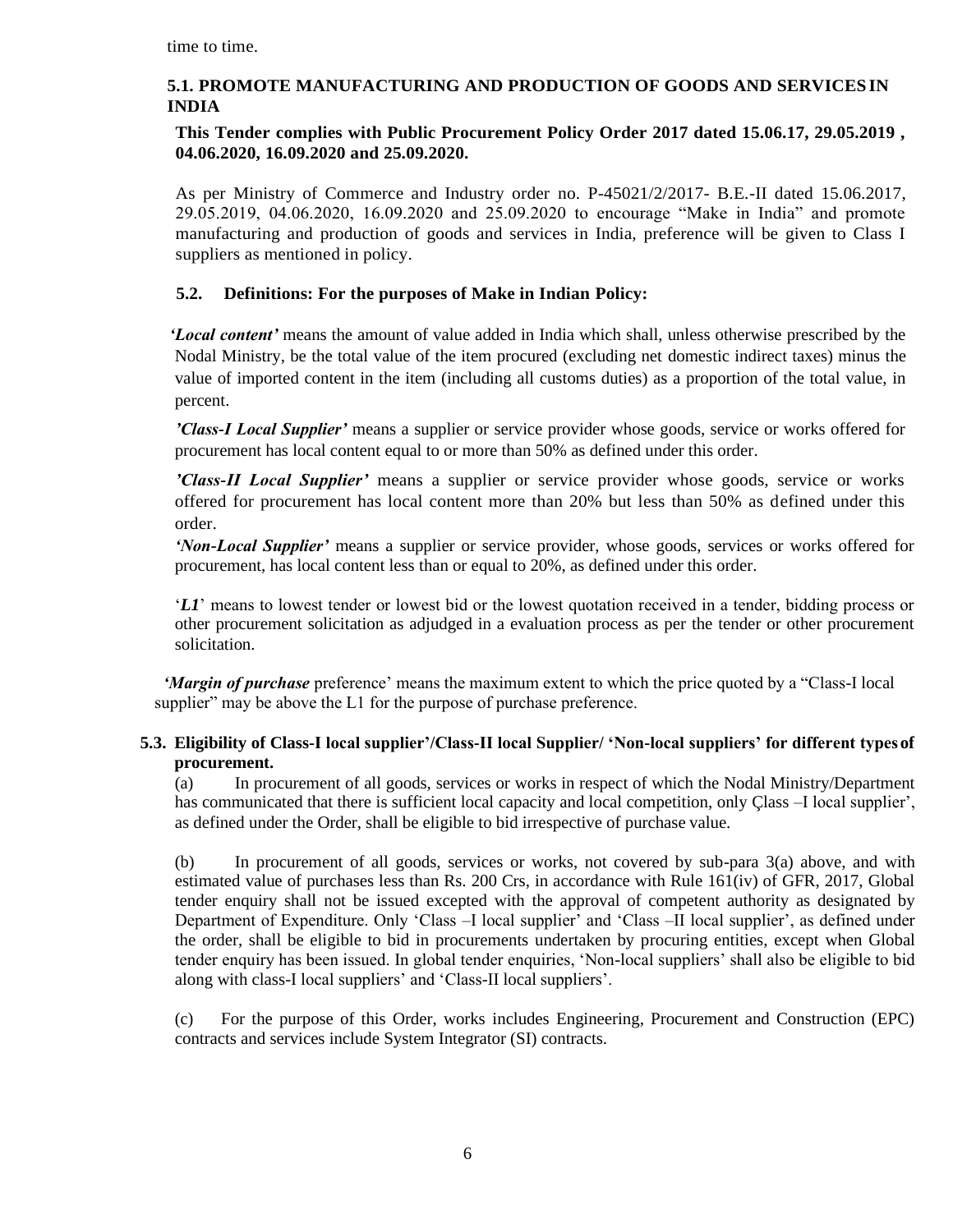## **5.3A. Purchase Preference**

- (a) Subject to the provisions of this Order and to any specific instructions issued by the Nodal Ministry or in pursuance of this Order, purchase preference shall be given to 'Class-I local supplier' in procurements undertaken by procuring entities in the manner specified here under.
- (b) In the procurements of goods or works, which are covered by para 5.3(b) above and which are divisible in nature, the 'Class-I local supplier' shall get purchase preference over 'Class-II local supplier' as well as 'Nonlocal supplier', as per following procedure:
- i) Among all qualified bids, the lowest bid will be termed as L1. If L1 is 'Class-I local supplier', the contract for full quantity will be awarded to L1,
- ii) If L1 bid is not a 'Class-I local supplier', 50% of the order quantity shall be awarded to L1. Thereafter, the lowest bidder among the Class-l local supplier will be invited to match the L1 price for the remaining 50% quantity Subject to the Class-I local supplier's quoted price falling within the margin of purchase preference, and contract for that quantity shall be awarded to such Class-l local supplier subject to matching the L1 price. In case such lowest eligible Class-l local supplier falls to match the L1 price or accepts less than the offered quantity, the next higher "Class-l local supplier within the margin of purchase preference shall be invited to match the L1 price for remaining quantity and so on, and contract shall be awarded accordingly. In case some quantity is still left uncovered on Class-I local suppliers, then such balance quantity may also be ordered on the L1 bidder.
- (c) In the procurements of goods or works, which are covered by para 3(b) above and which are not divisible in nature, and in procurement of services where the bid is evaluated on price alone, the Class-I local supplier shall get purchase preference over "Class-II local supplier as well as 'Non-local supplier, as per following procedure.
- i Among all qualified bids, the lowest bid will be termed as L1. 1f L1 is 'Class-I local supplier, the contract will be awarded to L1.
- ii If L1 is not 'Class-I local supplier, the lowest bidder among the 'Class-l local supplier. will be invited to match the L1 price subject to Class-I local Suppliers quoted price falling within the margin of purchase preference, and the contract shall be awarded to such 'Class- local supplier subject to matching the L1 price.
- iii In case such lowest eligible 'Class-l local supplier fails to match the L1 price, the 'Class-I local supplier' with the next higher bid within the margin of purchase preference shall be invited to match the L1 price and so on and contract shall be awarded accordingly. In case none of the Class-l local Supplier within the margin of purchase preference matches the L1 price, the contract may be awarded to the L1 bidder.
- (d) "Class-II local supplier" will not get purchase preference in any procurement, undertaken by procuring entities.
- *5.3 B.* **Applicability in tenders where contract is to be awarded to multiple bidders -** In tenders where contract is awarded to multiple bidders subject to matching of LI rates or otherwise, the 'Class-I local supplier' shall get purchase preference over 'Class-II local supplier' as well as 'Non local supplier', as per following procedure:

a) In case there is sufficient local capacity and competition for the item to be procured, as notified by the nodal Ministry only Class I local suppliers shall be eligible to bid. As such, the multiple suppliers, who would be awarded the contract, should be all and only 'Class I Local suppliers'.

b) In other cases 'Class II local suppliers' and 'Non local suppliers' may also participate in the beading process along with 'Class I Local suppliers' as per provisions of this Order.

c) If 'Class I Local suppliers' qualify for award of contract for at least 50% of the tendered quantity in any tender, the contract may be awarded to all the qualified bidders as per award criteria stipulated in the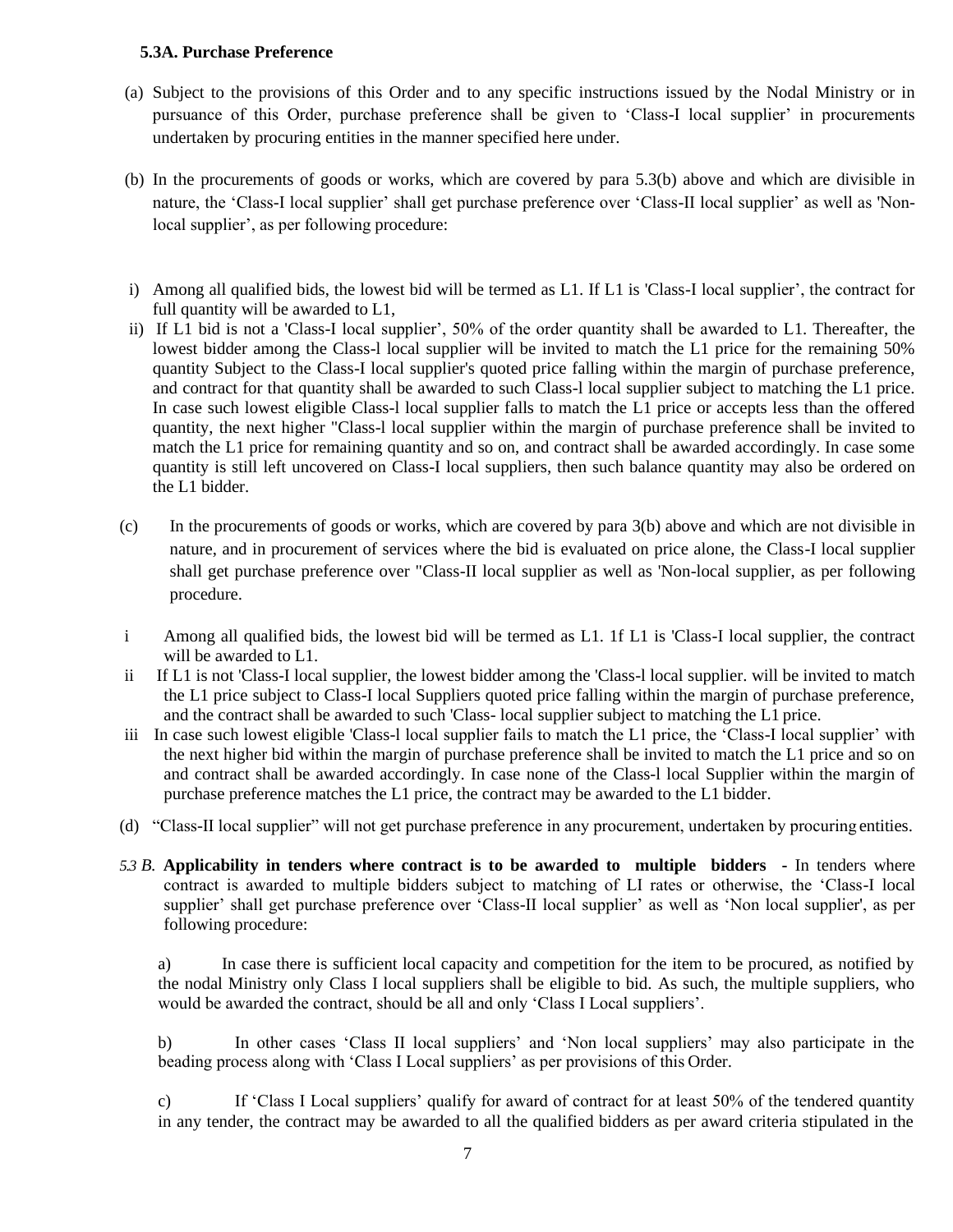bid documents. However, in case 'Class I Local suppliers' do not qualify for award of contract for at least 50% of the tendered quantity, purchase preference should be given to the 'Class I local supplier' over 'Class II local suppliers' / 'Non local suppliers' provided that their quoted rate falls within 20% margin of purchase preference of the highest quoted bidder considered for award of contract so as to ensure that the 'Class I Local suppliers' taken in totality are considered for award of contract for at least 50% of the tendered quantity.

d) First purchase preference has to be given to the lowest quoting 'Class-I local supplier', whose quoted rates fall within 20% margin of purchase preference, subject to its meeting the prescribed criteria for award of contract as also the constraint of maximum quantity that can be sourced from any single supplier. If the lowest quoting 'Class-I local supplier' does not qualify for purchase preference because of aforesaid constraints or does not accept the offered quantity, an opportunity may be given to next higher 'Class-I local supplier' , falling within 20% margin of purchase preference, and so on.

e) To avoid any ambiguity during bid evaluation process, the procuring entities may stipulate its own tender specific criteria for award of contract amongst different bidders including the procedure for purchase preference to 'Class I local supplier' within the broad policy guidelines stipulated in sub-paras above.

- **5.4. Exemption of small purchases:** Notwithstanding anything contained in paragraph 3, procurements where the estimated value to be procured is less than Rs. 5 Lakhs shall be exempt from this Order. However, it shall be ensured by procuring entities that procurement is not split for the purpose of avoiding the provisions of this Order.
- **5.5. Minimum local content:** The 'local content' requirement to categorize a supplier as 'Class-I local supplier' is minimum 50% For 'Class-II local supplier', the 'local content' requirement is minimum 20%. Nodal Ministry/ Department may prescribe only a higher percentage of minimum local content requirement to categorize a supplier as 'Class-I local supplier' / 'Class II local supplier' . For the items, for which Nodal Ministry/ Department has not prescribed higher minimum local content notification under the Order, it shall be 50% and 20% for 'Class I local supplier'/ 'Class-II local supplier' respectively.
- **5.6. Margin of Purchase Preference:** The margin of purchase preference shall be 20%.
- **5.7. Requirement for specification in advance** : The minimum local content, the margin of purchase preference and the procedure for preference to Make in India shall be specified in the notice inviting tenders or other form of procurement solicitation and shall not be varied during a particular procurement transaction.

### **5.8. Verification of local content :**

**a.** The 'Class-I local supplier'/ Class-II local supplier' at the time of tender, bidding or solicitation shall be required to indicate percentage of local content and provide self-certification that the item offered meets the local content requirement for 'Class-I local supplier' / 'Class-II local supplier', as the case may be. They shall also give details of the location(s) at which the local value addition is made.

**b.** In cases of procurement for a value in excess of Rs. 10 crores, the 'Class-I local supplier'/ 'Class II local supplier' shall be required to provide a certificate from the statutory auditor or cost auditor of the company (in the case of companies) or from a practicing Cost accountant or practicing chartered accountant (in respect of suppliers other than companies) giving the percentage of local content. In case the bidder do not attach relevant valid certificate with valid UDIN **the offer will be summarily rejected.**

**c.** Decisions on complaints relating to implementation of this Order shall be taken by the competent authority which is empowered to look into procurement-related complaints relating to the procuring entity.

- **d.** Nodal Ministries may constitute committees with internal and external experts for independent verification of self-declarations and auditor's/ accountant's certificates on random basis and in the case of complaints.
- **e.** Nodal Ministries and procuring entities may prescribe fees for such complaints.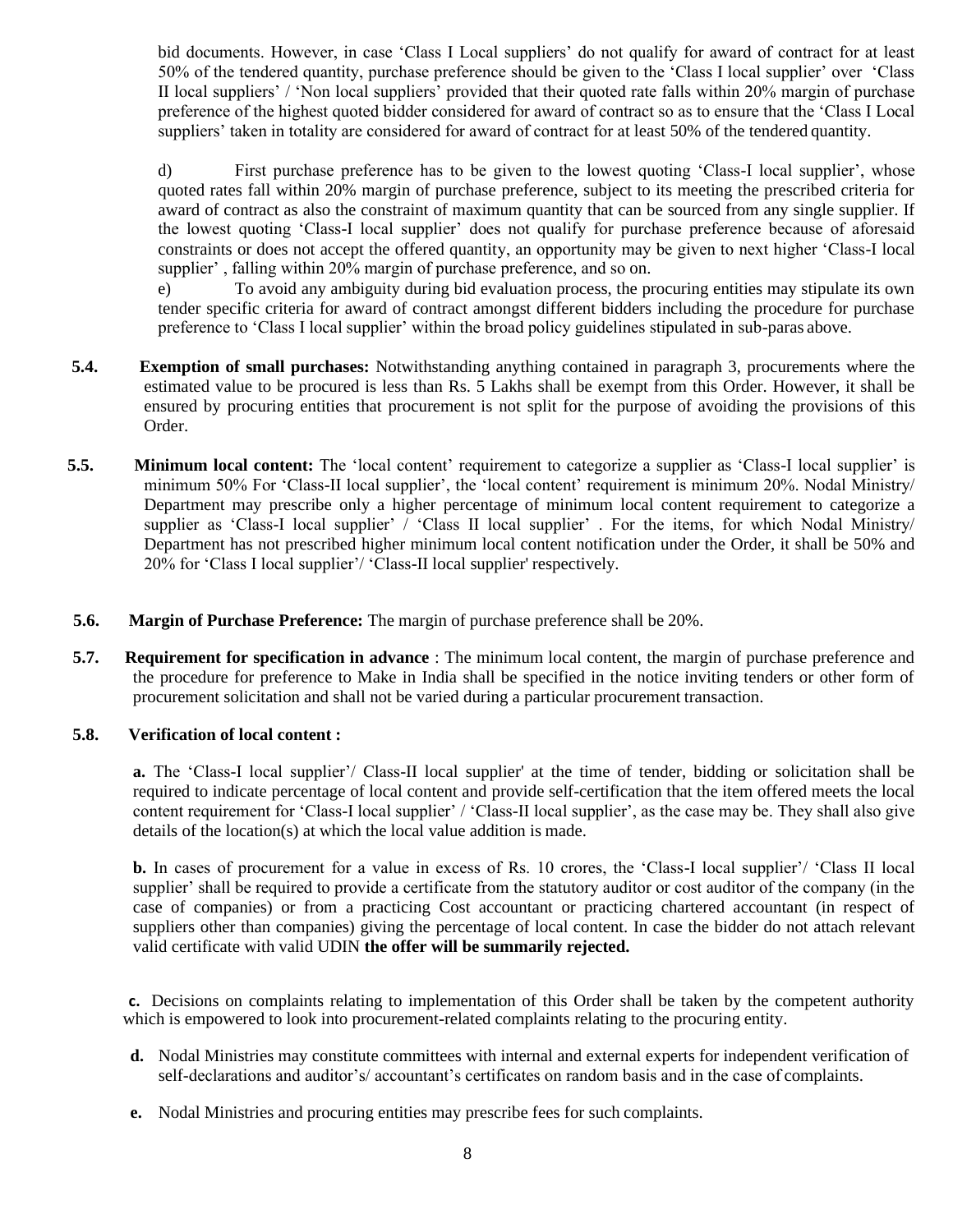- **f.** False declarations will be in breach of the Code of Integrity under Rule  $175(1)(i)$ (h) of the General Financial Rules for which a bidder or its successors can be debarred for up to two years as per Rule 151 (iii) of the General Financial Rules along with such other actions as may be permissible under law.
- **g.** A supplier who has been debarred by any procuring entity for violation of this Order shall not be eligible for preference under this Order for procurement by any other procuring entity for the duration of the debarment. The debarment for such other procuring entities shall take effect prospectively from the date on which it comes to the notice of other procurement entities, in the manner prescribed under paragraph 9h below.
- **h.** The Department of Expenditure shall issue suitable instructions for the effective and smooth operation of this process, so that :
	- i. The fact and duration of debarment for violation of this Order by any procuring entity are promptly brought to the notice of the Member-Convener of the Standing Committee and the Department of Expenditure through the concerned Ministry /Department or in some other manner ;
	- ii. on a periodical basis such cases are consolidated and a centralized list or decentralized lists of such suppliers with the period of debarment is maintained and displayed on website(s);
	- iii. In respect of procuring entities other than the one which has carried out the debarment, the debarment takes effect prospectively from the date of uploading on the website(s) in the such a manner that ongoing procurements are not disrupted.

# **5.9. Specifications in Tenders and other procurement solicitations:**

# **a. Reciprocity Clause :**

- i. Entities of countries which have been identified by the nodal Ministry/Department as not allowing Indian companies to participate in their Government procurement for any item related to that nodal Ministry shall not be allowed to participate in Government procurement in India for all items related to that nodal Ministry/ Department, except for the list of items published by the Ministry/ Department permitting their participation.
- ii. The term 'entity' of a country shall have the same meaning as under the FDI Policy of DPIIT as amended from time to time.

# **6. Specifications and Drawings:**

- a. Unless Drawings and Specifications as mentioned in the tender schedule/enquiry / offer form are provided with the tender documents or made available on Railways website for downloading by the tenderers, these may be obtained in the manner shown below:
	- (i) Specification/STR/Drawing of RDSO/ICF/DLW/CLW/ CORE etc may be obtained from the concerned authorities who have issued these, on payment.
	- (ii) Drawings and Specifications framed by Railways may be obtained from the office of the purchaser such as Controller of Stores, North Western Railway, Jaipur. However, in these cases, the tenderers shall have to have to produce the proof of download of tender document while asking for such drawings and specifications.
- b. If any tenderer happens to quote with their own Drawing No./Part No./Specification, then, they shall have to, necessarily, submit copy of all the requisite documents and information in support of their offer being in conformity with the tender Drawing/ Specification. Furthermore, copies of such drawings/specifications/catalogue are also to be enclosed, failing which the offer will be liable to be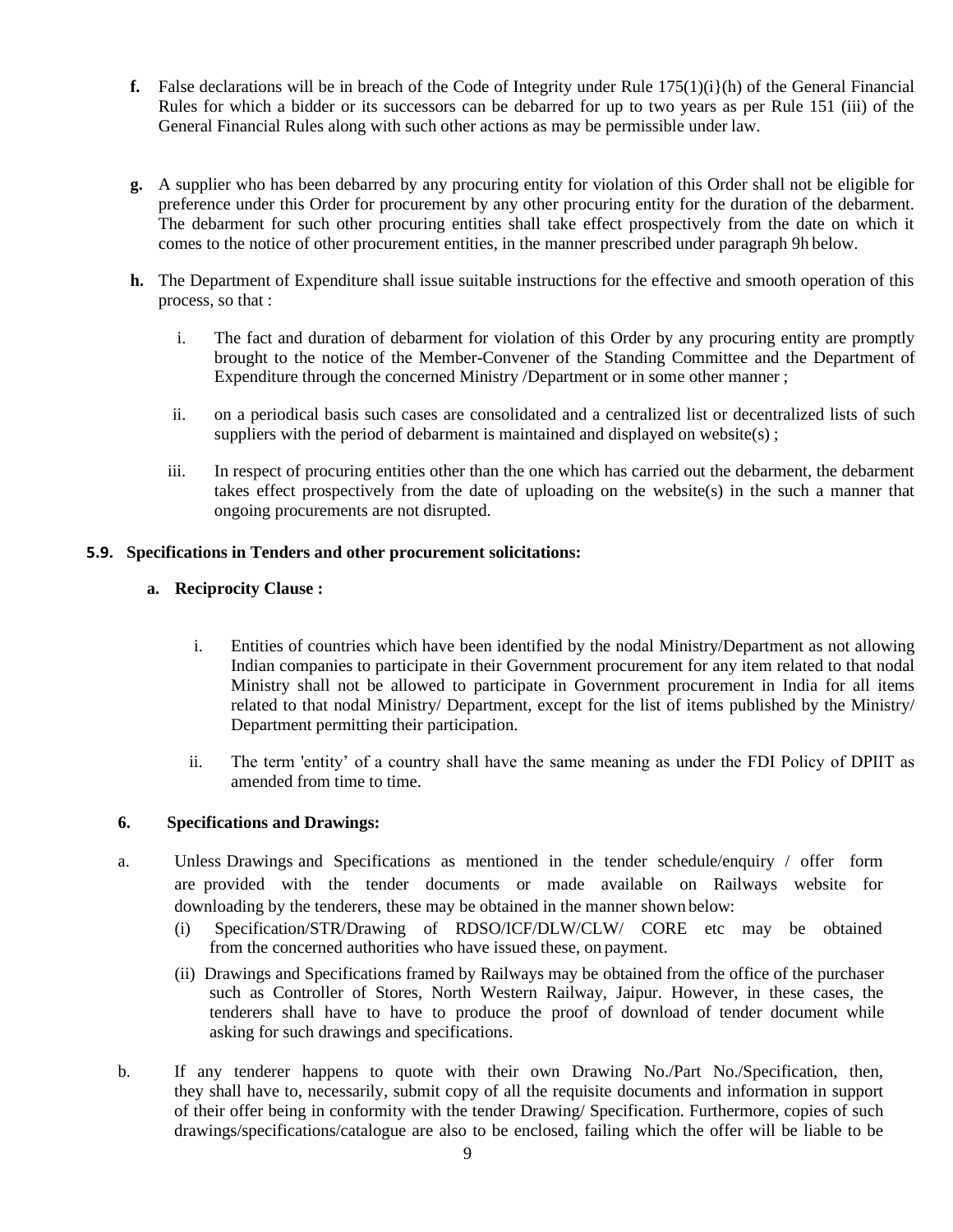rejected.

- c. The offers should strictly conform to the tendered description and drawing/ Specification as given in schedule of requirements and no samples need be submitted unless so mentioned in tenderform.
- d. When samples are required, the same must strictly conform to description, drawing / specification as mentioned. Samples submitted will be considered as supplemental and not in supersession to any specification mentioned and such samples will only be considered in relation to those points / parameters which are not defined in the specification. The onus of drawing attention to any particular item in which a tenderer wishes his samples to supersede or vary specification lies on tenderer. In the absence of specific acceptance in writing to any variation, the purchaser shall be entitled to reject any claim for acceptance of supply embodying such variation. Hence samples are called for they should be marked, sealed and labeled so as to correspond with the item of the tender. They should be sent "Freight Paid" to the same address as per the tender and arrangements should be made to see that they arrive by the opening time and date of the tender, otherwise, offers are liable to be rejected.
- 6.5. Samples submitted by the tenderers which are of the value of Rs. 100/- or less will be returned to them. For samples valuing above Rs. 100/- the tenderer must state on the tender form if he requires the return of unaccepted samples failing which they will be retained by the purchaser. Unaccepted sample will be returned to firms on application who may arrange collection of the same from PCMMOffice.
- 6.6 Firms on whom orders are placed should refrain from sending advance samples unless called for and should make supplies strictly as per terms & conditions of Purchase Order placed on them.

### **7.0 E-Tender Opening**:

- **7.1** No Vendor shall be required to be present in the Railways office for any E-Tender opening Process to know the comparative position. They can obtain totally transparent bid tabulation statement by logging on to the website.
- **7.2** Railways do not guarantee opening of tenders at the specified Date and Time due to reasons beyond control and unavoidable circumstances hence tenders can be opened even after due date and time. It shall, however, be ensured that no bids are submitted after tender closing Date and Time. Vendors cannot submit any offer or attach any file after the stipulated due date and time as given in the tender notice.

# **8.0 DOCUMENTRY REQUIREMENTS IN SUPPORT OF BIDS FROM MANUFACTURERS / AUTHORISED DEALERS / AGENTS:**

- **8.1** Firms who are traders, are required to indicate name & address of manufacturer works and submit the authorization letter from their manufacturer on their letterhead along with the tender in the Performa as in Annexure-V. The material supplied by the traders will be inspected at their Manufacturer premises by the inspecting agency before supply. The manufactures participating directly in tender shall submit the NSIC registration certificate along with offer. The firm who are traders are required to submit the NSIC registration certificate of their principal and authorization letter from their principal manufacturer on their letter head along with the tender in Performa as in Annexure - V. Also the item supplied by the trader shall be inspected at the manufacture's premises by the inspecting agency before supply. The offers received from traders not complying these conditions are liable to rejected.
- **8.2** For Railway specific items tender specific authorization of OEM is required and for other than Railway specific items general dealership/authorization of OEM is also acceptable.
- **8.3** Non submission/uploading of valid OEM authorization letter will make their offer invalid and offer will be **summarily rejected.**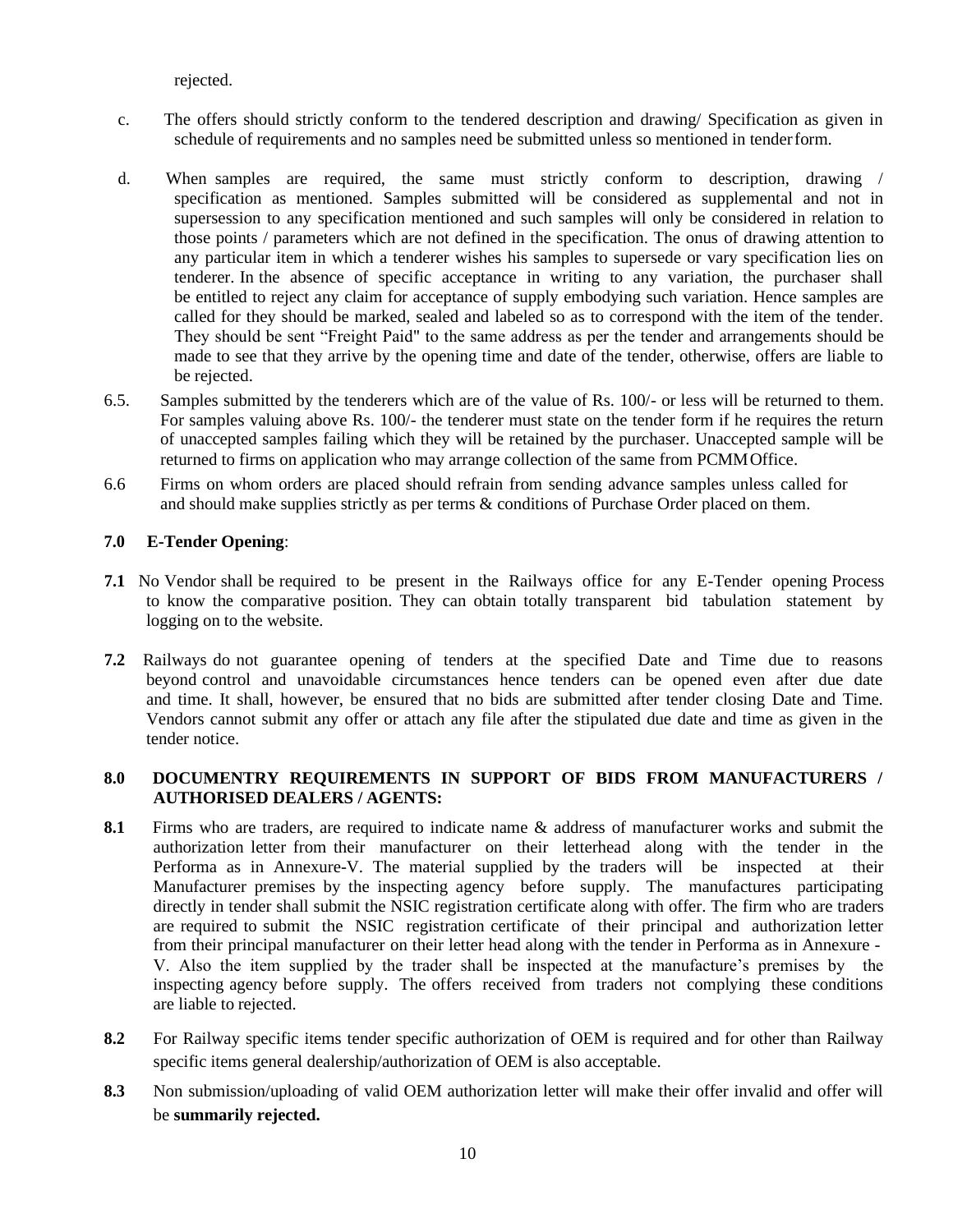## **9.0 Price Basis:**

- **9.1** The tenderers should quote their lowest possible price. Tenderers are required to quote in the same rate units (numbers/kilograms/ metres/litres/ kilo litres etc.) as specified in the "schedule of requirement" as available in the e-tender enquiry. Any deviation in this aspect will make the offer to be summarily rejected.
- **9.2** Tenderers should quote firm price. For items where PVC clause is mentioned in the E-tender documents, tenderer should quote strictly as per price indices according to the specified price variation formula
- **9.3** All e-tenders are invited on "FOR destination" basis and hence tenders shall quote on the same basis i.e., the rates quoted shall be for free delivery (door delivery) at respective consignee. In case, the tenderer does not specifically state about the place of delivery in his tender, it shall be assumed that the tenderer shall bear the freight charges and offer is for free delivery at the destination i.e., FOR door delivery at respective consignee. This assumption shall be final and binding on the tenderer and will not be subject to any legal dispute or arbitration in future.

# **10.0 Validity of the offer:**

- **10.1** The e-bids shall be kept valid for acceptance for a minimum period of 90 days from the date of opening of the tender. In case the tenderer stipulates validity period of less than 90 days, the offer may be treated as unresponsive and is liable to be ignored. If necessary, the purchaser may obtain clarification on the offers by requesting for such information from any of the tenderers as considered necessary. Tenderer will, however, not be permitted to revise rates and any other terms and condition of offer which alter substance of the offers after the tenders have been opened.
- **10.2** The purchaser may ask for the tenderer's consent to an extension of the period of validity of the bid. If the tenderer agrees to the extension request, the validity of EMD submitted, shall also be suitably extended. A tenderer granting the request will not be required or permitted to modify their bid.
- 11.0 Tenderers are called upon to carefully examine the locations of various consignees situated in different states/district and admissibility or otherwise of exemptions offered by the respective State Governments / Local Authorities on interstate Transportation / import of Goods from other states (e.g. Entry Tax / Octroi / Sales Tax etc.) before submitting their offer. It may be reiterated that the total landed cost of goods offered shall, in no case, exceed the sum of various constituents of rates quoted in their original offer.
- 12.0 Purchaser reserves the right to discharge a tender, accept the tender for a part or whole of the quantity without assigning any reasons whatsoever.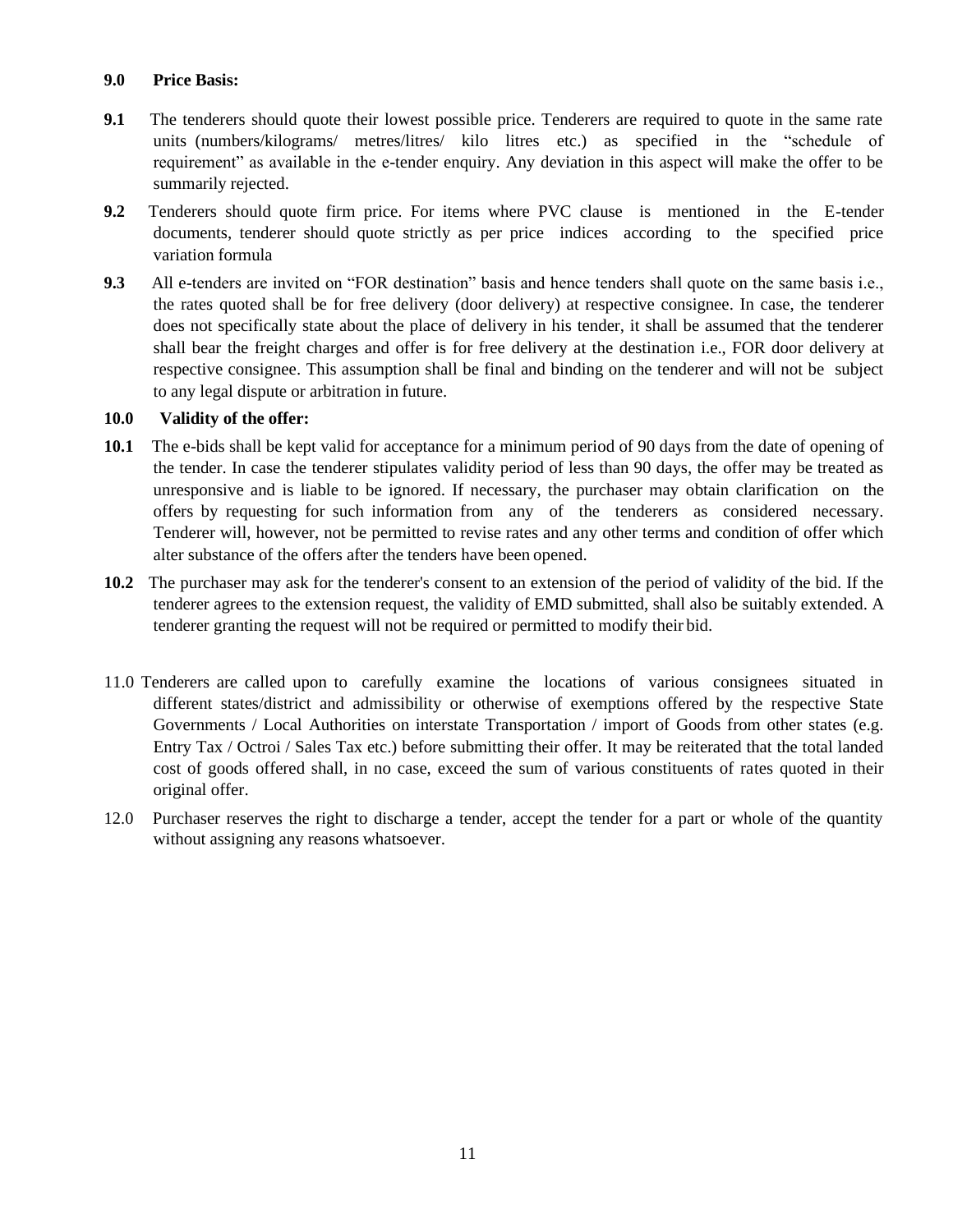# **GENERAL CONDITIONS OF TENDER**

#### **1. 0 ELIGIBILITY CRITERIA AND QUALIFYING REQUIREMENTS OF TENDERERS**

#### **1.1 For items not reserved to be procured from approved sources.**

- 1.1.1 Bulk or full order will be placed on manufacturers or its authorized agents who are either registered with Railway for tendered item or who has successfully supplied tendered item to Zonal Railway/PU/CORE/PSU/Other Govt. Department ( with any revision of Specification/drawing or with different size) in last three financial year and current financial year up to date of tender opening.
- 1.1.2 In case the manufacturer or OEM of authorized agent is approved vendor for bulk order by any PU (ICF/RCF/MCF/CLW/DLW/CORE/DMW etc)/RDSO for the tendered item, the firm will be eligible for bulk or entire order. However, the firm must upload the copy of their valid letter of approval for the tendered item along with their offer.
- 1.1.3 Development order up to 20% of NPQ may be placed on manufacturers or its authorized agent who does not comply condition mentioned in Para 1.1.1 and 1.1.2 and demonstrate the capacity cum capability to manufacturer/supply the tendered item. For this purpose, they must upload necessary documents such as past performance for having supplied similar item, NSIC etc development vendor in any PU (ICF/RCF/MCF/CLW/DLW/CORE/DMW etc)/RDSO list for the tendered item.
- 1.1.4 Purchase Officer can consider the firms for bulk /entire /developmental order duly keeping in view the past performance and capacity cum capability of the firm.
- 1.1.5 The onus of uploading of requisite documents for capacity cum capability and past performance etc. along with their e-offer regarding "Bulk order" or 'Development order' lies with the tenderers . In case the necessary documents are not uploaded by firm then the offer is liable to be ignored.
- 1.1.6 In case tenderers participate as an authorized agent, then the performance as required above shall be that of the Principal, authorizing the agent. It may so happen that the agent has credentials of past supply for a different Principal but this will not be considered as performance for placing bulk order in case of change of Principal.

#### **1.2 For items reserved for procurement from approved sources:**

1.2.1 In case, item is reserved to be procured from RDSO approved sources:-

Following instructions shall apply to procurement of items reserved for procurement from RDSO approved sources only. Existing instructions applicable to other vendor approving nominated agencies shall continue to be followed, unless otherwise specifically stipulated in this instruction

A. Categorization of Vendors

The vendors shall be categorized into following two categories:

i. Developmental Vendors: Such vendors shall include vendors found by RDSO as capable to develop the item under consideration. Erstwhile Part-II sources of RDSO (as on 31/12/2016, but not yet approved by RDSO), shall also be considered as developmental vendors, till they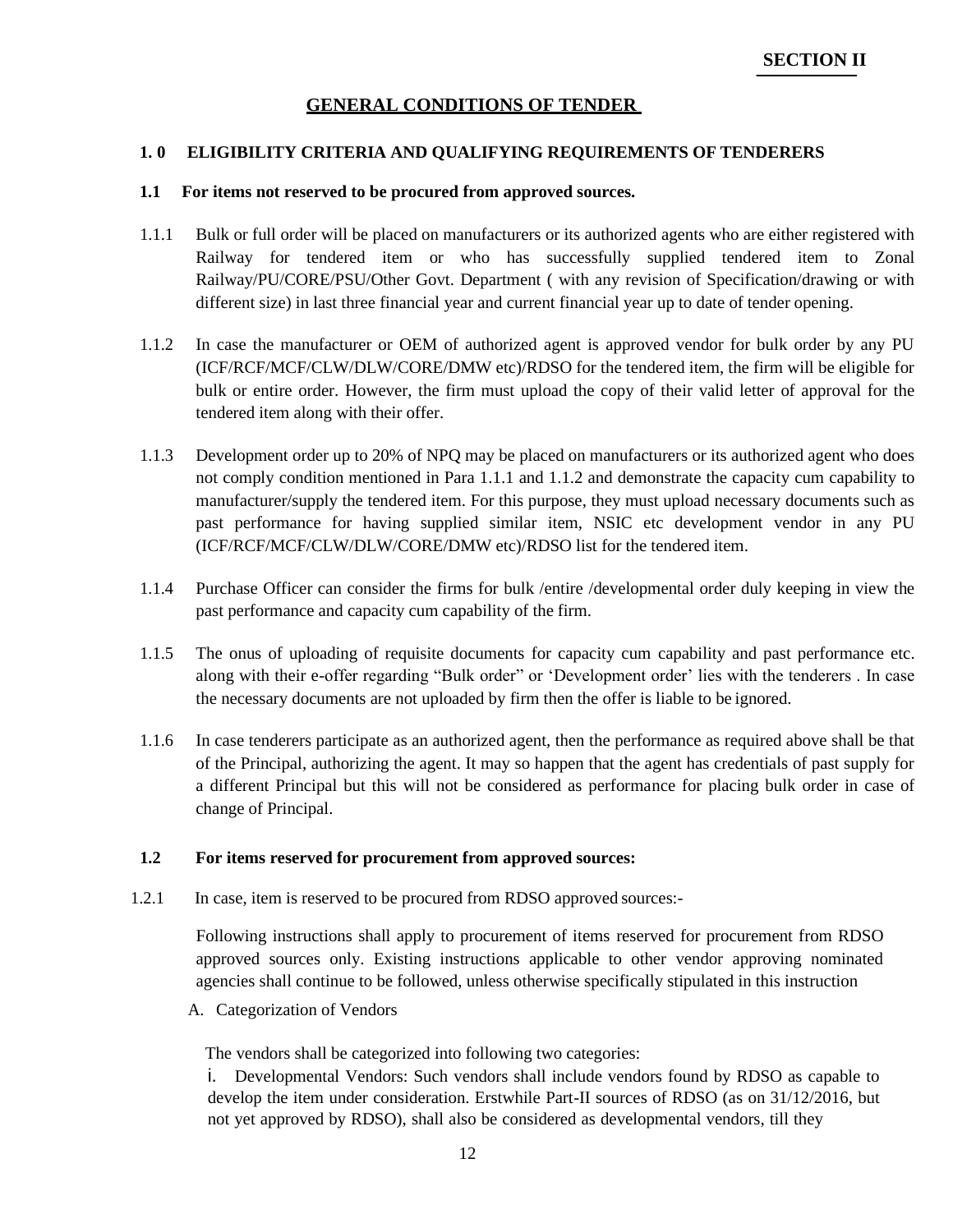complete the pre-defined requirement as to be qualified as approved source. Such vendors shall be listed as developmental vendors by RDSO in RDSO vendor directory. Pre-defined requirement for being qualified as approved source shall be made available by RDSO on their website. New/ Untried vendors shall approach RDSO for registration/ approval.

The list of vendors under development by RDSO shall be published by RDSO in same Vendor Directory, duly indicating the quantity and service period to be attained for categorization as an approved vendor. Such information should also be made available by RDSO on their website.

- ii. Approved Vendors: Sources categorized as approved vendors by RDSO.
- 1.2.1.1 Ordering on the vendors Assessed/Developed /Approved by RDSO
	- i) Status to be taken as on tender opening date: The status of the vendor (i.e. approved or developmental vendor) shall be reckoned as on the date of tender opening and not thereafter. However, cases of downgrading/ removal/ suspension/ banning etc., after opening of tender, shall be taken into account while considering the offers.
- ii) Orders on developmental vendors shall be developmental orders and treated as such, specifically, with regard to applicability of liquidated damages for delayed supplies and levy of general damages.
- iii) Quantity Allocation
	- (a) Developmental Vendors shall be eligible for developmental order of 20% of NPQ in regular tenders. Total quantity to be ordered on developmental sources shall be limited up to 20% of NPQ( Net Procurable Quantity) in regular tenders.
	- (b) Approved Vendors shall be eligible for bulk order, as per predefined tender conditions.
	- (c) Where there are not more than three Indian Suppliers categorized as Approved Vendor for a particular item, developmental vendors can be considered for placement of bulk order without any quantity restrictions. However, while considering such vendors, factors including past performance, capacity, delivery requirements, quantity under procurement, nature of item, outstanding order load etc. shall be considered in a transparent manner, subject to rates being reasonable. Quantity allocation among eligible vendors shall be based on pre decided tender criteria. Such orders shall be treated as bulk orders.

Indian Supplier shall be as defined in Para 10(e) of Public Procurement (Preference to Make in India) Order, 2017, which is as follows.

A supplier or bidder shall be considered to be from India if (i) the entity is incorporated in India, or ii) a majority of its shareholding or effective control of the entity is exercised from India, or iii) more than 50 % of the value of the item being supplied has been added in India."

(d) Where there is no approved vendor for an item, developmental vendors can be considered for placement of bulk order without any quantity restrictions. However, while considering such vendors, factors including past performance, capacity, delivery requirements, quantity under procurement, nature of item, outstanding order load etc. shall be considered in a transparent manner, subject to rates being reasonable. Quantity allocation among eligible vendors shall be based on pre decided tender criteria.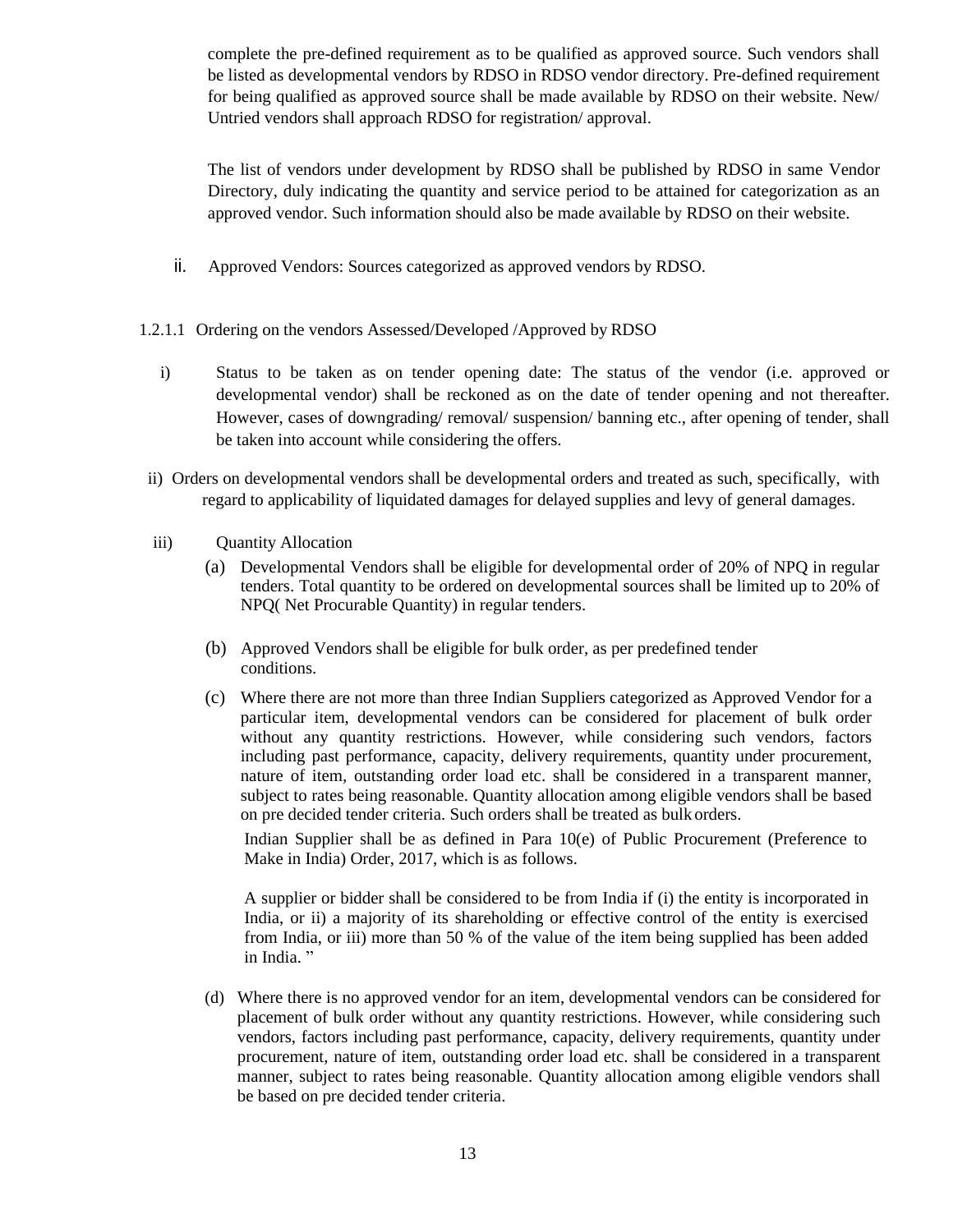### 1.2.1.2 Splitting of Tendered Quantity:

Orders on developmental vendors shall be developmental orders and shall not amount to splitting. Splitting of quantity for bulk order shall be governed by instructions as contained in letter no. 99/RS(G)/779/2 pt. dated 11/02/2016.

### **1.2.1.3 Negotiation**

Negotiation shall be conducted as per extant instructions on the matter. However, there could be a case where, subsequent to conduct of negotiation, offer of approved vendor becomes lower than offer of developmental vendor(s), whose offer(s) were originally lower than the offer of the vendor, with whom negotiation has been conducted. In such cases, quantity distribution shall be with respect to the original rates quoted in the tender. Any counter offer, consequent upon such negotiation with approved vendors, made to developmental vendor shall not constitute negotiation.

### **1.2.1.4 Inspection:**

- i) The present system of inspection of supplies from RDSO approved vendors shall continue.
- ii) RDSO shall continue to do prototype inspection of the items supplied by developmental vendors. The balance supplies executed by the developmental vendors after clearance of prototype by RDSO can be inspected by any agency as decided by the purchaser.

## OR

- 1.2.2 For Items reserved to be procured from BLW/DMW/ICF/RCF/CLW/CORE/PU.
- 1.2.2.1 As per the policy of procurement, bulk purchase will be made only from those firms who have been approved by BLW/DMW/ICF/RCF/CLW/CORE/PU for such ordering as approved sources either before or on the date of tender opening, to manufacture and supply the item. The tenderers are to enclose copies of such approval letters along with their offers. The status of the firm will be reckoned as on the date of tender opening and not thereafter. But, in case of downgrading/removal/suspension/banning etc. after opening of tender, such changes shall be taken into account while considering the offers.
	- 1.2.2.2 The developmental order can be given up to 20% of NPQ on unregistered untried sources about whom railway is satisfied that they are capable of executing the order. The 20% quantity will be within NPQ. However there may be some cases of procurement of material where Railway may not be willing to undertake the risk of failure on the part of supplier on whom the developmental order has been placed. In such cases railway may go in to for increase purchase quantity in consultation with finance and keeping in view budgetary and other aspects so that 100% order can be placed on registered/ approved suppliers and quantity not more than 20% of NPQ could be placed as development order outside NPQ.
	- 1.2.2.3 Where there are not more than three Indian suppliers categorized as approved vendor for a particular item, developmental vendors can be considered for placement of bulk order without any quantity restriction. However, while considering such vendors factors including past performance, capacity, delivery requirements, quantity under procurement, nature of item, outstanding order load etc shall be considered in transparent manner, subject to rates being reasonable. Qty allocation among eligible vendors shall be based on pre decided tender criteria, such orders shall be treated as bulk orders".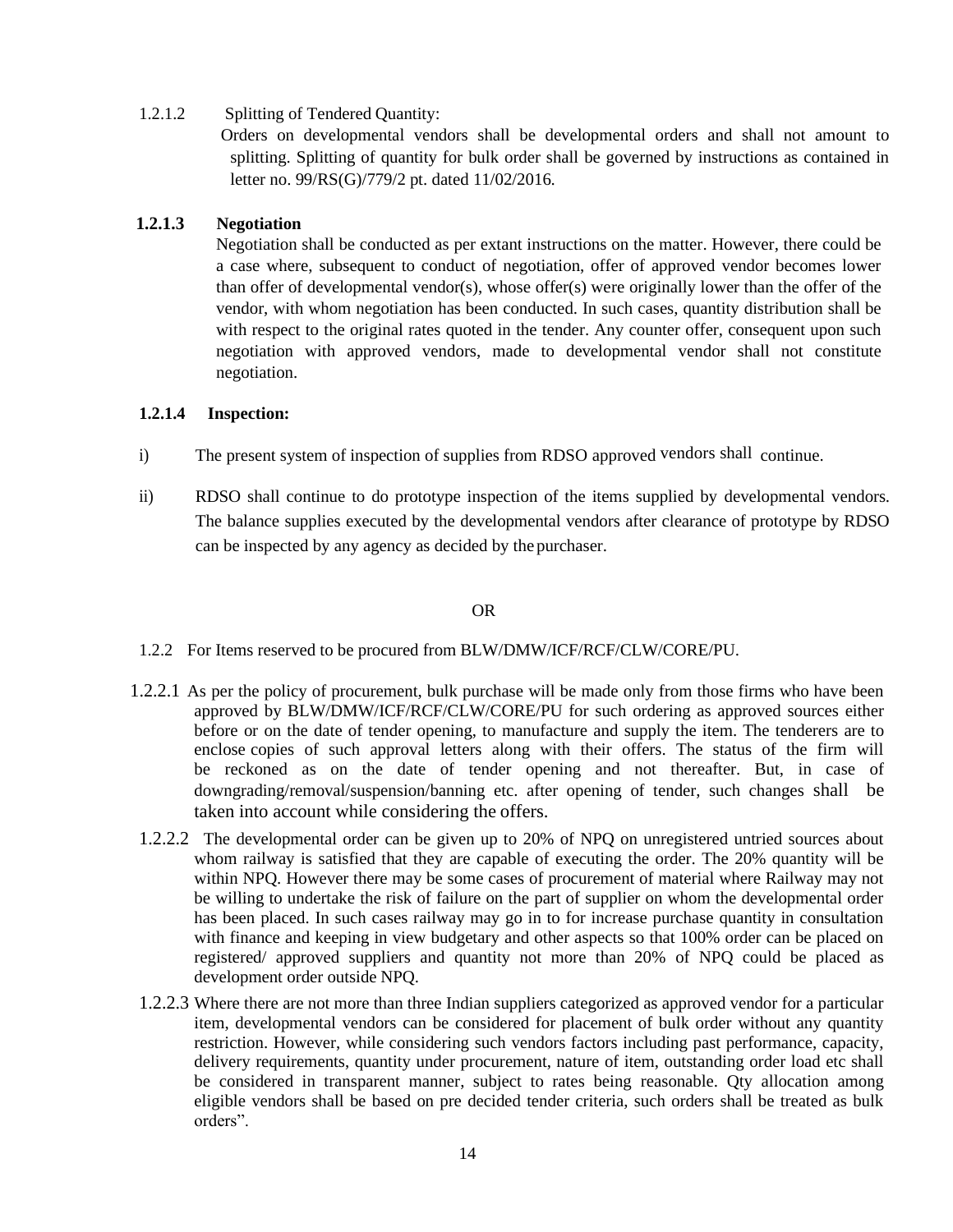1.2.3 Whenever tender is floated with purchase restrictions from sources approved by nominated authorities and there exist a suspected cartel situation by approved sources or rates available from approved source/sources are adjudged unreasonably high, despite fair efforts as permissible, the purchaser reserves the right to place orders on firms outside the approved list, without any restrictions

**Note: it may be specifically be noted that approval of vendor as approved vendor only signifies its technical capability to supply the item for which, it has been approved/registered and it is quite likely that such vendors differ in terms of capacity, past performance etc. The quantity to be ordered on approved vendors therefore will be decided on the basis of various factors which includes past performance, capacity, delivery requirements, quantity under procurement, nature of item, outstanding order load etc.**

### **2.0 Price Variation Clause:**

- **2.1** Tenderers must submit their bids on fixed price basis only, that is, the quoted prices should be firm and not subject to any variation, unless specified in the e-bid document / tender condition/special condition of tender.
- **2.2** In case of tenders invited without any PVC formula, and offers are received with PVC formula, such offers will be summarily rejected.
- **2.3** In case a tender has been invited with PVC formula, and offers are received with different PVC formula or without PVC formula, such offers will be summarily rejected.

#### **3.0 Goods and Service Tax:**

- **3.1** All the bidders/tenders should ensure that they are GST compliant and their quoted tax Structure/rates are as per GST law.
- **3.2** In case the successful tenderer is not registered under CGST/IGST/UTGST/SGST act, the Railway shall deduct the applicable GST from his/their bills under reverse charge mechanism (RCM) and deposit the same to the concerned tax authority
- **3.3** It shall be responsibility of bidders to quote correct HSN code and corresponding GST rate irrespective of HSN code mentioned (if any) in tender documents.

Whenever bidders quote different GST rates in offer following conditions will be applicable:-

i) The offers shall be evaluated on the basis of GST rate as quoted by each bidder and same will be used for determining of inter se ranking. While submitting the offer, it shall be responsibility of the bidder to ensure that they have quoted correct GST rate and HSN No.

ii) Purchaser shall not be responsible for any misclassification of HSN number or incorrect GST rate if quoted by the bidder.

iii)Whenever successful bidder invoices the goods at GST rate of HSN number which is different from that in the purchase order; payment shall be made as per GST rate which is lower of the GST rate incorporated in the purchase order or billed.

iv) Vendor is informed that she/he would be required to adjust her/his basic price to the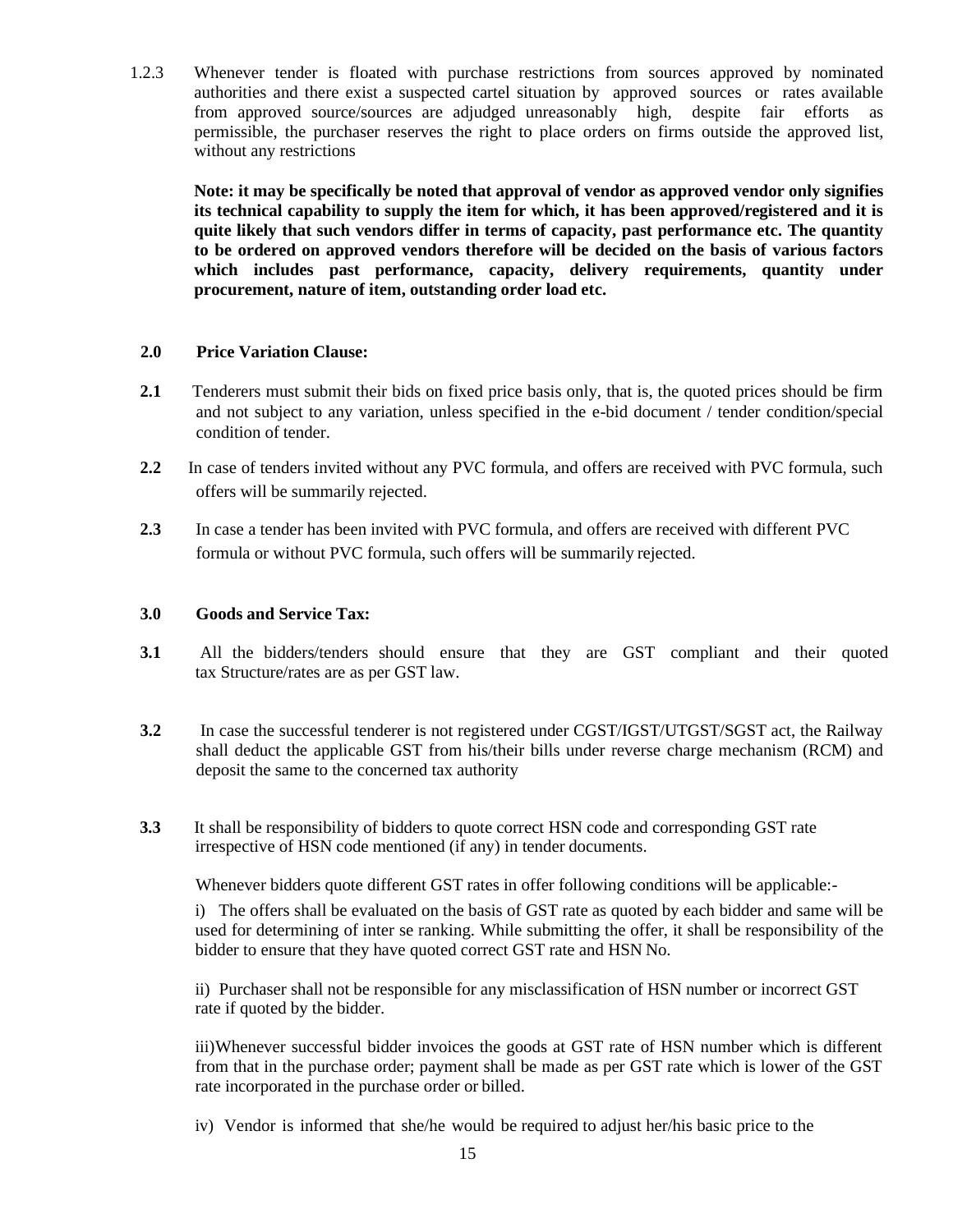extent required by higher tax billed as per invoice to match the all inclusive price mentioned in the purchase order.

v) Any amendment to GST rate or HSN number in the contract shall be as per the contractual conditions and statutory amendments in the quoted GST rate and HSN number, under SVC as defined in Section 64 A of Sales of Good Act as amended from time totime..

### **4.0 Delivery Period:**

# **4.1 The delivery period in Store Procurement cases shall be reckoned from the date of issue of Advance PO/Letter of Advance Acceptance/Letter of Acceptance.**

- **4.2** Tenderers should invariably quote firm delivery period as stipulated in Electronic Tender SOR. The firms may note that their offers may likely to be ignored or may not be considered for placement of order if their offered Delivery period is in variation from Delivery Period as specified in tender documents. Thus, while quoting the DP, this aspect may be kept in view by the tenderer.
- **4.3** In the case of "ex-stock" offers, the dispatch of stores is to be effected within 7 days of the receipt of order. However, wherever the stores are subject to inspection by RITES/RDSO etc. before dispatch, extra time of 3 weeks will be allowed to cover time in inspection.
- **4.4** In case of delivery by rail, the date on which stores are placed on rail after inspection (i.e. RR/PW B date) will be the date of delivery. In case of local delivery/ outstation dispatches sent by lorry, the date on which materials are actually received/ delivered to consignee will be taken as date of delivery. In all cases, clause 0600 of the IRS Conditions of Contract will have the over-riding effect
- **4.5** The tenderers should quote the delivery period / delivery schedule carefully, because the time and date for the delivery of stores shall be the essence of the contract and delivery must be completed no later than the date / period so specified.

### **4.6 Severable contract & Delivery Schedule:**

- (i) The tenderer should note that as contract shall be entered into on severable contract basis only  $\&$ therefore the PO will also be issued on severable contract basis with delivery of specific units of material shall be completed within each month or within specified period duly taking into account our delivery requirement as mentioned in Para 1 of Electronic Tender SOR as above. It shall not be on an entire contract basis; therefore the tenderer should take note of the same.
- (ii) The tenderer /supplier should note that failure on part of supplier to complete supplies of each installment within specified period or within specified date indicated in PO (which will be placed only on severable contract basis with separate delivery period for each installment), shall be treated as a breach of contract on part of supplier & in such situation Purchaser shall have all rights to take all necessary penal actions (for that installment quantity whose delivery period expired but supplies not made by the supplier) against the supplier as per terms and conditions of the contract.

## **5.0 LD Clause**

In cases of delays of contractual delivery full LD will be levied as below

**5.1** Recovery of Liquidated Damage (LD) shall be levied @1/2% (half percent) of the price of the store per week or part of the week during which delivery is accepted and the upper limit for recovery of LD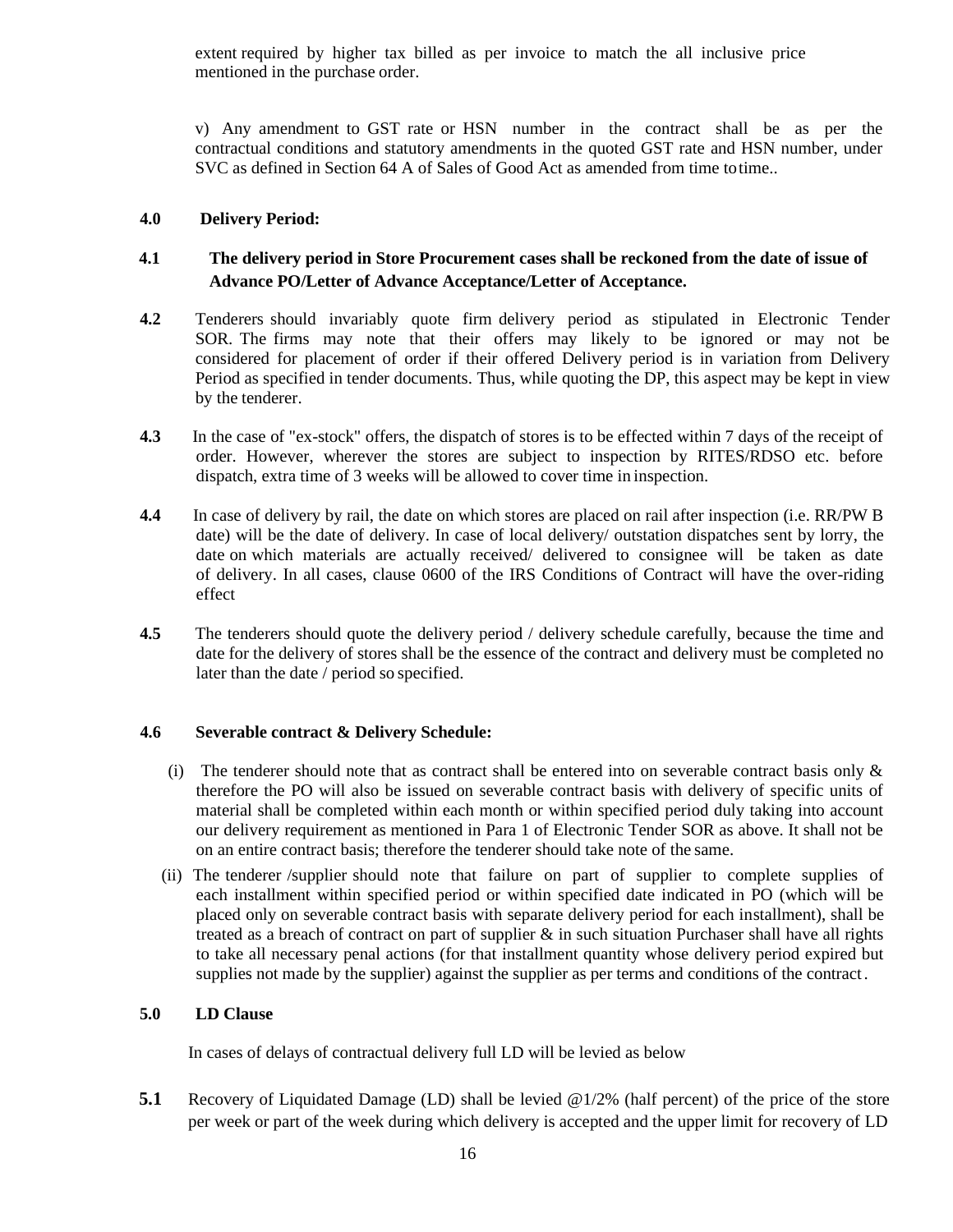in supply contracts is 10% (ten percent) of the value of contract irrespective of delays. Unless otherwise provided, specifically in the contract.

### **6.0 DELIVERY TERMS**

- **6.1** The purchaser will prefer free delivery by road at consignee's end and tenderers may indicate freight / delivery charges in their offers. In case an offer is submitted on the basis of **FOR** - Station of dispatch, without indicating freight / delivery charges, the supplier shall agree to dispatch the stores by road on free delivery to consignee on freight pre - paid basis and claim reimbursement of the lower of road / rail freight.
- **6.2** In case an offer on **FOR** station of dispatch is accepted with mode of dispatch by rail, the supplier shall agree to book the stores by goods train for wagonload consignments and passenger / parcel train for smalls. Reimbursement of pre-paid freight element may be obtained through bill.
- **6.3** In case of mode of dispatch by Road date of delivery at consignee end shall be considered as date of delivery. In case of Dispatch by Road FOR Ex works or Station of dispatch will not beacceptable
- **6.4** The purchaser will not pay separately for transit insurance and supplier will be responsible till the entire stores contracted for are received by the ultimate consignee in good condition atdestination.
- **6.5** Advice Of Dispatch Of Stores:-

.

- 6.5.1 The supplier should ensure that Railway receipts /PWB( Parcel Way Bill) under which the material is booked to a Railway consignee are prepared in the favor of ' consignee ' and not ' self failing which they will be required to take the delivery themselves and deliver the consignment to the consignee. When suppliers submit the original RR/ PW B along with other document s to paying authority for claiming advance payment . a photocopy of RR/ PWB should be sent simultaneously to consignee
- 6.5.2 All dispatch documents i.e. RR/ PWB, Challan, Inspection certificate etc. should be sent to the consignee and copies of advice of dispatch must also be sent to the Principal Chief Materials Manager , North Western Railway, Jaipur .
- 6.5.3 The contractor shall submit monthly report concerning the progress of the contract and / or supply of stores to the Purchaser and Consignee. The submission and acceptance of such reports shall not prejudice the rights of the purchaser in any manner.
- **7.0 PACKING CONDITIONS**: Material should be supplied with packing condition specified in the specification or in SOR, if same is not specified in the specification or in SOR it should be supplied with standard packing which can withstand transit damage, handling and proper storage.
- 8.0 **Guarantee/Warranty:** Warranty/Guarantee clauses as per IRS Conditions of Contract will be applicable. In case a different Warranty/Guarantee clause is specifically mentioned in electronic SOR/specifications the same shall be applicable.

### **8.1 Handling of rejection of pre-inspected items and warranty rejection:**

**1.1** Cases of rejection will be handled in following manner as per railway board guidelines.

Two kinds of rejection occur in case of pre-inspected supplies made by vendors

- A. Pre-inspected material rejected by consignee at the time of receipt.
- B. Material rejected in warranty.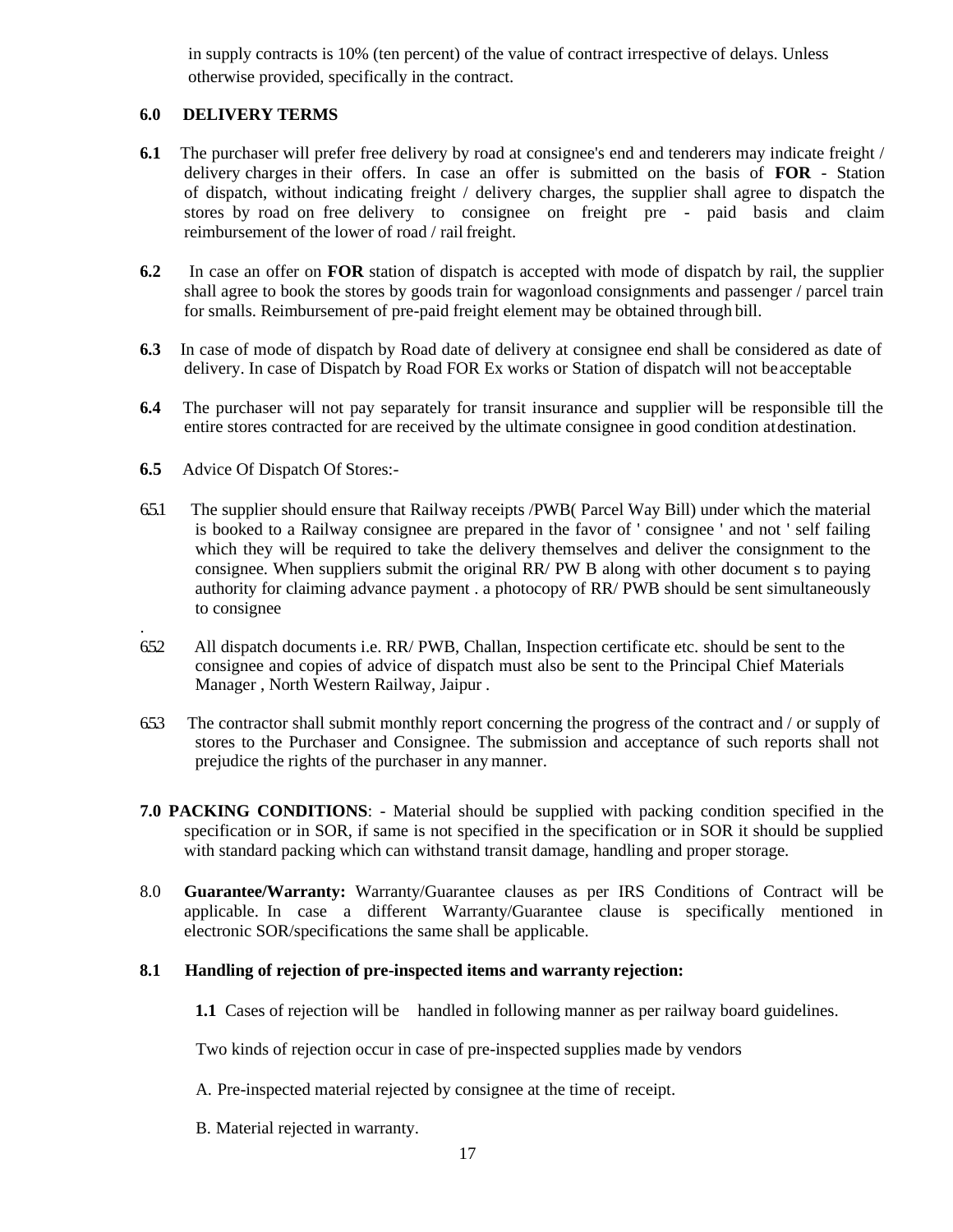The methodology of handling these rejections are dealt with below:

- A. Pre-inspected material rejected by consignee at the time of receipt –
- (i) In case of rejection of pre-inspected goods at consignee end, the material rejection advice/rejection memo should be sent by consignee to all concerned i.e. firm, purchaser, preinspecting agency, paying authority as per the contract etc. without fail.
- (ii) Financial recovery : In case payment has been made to the firm for the material, the concerned paying authority as per contract should note the rejection advice details in its recovery register for effecting recovery of payments made, as the case may be.
- (iii) Joint inspection of rejected material will held with pre- inspecting agency and the firm. In case of failure of either of the two parties to associate with joint inspection, the joint inspection should be held by the consignee with whichever of the two parties comes for joint inspection. Irrespective of whether the party(ies) attend joint inspection or not, the modality of joint inspection etc will have to be completed within 21 days of communication of rejection advice to the supplier (in line with IRS Conditions of Contract Values 703). For imported material, the time limit will be 45days.
- (iv) Firm may be permitted to collect the rejected goods only after the firm has deposited the payments already made by Railway (if any) to the firm or equivalent amount has been recovered for this purpose.
- (v) In case of replacement supply against the rejected goods, the same should be pre-inspected by same pre-inspecting agency who passed the material earlier. In line with IRS Conditions of Contract Clause 703, no inspection charge will be paid by Railway to the inspection agency for the replacementsupply.
- (vi) However, in case of component level rejection in an pre-inspected item (which is an assembly) the replacement supply of that component can be accepted based on firm's internal inspection certificate/guarantee certificate and final inspection by consignee.
- B. Material rejected in warranty
	- (i) Material are rejected in warranty in the following situations:
	- (a) The material rejected was issued to the user (shop/shed etc) from its associate stores depot.
	- (b) The material rejected was received by the user from a PU or from a stores depot which is not the associate stores depot of the user.
- Cat B(I)(a): For Warranty failure in shop/shed of material issued from its associate stores depot : All warranty claims will be lodged by the associate depot officer after getting the warranty rejection indicated therein. Before lodging the warranty claim the associate depot officer will satisfy himself about the correctness of PO and ensure that other details including reason(s) of warranty rejection are available with the advice note of return stores. The warranty claim will be processed following procedure indicated in sub-para  $A(i)$ , (ii), (iii) and (iv) of para 1.1A above except for the following changes. The "rejection advice" mentioned in para 1.1A(i) will be replaced by the "warranty rejection advice". The time which can be taken for the completion of modality of joint inspection as per para 1.1A (iii) will be 45 days (instead of 21 days) from the date of communication of rejection advice to the supplier. More time is being given for joint inspection because this is a case wherein suppliers have already been taken in to the usage system of Railways. Thus, either the pre-inspection agency or the firm or the railways may like to have more detailed understanding of the failure.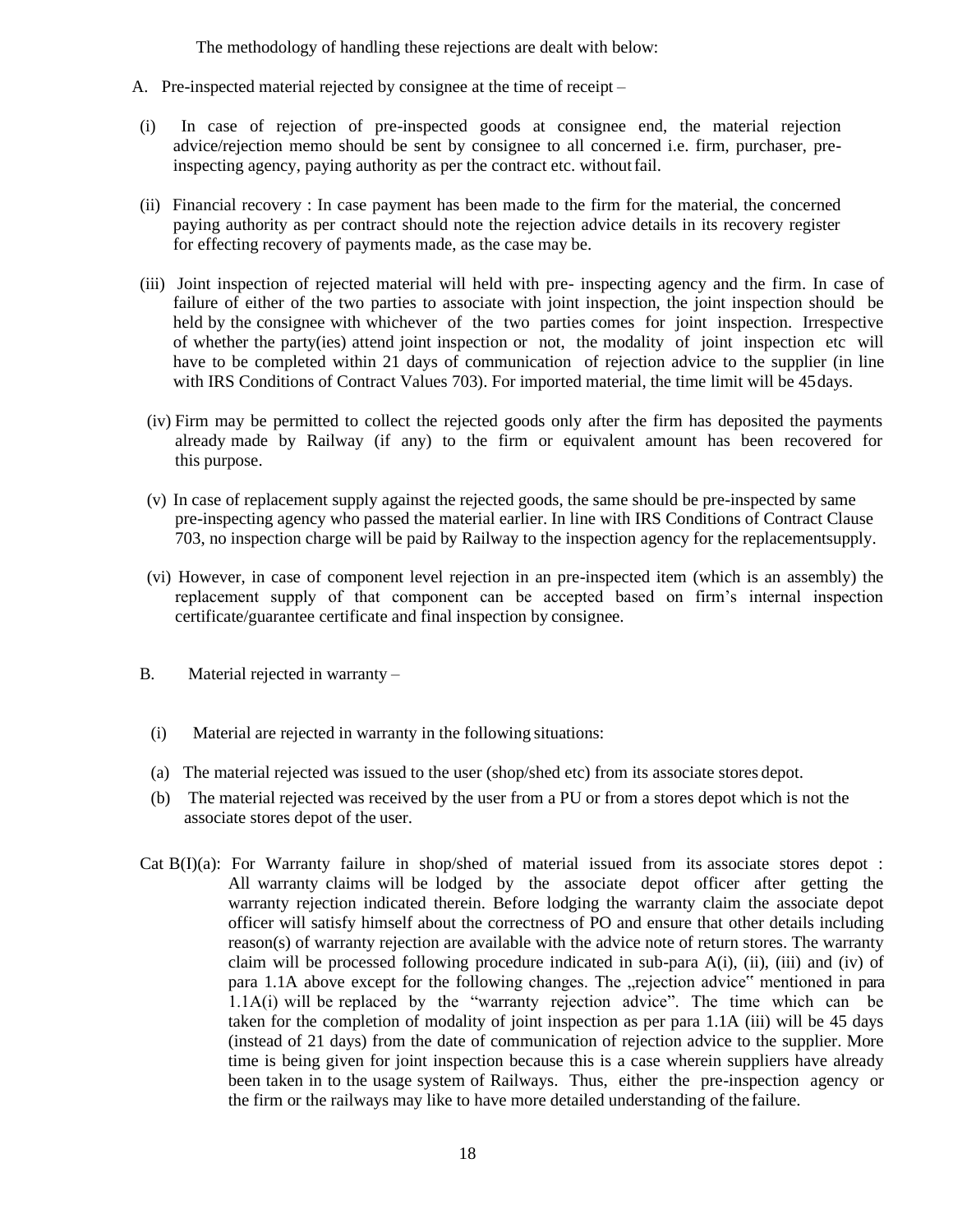- Cat B(I)(b) : For warranty failure in shop/shed of material received from PU (either under sale issue note or as a purchased component of rolling stock manufactured at the PU) or from a stores depot (under inter depot transfer/sale issue note) which is not the associate stores depot of the end user:
- (i). In such cases it may not be convenient for the end user to return the material to the stores depot (against which the original supply was made by the vendor to railway). Thus in all such cases, the warranty rejected material will be kept in safe custody by the end user and the stores depot (which received the original supply) will be advised by the end user about the warranty rejection duly indicating the reason(s) of rejection with a confirmation that the rejected material isunder end user"s custody.
- (ii) The stores depot (which received the original supply) will raise warranty claim of the firm. Before lodging the warranty claim, the depot officer will satisfy himself about the correctness of PO and ensure that other details including reason(s) of warranty rejection are available from the end user. The warranty claim will be processed following procedure indicated in sub-para A(i), (ii), (iii) and (iv) of para 1.1A above except for the following changes. The rejection advice" mentioned in para  $1.1A(i)$  will be replaced by the, warranty rejection advice". The time which can be taken for the completion of modality of joint inspection as per para 1.1A(iii) will be 45 days (instead of 21 days) from the date of communication of rejection advice to the supplier. More time is being given for joint inspection because this is a case wherein supplies have already been taken in to the usage system of Railways. Thus, either the pre-inspection agency or the firm or the railways may like to have a more detailed understanding of the failure.

For imported material, the time limit in Cat 1(a) will be 90 days.

(II). Warranty quantity replacement: The warranty quantity replacement will be accounted under warranty R-note by the depot officer (which raised the warranty claim as in sub-para  $B(I)(a)$ ) above).

> Financial recovery (if any made) against the warranty failure will be refunded to the firm on warranty quantity replacement.

- (III) Inspection of the replacement supply against warranty rejection:
- (a) For cases of replacement supply against warranty failure falling in the category BI(a) above, the replacement supply should normally be inspected by the same inspection agency which inspected and passed original supply. Thus for B.I. (a), any change in inspecting authority for the warranty replacement will necessitate a formal amendment in contract.
- (b) In case of warranty rejection of item of the category B.I(b) above, it may in some cases be difficult to re-use the services of inspecting agency which passed the original supply. Similarly, for some items, the end user/consignee may not have the requisite inspectionfacility/expertise.

Thus for warranty rejection falling in the category B(I)(b) above:-

(i). The replacement supply can be inspected by the same inspecting agency which inspected and passed the original supply. Payment of inspection charges will be borne by supplier.

OR

The replacement supply can be inspected by authorized representative of consignee.

OR

The replacement supply can be made by firms own internal inspection certificate.

(ii). The decision on the above will rest with the depot officer who raised the warranty claim and will be indicated in the warranty claim notice.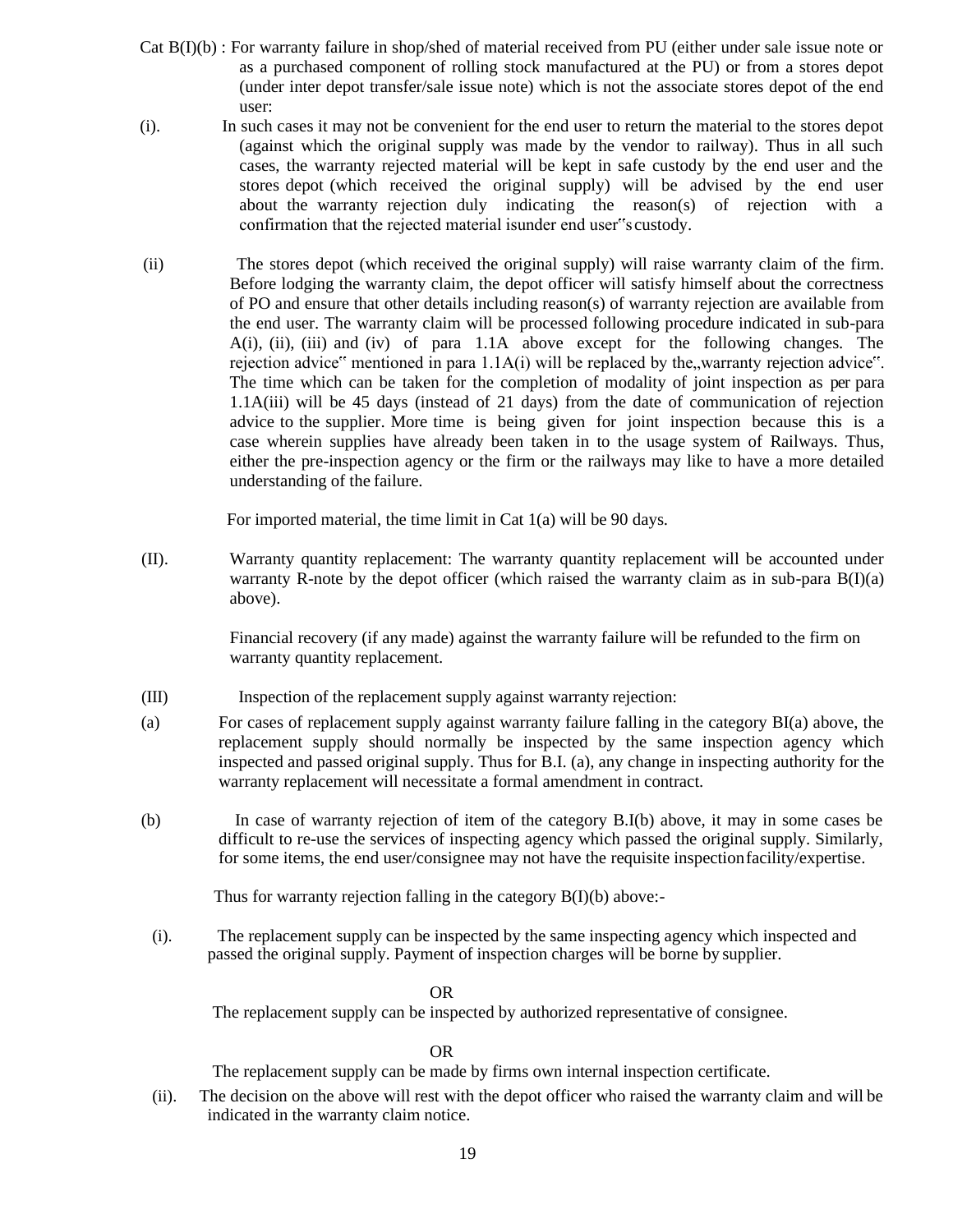- (C) However in case the warranty failure is of a component of an assembly supplied, the component can be accepted on firm's own Guarantee Certificate/internal inspection certificate and consignee's final inspection for both the categories  $\{Cat B(I)(a) \text{ and Cat } B(I)(b)\}$  of warranty failure.
- (IV) Place of warranty replacement For warranty replacement of category B(I)(a), in order to ensure correct accountal of warranty replacement, the place of warranty replacement will be the depot which received the original supply. For warranty replacement of failure falling in category B(I)(b) above, an exemption can be made and the place of replacement supply can be indicated by the depot officer (at his option) in the warranty claim notice to the firm to be the end-user'splace.
- (V) For warranty replacement of the category B(I)(b), due care will be taken by the end user to ensure that accountal of replacement supply etc. are properly taken care of. After settlement of warranty claim the rejected material will be handed over by the end user to the firm's representative. The end user will also inform the depot officer who raised warranty claim about the replacement.
- 8.2 At the option of the depot offer/end user rectification of the material rejected {under category 1.1(A) and  $1.1(B)$ } may be permitted within railway premises by the firm only after the firm has refunded the payment (if already made by Railway) or equivalent amount has been withheld for this purpose. However, from the date of communication of rejection advice, the rectification activity has to be completed within 21/45 days for indigenous/imported material respectively for rejection of the category 1.1(A) and 45/90 days for indigenous/imported material respectively for rejection of the category 1.1(B). If more time is taken beyond this, applicable ground rent will be levied on the firm.
- 8.3 In order that quantity shortfall due to warranty failure of Cat B.I(a) is made up, the depot officer may prepare an additional demand (equal to the quantity failed in warranty) for procurement once recovery towards warranty has been confirmed by Accounts. Any warranty replacement subsequently made will automatically get reflected in stock and thus there will not be any net extra procurement. It will however ensure timely availability of materials.

# **9.0 Evaluation of the Offers:**

- **9.1** Tenderers are advised to refer to important note under Para 1.7 of section I of this document i.e. instructions to tenderers for filling up of rates, taxes, duties, freight charges and other levies in the financial offer form. Evaluation of offers shall be made on the basis of the comparative statement generated by the EPS system.
- **9.2** Tenders may note that for evaluating the offers to decide inter-se position of the bidders, in case of multi item or single item with multi consignee, the inter-se ranking would be decided item wise and consignee wise as per the total unit rate (i.e. all inclusive rate per unit) until and unless it is otherwise specified in the SOR. Normally NW Railway will prefer to take delivery of materials at the place of respective consignee as specified in bid conditions. However in exceptional circumstances NW Railway may consider delivery of materials at other consignees also as per the merit of the case.
- **9.3** Tenderer should quote clear offer with unconditional discount, if any and the system shall evaluate the bid on FOR/Destination basis and shall show up to the vendor before submitting e-bid. Conditional discounts attached to early payment and early receipt note shall not be considered and such offers shall be ignored. Conditional discount attached to quantity, if any is to be submitted as alternate offer and tenderer should submit multiple alternate offers in such cases.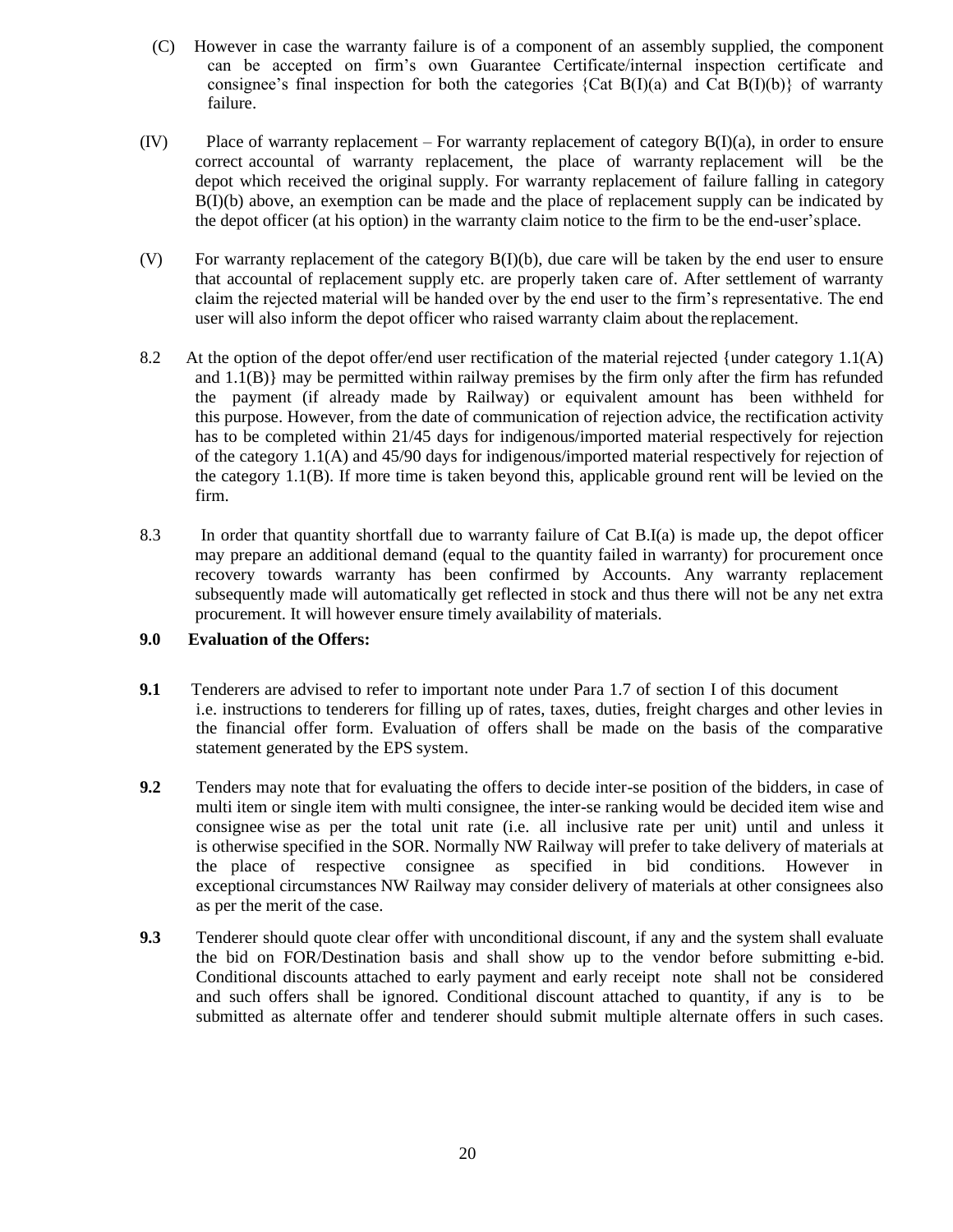- 10.0 **Splitting of tendered quantity**: Whenever splitting condition is applicable same will be mentioned in electronic Schedule of Requirement(SOR):
- 10.1 Case of no prior decision to split the order-
- 10.1.1 Normally full order should be place on L-1 firm. However, if after due processing, it is discovered that the quantity to be ordered is more than what L-1 alone is capable of supplying and there was no prior decision to split the quantities, then this aspect should be recorded in TC minutes/ acceptance in direct acceptance cases. The quantity being finally ordered will be distributed among the other bidders in a manner that will be fair, transparent and equitable. The manner of splitting will take specific note of the following parameters:-
	- (i) Past Performance of bidders.
	- (ii)Capacity of bidders.
	- (iii)Delivery requirements in the tender.
	- (iv)Quantity under procurement.
	- (v) Vital/Safety nature of the items.
- 10.1.2 In the absence of any differentiation on the above parameters, the manner of splitting will be based on the stipulation given in Para 10.2.2 below
- 10.2 Case of pre-decided split ordering-
- 10.2.1 Railway may decide in advance to have more than one source of supply on account of delivery requirement in tender, past performance and capability of bidders, quantity under procurement and vital/safety nature of items. This splitting will however will be subjected to Govt. of India Policy regarding MSME &"Make in India" mentioned in clause no 4 and 5.2 in section I of NWR tender conditions.
- 10.2.2 Following provisions (10.2.2(A) to 10.4) shall be applicable in all such cases of pre-decided split ordering:-

| Price difference between L-1 and L-2 | Quantity distribution ratio between L-1 and L-2       |
|--------------------------------------|-------------------------------------------------------|
| Upto $3\%$                           | 60:40                                                 |
| More than 3% and upto 5%             | 65:35                                                 |
| More than 5%                         | At least 65% on the L-1 tenderer. For the quantity to |
|                                      | be ordered on the L-2 tenderer, TC/TAA shall decide   |

- (A) The purchaser reserves the right to distribute the procurable quantity on one or more than one of the eligible tenderers. Zone of consideration of such eligible tenderers will be the right of the Purchaser. The zone of consideration will be a dynamic mix of inter-se position of firms, supply performance of the firms, quantity being procured, criticality of and lead time of supply of the item, number of established suppliers, their capacity etc.
- (B) Whenever such splitting of the procurable quantity is made, the quantity distribution will depend (in an inverse manner) upon the differential of rates quoted by the tenderers (other aspects i.e. adequate capacity - cum-capability, satisfactory past performance of the tenderers, outstanding order load for the Railway making the procurement, quoted delivery schedule viz-a-viz the delivery schedule incorporated in the tender enquire etc. being same/similar) in the manner detailed in the table below".

In the phrase 'differential rates quoted by the tenderers', the quoted rate would mean-

(i) When no price negotiation has been called for, the original rates as obtained at the time of tender opening. However, the rate of the highest eligible tenderer within the zone of consideration has to be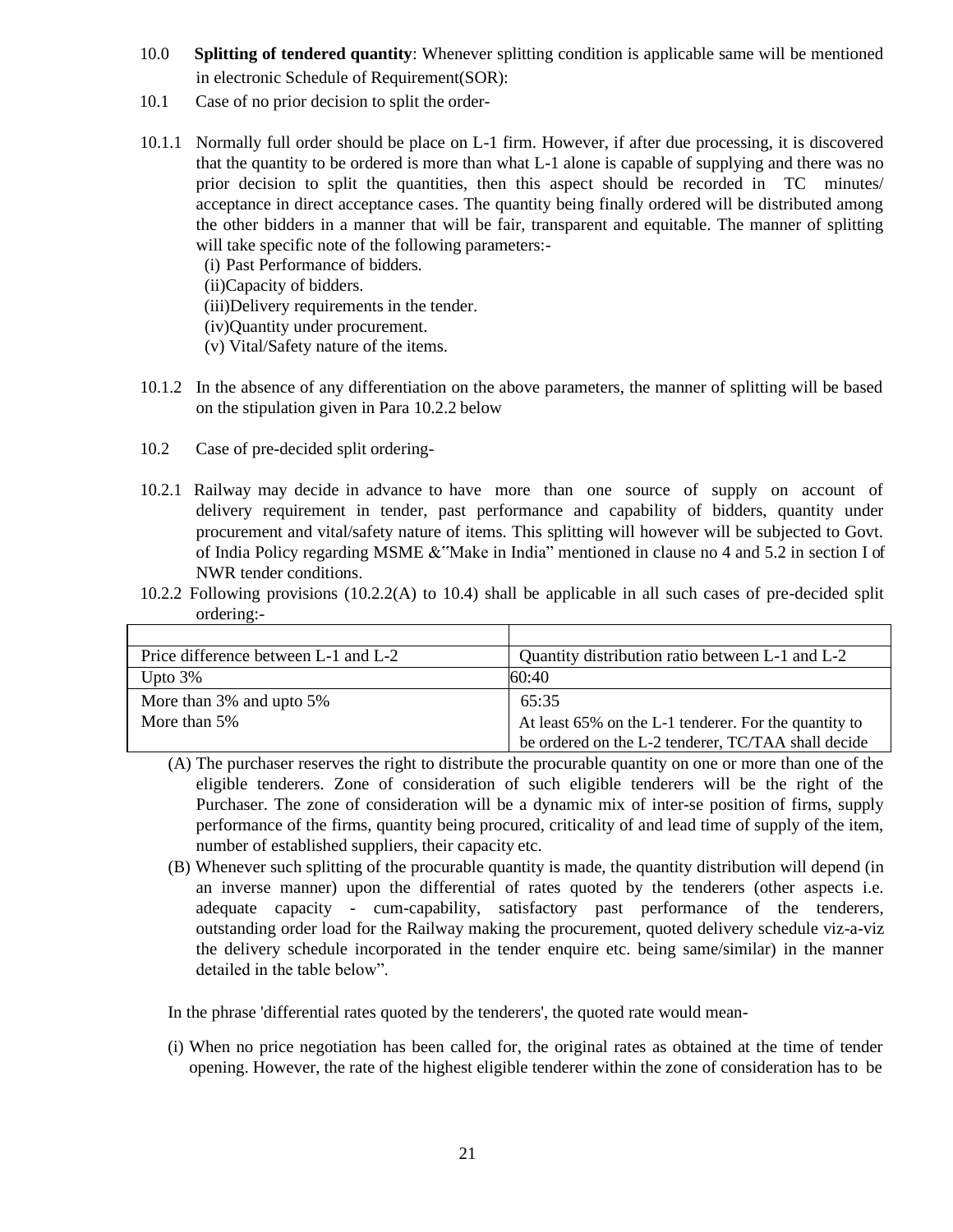per se reasonable.

- (ii) When price negotiation has been called for, the reference L-l rate for assessment of ratio will be the original rate of L-l firm (suitable for bulk quantity)- say firm "A" - as. Obtained at the time of tender opening.
- B(I) If splitting of quantity is required to be done by ordering on tenderers higher than the L-2 tenderer, then the quantity distribution proportion amongst the tenderers will be decided by transparent/logical /equity based extrapolation of the model as indicated in the abovePara.
- B(II) There could be situation when between the lowest firm considered suitable for bulk qty (L-1 firm "A") and another firm considered suitable for bulk quantity order, there are firms who are considered suitable only for developmental order quantity. For example, say L-l firm "A" is Approved firm, L-4 is Approved I firm (and both considered suitable for bulk quantity order) and splitting is to be done between these two Approved firms. But there are two firms identified for developmental order in between who are suitable for developmental order quantity. In such cases, L-l should be given its proportion based on its rate differential with respect to L-4, (say by this, L-l gets 65% of NPQ). The balance quantity (say 35% of NPQ) is to be distributed 'among other firms. The balance quantity is to be distributed as follows:
- (a) Allocate the firms identified for developmental order within the overall ceiling of 20% (of 35% of NPQ)
- (b) Allocate the balance quantity to L4 firm.

Since the firms identified for developmental order are being given the order in relation to its lower position w.r.t. L 4 (Approved firm), it will not attract the provision of 'Order on firms identified for developmental order should not be at a higher rate than Approved firm as the reference rate for comparison of L 2 firms identified for developmental order rate is the L4 Approved firm rate.

- 10.2.3 In case of pre-decided splitting, if the purchaser decides not to split the ordered quantity, the reason for the same should be recorded in TC minutes/acceptance in direct acceptance case.
- 10.3 For cases where the Rlys/PUs has entered into ToT/JV agreements, the following clause should be stipulated as tender conditions:

As the Rly has entered into ToT/JV agreement with no. of firms, they reserve the right to place orders on all such ToT/JV agreement partners. However, for ratio/proportion of quantity distribution among such agreement partners, conditions as detailed in Para 10.2.2 (B) shall apply with the exception that the exception that the aspect of pre-se reasonability will not be applicable.

- 10.4 In. the cases of inadequate capacity-cum-capability, dissatisfactory past performance, large quantity of outstanding orders \*(Liquidation of which will take very long time) etc., the Purchaser shall have the right to distribute the procurable quantity amongst tenderers with due consideration to these constraints and in-such a manner that would ensure timely supply of material in requisite quantity to meet the needs of operation, maintenance, safety etc. of the I Railways, regardless of inter-se ranking of the tenderers and in a fair and transparent manner with due conformity to the Principle' of Natural Justice and Equity.
- **11.0 Cartel Formation**: In cases where cartel is suspected among approved sources, the purchaser shall be at a liberty to exercise the following.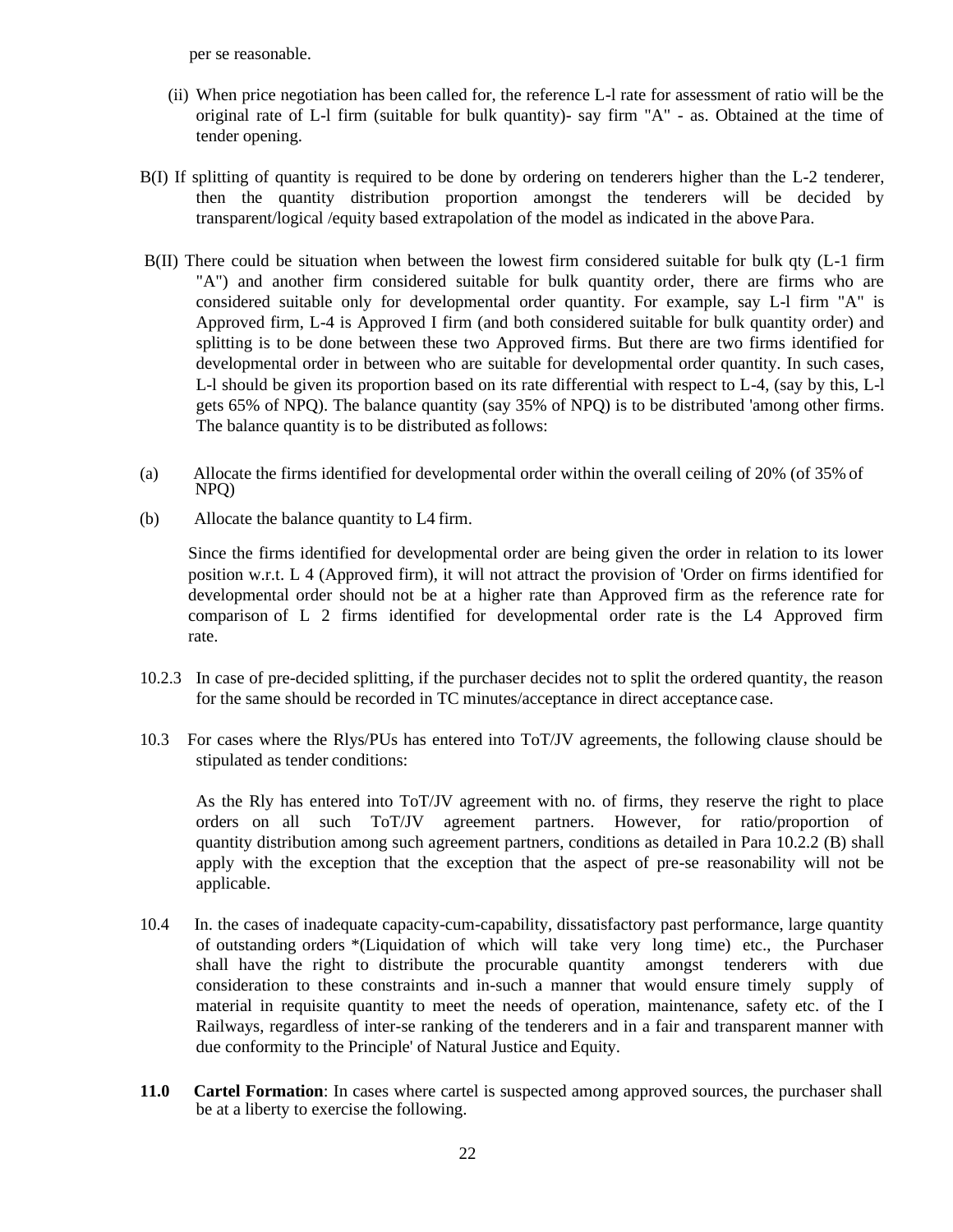- **11.1** Wherever all or most of the approved firms quote equal rates and cartel formation is suspected, Railway reserves the right to place order on one or more firms with exclusion of the rest without assigning any reasons thereof.
- **11.2** Firms are expected to quote for quantity not less than 50% of tendered quantity. Offers for a quantity less than 50% of tendered quantity will be considered unresponsive and liable to be rejected in case cartel formation is suspected. Purchasers, however, reserve the right to place order on one or more firms for any quantity.
- **11.3** The firms who quote in cartel are warned that their names may be deleted from list of approved sources. In addition, Railways will refer such cases to the Competitive Commission of India for necessary penal action as it is considered necessary by the commission.
- **11.4** Should a tenderer have a relative employed in Gazetted capacity in the Stores department of the North Western Railway or in the case of a partnership firm or company incorporated under the Indian Company Law should a partner or a relative of the partner be employed in Gazetted capacity in Stores Department of North Western Railway, the authority inviting tenders shall be informed of the fact at the time of submission of tenders, failing which the tender is liable to be rejected, or if such fact subsequently comes to light the contract may be rescinded.

# **12. Security Deposit (SD)/Performance Security for Stores Contracts:**

- 12.1 All tenders/ contracts issued/ concluded till 31/03/2023 shall have performance security as per existing instructions or 3 % whichever is lower.
- 12.2 There shall be no exemption from submission of Security Deposit (SD) for any tender or by any tenderer except following :
	- (a) The store contract cases of value up to Rs. 25 (twenty five) lakh.
	- (b) Other Railways and Government Departments in terms of Railway Board's letter No. 2004/RS(G)/779/11 dated 24.07.2007.
	- (c) Indian Ordinance Factories in terms of Railway Board's letter No.92/RS(G)/363/1 dated 08.04.1993.
	- (d) PSUs owned by Ministry of Railways and PSUs for the group of items that are manufactured by them in terms of Railway Board's letter No. 2003/RS(G)/779/5 dated 10.09.2004.
	- (e) In tenders issued against PAC, OEM in whose favour PAC has been issued shall be exempted from submitting SD. KVIC and ACASH shall be exempted from SD for items supplied by them.
	- (f) Vendors registered with Railways for the trade group of the item tendered shall be exempted from SD for order valued up to their monetary limit of registration.
	- (g) Vendor appearing on the approved vendor list of RDSO/PUs/CORE, subject to approval status being valid on the date of tender closing.
	- (h) Vendors registered with Railways for supply of medicine, medical equipments and consumables shall be exempted from submission of SD for these items.

**Note :** Apart from claiming damages from vendors, in case of failure to comply with the contractual obligations, Railways shall record poor performance of the vendors for taking suitable penal action as per extant instructions.

12.3 Security Deposit (SD) amount shall be as below :

| S.N           | <b>Contract Value</b>         | SD amount (rounded off to nearest                |  |
|---------------|-------------------------------|--------------------------------------------------|--|
|               |                               | higher Rs. $10$ (ten))                           |  |
|               | Above Rs. 25 lakh and up to   | @ 3% of the contract value subject to Max.       |  |
|               | 50 Cr.                        | Rs. 50 lakhs.                                    |  |
| $\mathcal{D}$ | Above Rs. 50 Cr.              | Rs. 1 Cr.                                        |  |
| 3             | For bidders who are           | Up to 25 lakhs $\omega$ 3% of the contract<br>a. |  |
|               | disqualified for SD exemption | value.                                           |  |
|               | during period of their        | b. Above 25 lakhs as per above S.N 1 & 2.        |  |
|               | disqualification.             |                                                  |  |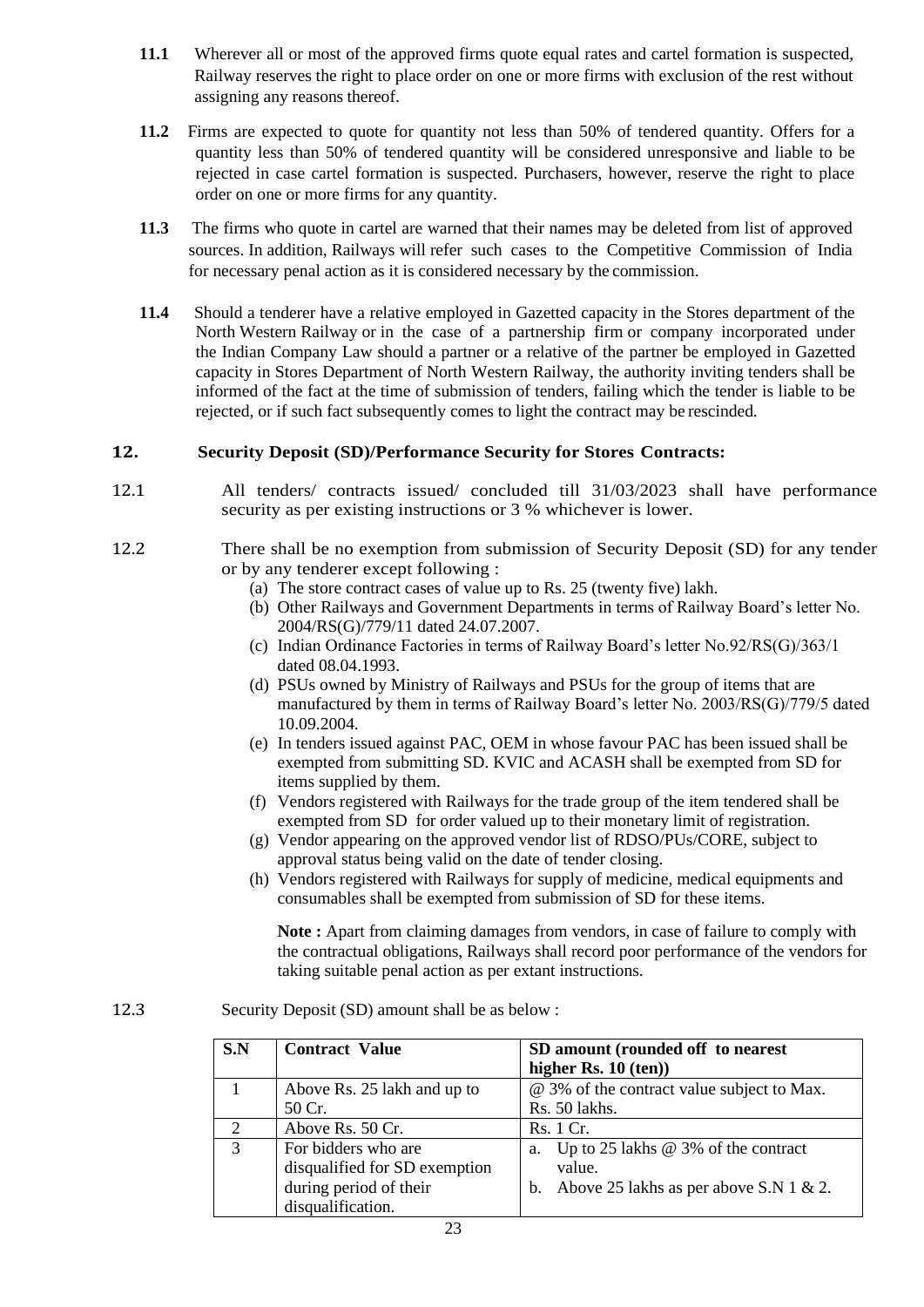- 12.4 Railways are permitted to raise the upper ceiling for SD, up to 10% of the contract value in high value cases.
- 12.5 In all contracts entered into with the reduced percentage of Performance Security of 3%, there will be no subsequent increase in Performance Security even beyond 31/03/2023.
- 12.6 Security Deposit (SD) shall remain valid for a period of 60 days, beyond the date of completion of all contractual obligations.
- 12.7 The successful tenderer shall have to deposit SD within 21 days of issue of Letter of Acceptance.
- **12.8** All vendors, irrespective of type of tender, i.e. single, limited or open, shall be required to sign a bid securing declaration as below. Submitting Offer from any bidder against tender will be considered as signing below declaration.

""I/ we hereby understand and accept that if / we withdraw or modify  $my/$  our bids during the period of validity, or if I/We are awarded the contract and on being called upon to submit the performance security/ Security Deposit, fail to submit the performance security/ Security Deposit before the deadline defined in the request for bid document Notice Inviting Tender, we shall be debarred from exemption of submitting Bid Security/ Earnest Money Deposit and performance security/ Security Deposit for a period of 6 (six) months, from the date we are declared disqualified from exemption from submission of EMD/SD, for all tenders for procurement of goods issued by any unit of Indian Railways published during this period."

- **12.8.1 There shall be no exemption to such bidders from submitting EMD and SD for all tenders published during the period of time they are so disqualified as per the declaration signed by them.**
- 12.8.2 Authority competent to approve the disqualification shall be the tender accepting authority not below the level of SAG including SAG officers in the field units namely CMM, ADRM, CWM, CAO CPM, subject to PHOD/CHOD having full powers to approve disqualification.
- 12.8.3 This Para shall not be applicable for Govt. Departments/ordnance factories/ other Railways/ Railway PSUs/ KVIC/ ACASH and matter shall be taken up with them departmentally/ administratively.
- 12.9 Wherever SD has been exempted, for any reason, and the supplier fails to supply goods as per conditions of contract, as amended from time to time, Purchaser shall have right to levy damages from the supplier for failing to comply with the contractual conditions, not by way of penalty, an amount equal to SD amount, as would have been applicable if the contract was with a non-exempted vendor. These damages shall be treated as recoveries outstanding against the vendor and dealt with accordingly. Purchaser should ensure that the contracts are worded so as to conclude severable contracts for each lot. In case of failure by contractor to meet deliveries for any lot. Railways may cancel the contract for defaulted part by forfeiting SD commensurate to that lot. Authority available to Consignee/Depot Officer vide Para 27 & 28 of Railway Board's letter no. 88/RS(G)/779/14 pt dated 06.01.17 shall continue.
- 12.10 Risk purchase clause shall not be applicable.
- **12.11 Firms who are not willing to submit security deposit should clearly mention this deviation in their offer itself otherwise it will be treated as agreement on firm's part to railway terms and conditions in this regard. Offers of firms who are not willing to submit the security deposit are liable to be ignored, until unless specifically exempted as per extant rules.**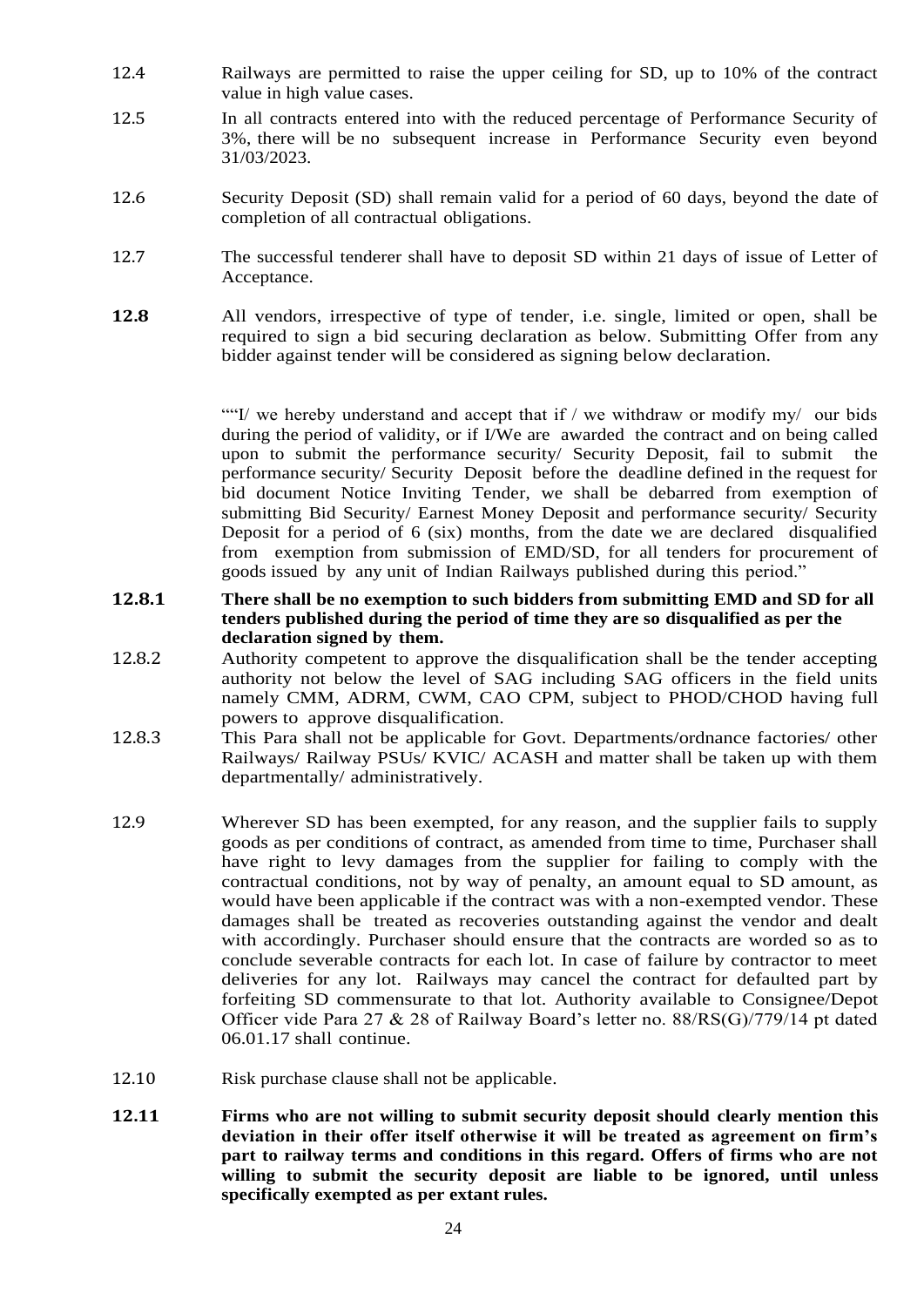- 12.12 SD should be furnished in any one of the following forms:
	- a. Deposit Receipts (dully marked **as auto renewed and dully discharged)** , Pay Orders, and Demand Drafts, in favour of "Financial Advisor & Chief Accounts Officer, North Western Railway, Jaipur.
	- b. Online/Offline Guarantee Bonds issued by Nationalised orScheduled Commercial Banks.
	- c. Bonds of Indian Railway Finance Corporation or KRCL Bonds.
	- d. Government Securities and
	- e. A deposit in the Post Office Saving Bank.
- 12.13 No claim shall lie against the Purchaser in respect of interest on cash deposits or Government Securities or depreciation thereof.
- 12.14 Bank Guarantees (BGs) to be submitted by suppliers/ contractor should be issued on SFMS platform using message type IFN 760. The message will be sent to the beneficiary's bank/advising bank through SFMS.
- 12.14.1 A hard copy of bank guarantee clearly indicating that it is as " COPY ONLY" may be handed over to the applicant for their use e.g. for attaching it with any Bid Documents.
- 12.14.2 The advising bank will print the bank guarantee on stamp paper of required value or pay the required Stamp Duty by other means and then deliver the Bank Guarantee to the Beneficiary.
- 12.15 The Purchaser shall be entitled and it shall be lawful on his part to forfeit the said security deposit in whole or in part in the event of any default, failure or neglect on the part of the Contractor in the fulfillment or performance in all respects of the contract under reference or any other contract with the Purchaser or any part thereof to the satisfaction of the Purchaser and the Purchaser shall also be entitled to deduct from the said deposits any loss or damage which the Purchaser may suffer or be put by reason of or due to any act or other default, recoverable by the Purchaser from the Contractor in respect of the contract under reference or any other contract and in either of the events aforesaid to call upon the contractor to maintain the security deposit at its original limit by making further deposits, provided further that the Purchaser shall be entitled to recover any such claim from any sum then due or which at any time thereafter may become due to the Contractor under this or any other contracts with the Purchaser.

# **13 Inspection:**

- 13.1 Tenderer should note that the supplier shall have to give a written communication of each inspection call to the concerned inspecting agency e.g. RITES/ RDSO/NWR well before the expiry of contractual DP duly taking into account the transit time needed to reach the material finally at site as per terms and conditions of purchase order. Thus the inspection call should not be made at the fag end of delivery period in terms of IRS conditions of contract. Also the copy of each inspection call of materials must be sent by the supplier to the ultimate consignee  $\&$ PCMM/NWR both by E- mail & fax (and through Speed post where E-mail/fax is not available).
- 13.2 Stores shall be dispatched directly from the premises of the manufacturer to the consignee after inspection and acceptance by the nominated inspection agency. Manufacturer's Test and Guarantee Certificate, wherever applicable, will be submitted with each lot of supplies.
- 13.3 The inspection agency will not inspect the material where the material does not have the date of manufacture and name of manufacturer on material.
- 13.4 Material peculiar to railways, such as, parts and fittings of rolling stock except raw materials, which have been found rejected by the inspecting agency and could not be rectified during inspection, are required to be defaced by the inspection authority to avoid recycling of such rejected material and to avoid ultimate failure of assets. All such rejected materials peculiar to railways should be mechanically defaced to prevent sale to railways again.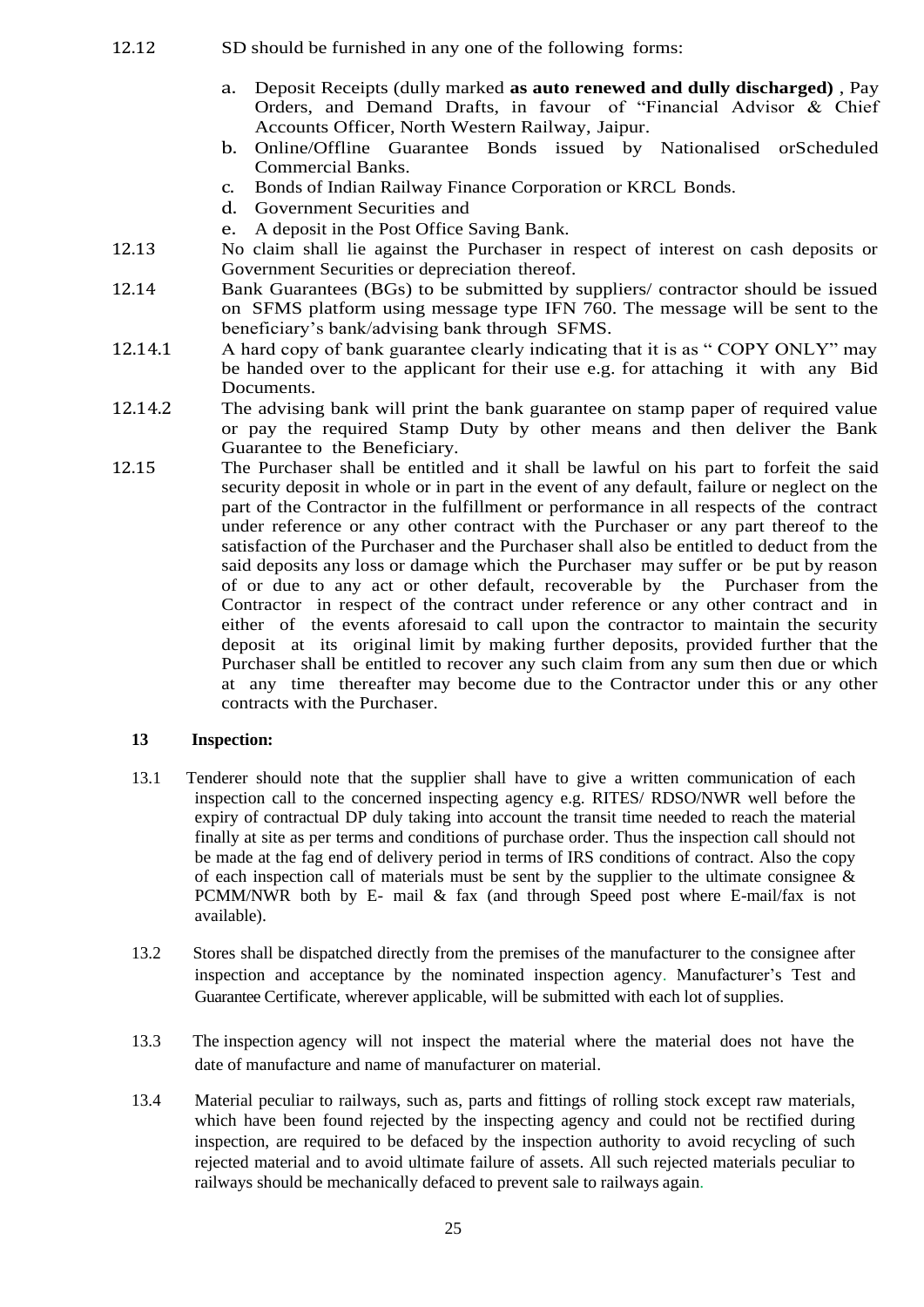- 13.5 Third Party Inspection by RITES/RDSO or any other agency will be conducted at the manufacturer's premises and change of inspection place to warehouse or godown is not desirable. Firm should mention in its offer the name and clear address of manufacturer.
- **13.6 Wherever the inspecting authority is specified in the tender documents, tenderers are advised to quote accordingly. Offer with any deviation from inspection clause mentioned in tender will be summarily rejected.**

## **14 Identification Mark:**

- 14.1 All manufactured stores must carry identification mark of the manufacturer and month/year of manufacture in embossed form at the location specified in drawing/specification. In case this is not mentioned in drawing or specification, the location should not be subject to wear and should not affect the functionality, utility, operation and structural stability of the item. Inspecting agency and consignee will be entitled to reject the supplies not conforming to this clause.
- 14.2 If during the aforesaid period, the said goods /stores/articles be discovered not to conform to the description and quality aforesaid or have deteriorated, otherwise that by fair wear and tear the decision of the Purchaser in that behalf being final and conclusive that the Purchaser will be

entitled to reject the said goods/stores/articles or such portions thereof as may be discovered not to conform to the said description and quality. On such rejection, the goods/stores/articles will be at the Seller"s risk.

- 14.3 If the contractor / seller so desires, the rejected goods may be taken over by his or his authorised dealer for disposal in such manner as he may deem fit within a period of 2 months from the date of such rejection. At the expiry of the period, no claim whatsoever shall lie against the Purchaser in respect of the said goods/stores/articles, which may be disposed of by the Purchaser in such manner as he thinks fit. Without prejudice to the generality of the foregoing, all the provisions in the Indian Railways Standard Conditions of Contract relating to the "rejection of stores" and "failure" and "termination" and clause 3100-02 of IRS conditions of contract shall apply.
- 14.4 The contractor / seller shall, if required, replace the goods or such portion thereof as have been rejected by the purchaser, free of cost dully inspected by the inspecting authority as per the contract, at the ultimate destination, or at the option of the Purchaser, the contractor / Seller shall pay to the Purchaser, the value thereof at the contract price and such other expenditure and damage as may arise by reason of the breach of the conditions herein before specified. Nothing herein contained shall prejudice any other right of the Purchaser in that behalf under the contract or otherwise.
- 14.5 Suppliers are advised to ensure that the materials are invariably stamped with manufacturer's, name, month and year of manufacture as may be detailed in the drawing/specification of material, so that warranty can be correctly acted upon.
- 15.0 **Road Permit:** The tenderer / supplier should note that for getting road permits for making dispatches of material by road (after receipt of purchase order), they must send a written intimation at least 30 days in advance before likely date of dispatch of materials, duly indicating no. of road permits required, the approximate quantity with brief description of item etc. and this written intimation must be sent to the ultimate consignee both by fax & E-mail (where E-mail /fax is not available, communication for such matter must be made by speed post). However, the supplier are at their liberty to make telephonic calls in this respect also to the concerned person as indicated above, but sending the intimation both by E-mail and by fax (or by Speed post where E-mail/fax is not available) is must. The supplier shall also note that before asking additional no. of road permits from the concerned ultimate consignee, the supplier shall have to ensure that all earlier issued road permits against a particular purchase order has been used by them for that particular consignee of NWR or else all unused road permits must be returned by them to the concerned officer (who have issued such road permit) but well within its validity period. In case any supplier does not fulfills this condition after entering into the contract, then the ultimate consignee shall be at liberty to take a final decision regarding issue of further road permits to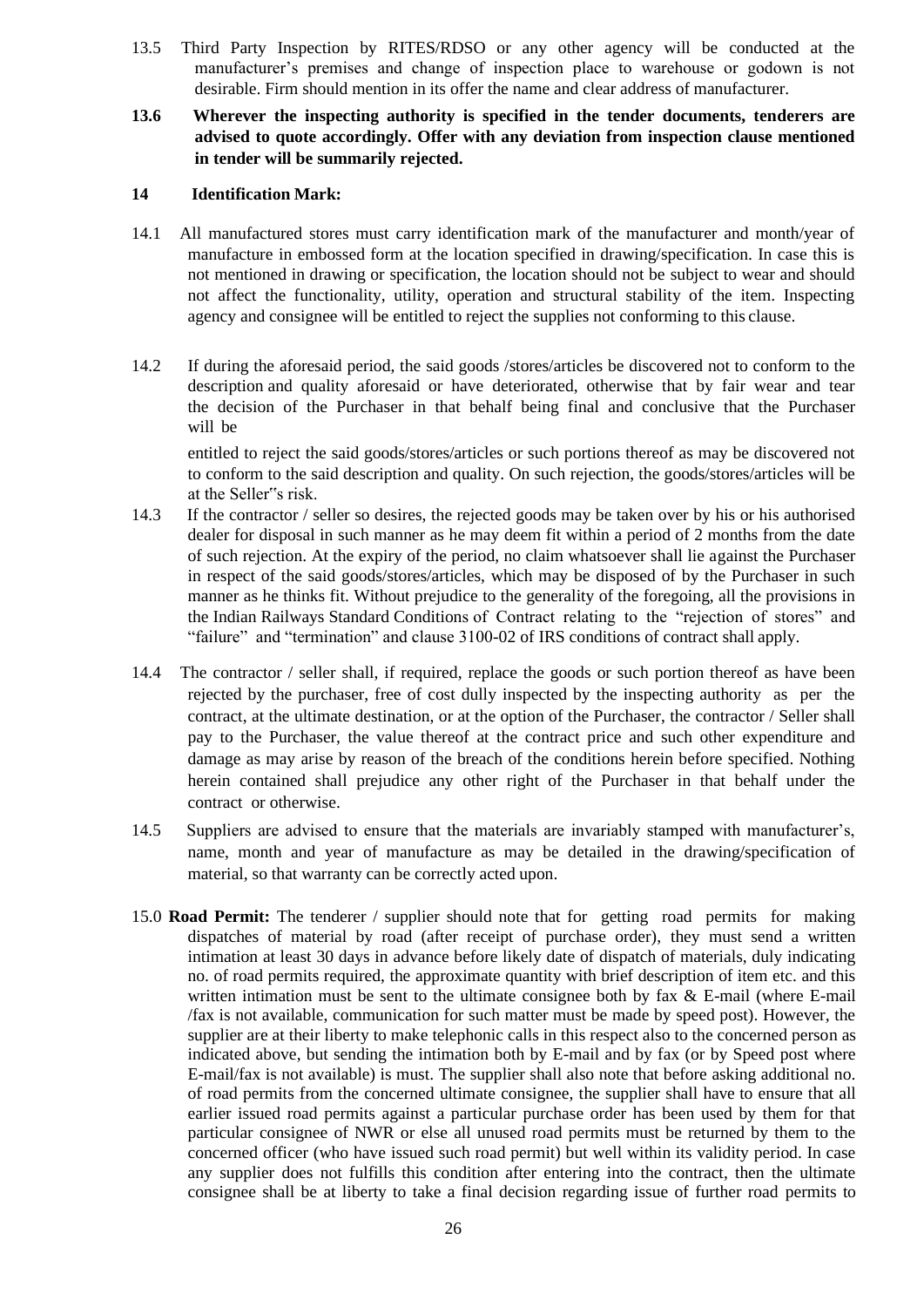such defaulting supplier (i.e. whether to issue further road permits or not) & then for any delay on this account (i.e. non-issue of road permit by consignee etc.), such defaulted supplier only will be held fully responsible. Firm should note that immediately after receipt of PO, they should obtain complete postal address, E-mail, fax no. etc. of all ultimate consignees for communication. Tenderer should note that, failure to comply above instructions by the supplier after receipt of PO (as these condition will also be the part of the contract) will be considered as adverse performance of the firm byNWR

- **16.0 Payment Terms:** The standard payment terms subject to recoveries, if any, under the liquidated damages clause in the IRS Conditions of Contract will be as under : -
- **16.1** Payment for the Stores or each consignment thereof will be made to the contractor on submission of bill accompanied by the prescribed documents mentioned in the contract.
- **16.2** 95% payment for the stores or each consignment thereof will be made against Inspection Certificate and proof of dispatch. For dispatch of material by road, it is the challan of the supplier duly certified by the consignee Gazetted Officer towards receipt of material at consignee s end will constitute the proof of dispatch for the purpose of payment. For rail dispatch, clear and

unqualified RR/PWB may be considered as the proof of dispatch.

- **16.3** For balance 5%, payment will be made on receipt and acceptance of stores by the consignee, signified by granting of Receipt Note. In other words, balance 5% payment shall be made against Receipt Note.
- **16.4** However, in this connection it is to be made clear that for orders valuing upto Rs. 5 lakhs, no advance payment will be made and only 100% payment will be made against receipt and acceptance of the material by the consignee i.e., against Receipt Note.
- **16.5** However, in deserving cases only, 98% / 2% payment can also be considered within the framework of extant rules and procedures.
- **16.6** Payment through NEFT/RTGS: Tenderers are required to give consent in a mandate form (givenin Annexure-VIII ) for receipt of payment through EFT/ECS.
- **16.7** Tenderer to provide the details of Bank A/c in line with RBI guidelines for the same. These details will include Bank name, Branch Name & Address, Account type, Bank A/c No. and Bank & Branch code as appearing on MICR cheque issued by bank.
- **16.8** Tenderer to attach certificate from their bank certifying the correctness of all a bove mentioned information .
- **16.9** In case of non-payment through ECS/EFT or where ECS/EFT facility in not available, payment will be released through cheque
- **16.10** Payment for the stores or each consignment thereof will be made to the contractor on submission of bill accompanied by the prescribed documents mentioned in the contract. In cases where Price Variation Clause (PVC) is part of the contract, a working sheet supported with documents in support of the PVC must be submitted at the time of claiming any payment. No payment shall be made without PVC working sheet .
- **16.11** For PVC payment in the cases where supply is made in the extended period of delivery period (DP) (with or without LD), price variation as applicable on the terminal date of the original DP is payable however if there is a decrease in price due to PV clause the same shall be applicable.
- **16.12** Suppliers are requested in their own interest to observe the following instructions to avoid delay in payment of their bills for materials supplied for stock purposes and dispatched to the Depots mentioned in contract :
	- i) Receipt note sent to the supplier in token of receipt of the material should be attached with the bill to be prepared in ink on prescribed form and submitted in duplicate to the Financial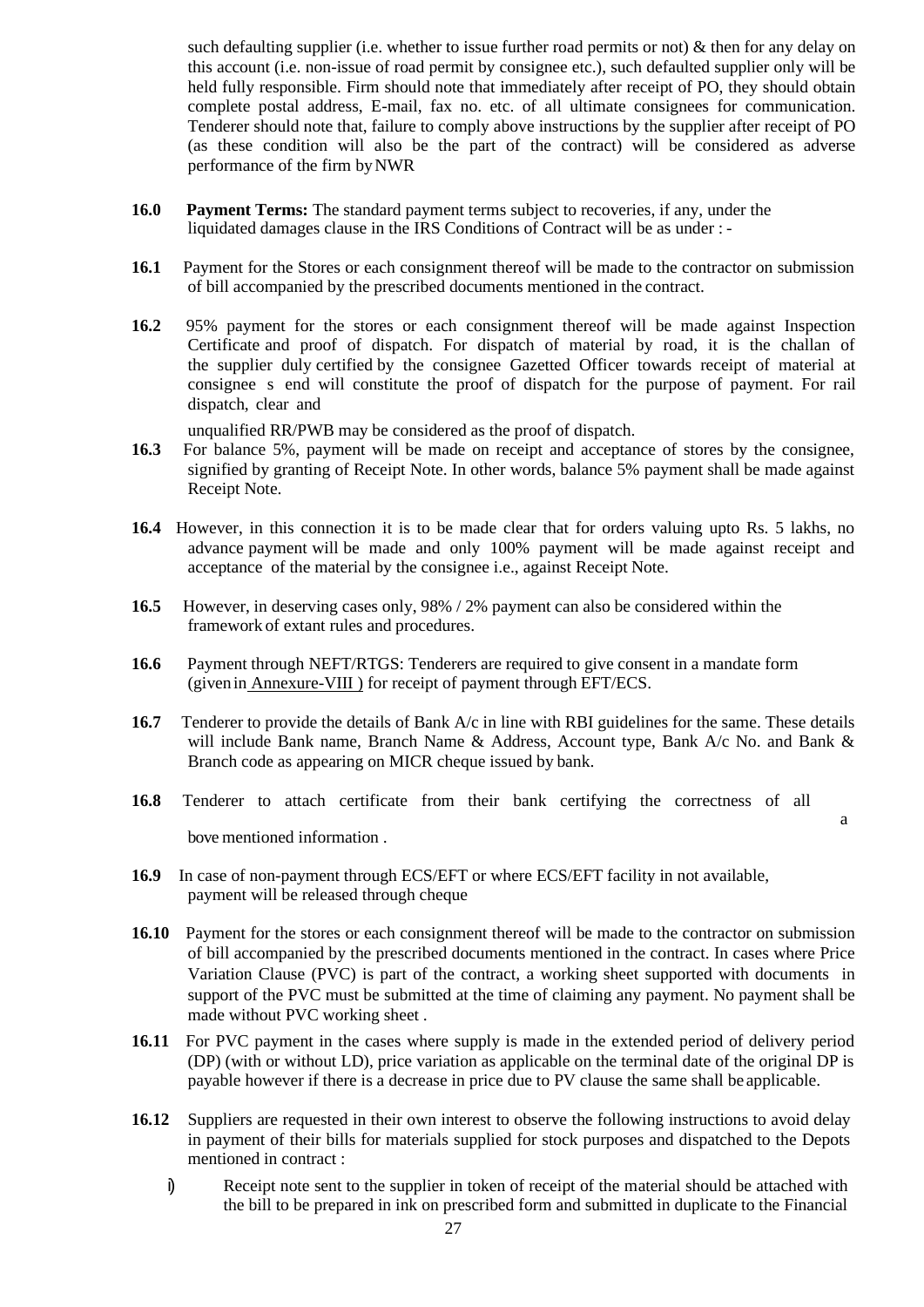Adviser and Chief Accounts Officer, Stores Accounts Branch, North Western Railway, Jaipur

- ii) Where the condition of advance payment on proof of dispatch is accepted and specified in the Purchase Order the suppliers will submit advance payment bill (in duplicate) supported with challan, inspection certificate, proof of dispatch / delivery etc. as per terms of the contract to the FA&CAO / Stores Account Branch, Jaipur, endorsing a copy of the forwarding letter to the PCMM as well as to the Consignee. The bills for balance payment should be submitted in the manner as indicated at (i) above for payment.
- **16.13** For materials supplied against orders placed for direct dispatch to the consignee on the Railway on non- stock basis i.e. other than those cases mentioned in clause 16.12 above, the supplying firm will prepare their 100% payment bills in duplicate, in ink on prescribed forms and submit the same as under : -
	- (i) One copy of the bill marked, " ORIGINAL" with all dispatch documents as per terms of contract directly to the consignee.
	- (ii) Another copy of bill marked "DUPLICATE NOT FOR PAYMENT "to the Controlling Officer of the consignee mentioned in the Supply Order.
	- (iii) Where the condition of advance payment on proof of dispatch is accepted and specified in the Direct Dispatch order, the suppliers will submit advance payment bill ( in duplicate) along with the documents as per para 16.12 (ii) above to the Accounts Officer of the consignee indicated in contract . ORIGINAL copy of the balance payment bill should be sent to the consignee and " DUPLICATE NOT FOR PAYMENT "copy to Controlling Officer of the consignee as Specified in such Supply Order.
- **16.14** The Supplier is also required to furnish the following certificate on their bill for advance payment . "We have personally examined and verified and do hereby certify that stores in respect of which payment is being claimed have been actually dispatched under RR/ PWB no. . . . . .. . . . . . . . . dt. . .

.. . .. . . .. . . and further that these goods are the exact materials as indicated in challan no. . . . . . .. . . .. . . . . dt. . .. . . .. . .. . . .. . . . and covered by inspectioncertificate no .......................................... dt . .. . . .. . . .. . .. . .. . . . .. . .. We also certify that the above referred challan, RR/ PW B and inspection certificate have been sent to consignee by Regd. Post / Speed Post on . . . . .. . .. . . .. . . .. . .. . . .. . .. . . .. .. . . . .. We shall hold ourselves personally responsible for correctness of this statement . "

- **16.15** The firm should submit their bills only for the supplies made by them during the scheduled delivery period or as extended from time to time. For supplies made after expiry of scheduled delivery period, firms should first obtain necessary extension of delivery period from the competent authority before submission of their bills.
- **16.16** The format of bill for store supplies is available on public website of N W Railway.
- 16.17 The nomenclature of the material supplied shown in the bills should be strictly in accordance with description given in the Purchase Order . The Bills should be signed and pre - receipted with revenue stamp. All corrections should be attested. Correction Fluid should not be used on Bill at all. Rate and Quantity should be mentioned both in figures and words. Status / category of Bill should be mentioned i. e. whether Advance/ Balance / 100% / PVC etc . All Columns of Bill should be properly filled i. e. Vendor Code, Bank Account No. and Branch, Purchase Order No. / Contract No.

, Date, PL No. etc. Wherever PVC is applicable, basis of PVC may be given, with relevant documents. Copy of Amendment letter issued by Stores Department , if any be enclosed. Transport Receipt / Challan for freight charges should be enclosed along with the bills.

- **17.0 Option Clause:** In the tenders for fixed quantity contracts for procurement of materials of which the requirement are of continuing nature and tender value is more than Rs. 75 lakhs, the following conditions will apply
- **17.1** The Purchaser reserves the right to vary the ordered quantity by  $(+)$  30% at any time, till final delivery date of the contract, by giving reasonable notice , even though the quantity ordered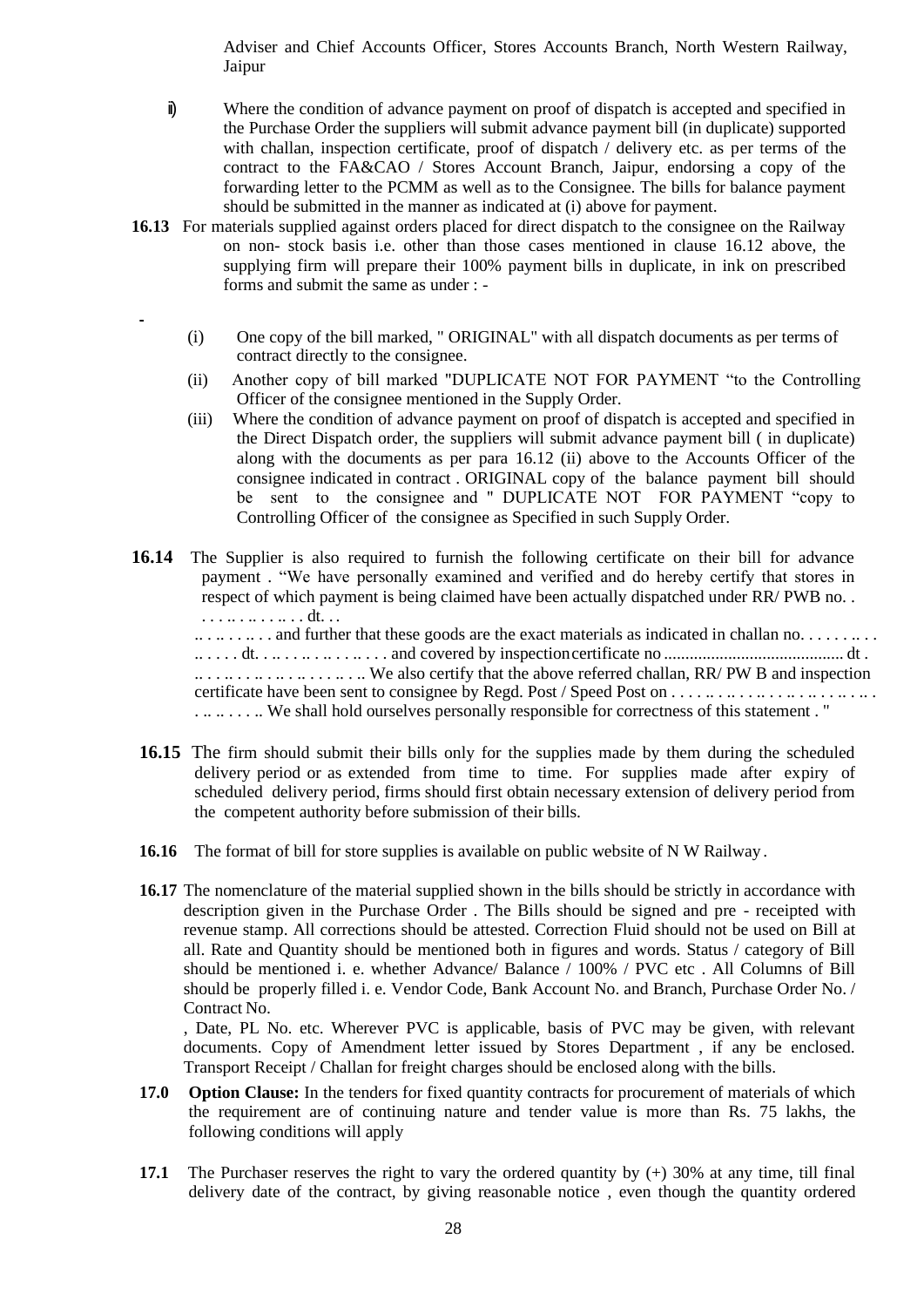initially has been supplied in full before the last date of Delivery Period  $\&$  similarly the Purchaser reserves the right to vary the ordered quantity by (-) 30% or the quantity unsupplied whichever is less at any time, till final delivery date of the contract, by giving reasonable notice.

- A) "**Reasonable notice"** as mentioned above Para 17.1, is only for the purpose of allowing the contractor suitable time to make necessary arrangements for the supplies and not for seeking any consent from the contractor towards exercise of the contractual Option Clause. To this end, a reasonable delivery schedule for the enhanced ordered quantity stipulated in the relevant amendment to the contract will suffice.
- B) The purpose of **"Reasonable Notice"** for exercise of (-) 30% Option Clause consequent to decrease in prices subsequent to the placement of contract should be served by giving a reasonable opportunity to the contractor to unconditionally agree to accept such lower rates for the quantity unsupplied on the date of reduction/decrease of prices or the (-) 30% quantity, whichever is less. Here also, no consent from the contractor towards exercise of the contractual Option Clause is necessary.
- C) In case Delivery Period is extended in a contract with  $(+)$  30% Option Clause either for the full ordered quantity or a part quantity which remained unsupplied on the date of expiry of the original DP, then during the extended delivery period also, quantity variations can be made on the total ordered quantities.

#### **18.0 Dispatches by Road:**

- **18.1** The tenderer should note that the supplier are supposed to quote delivery by road (only in exceptional cases, delivery by Rail will be accepted by NWR) and that too on FOR destination basis only for each consignee as given in the Electronic Tender SOR duly indicating separate freight elements for each consignee of Electronic Tender SOR. Tenderers are requested to refer to important note below Para 1.7 of section I of this document for quoting the freight charges on the financial form.
- **18.2** It shall also be entire responsibility of supplier to arrange truck /trailer etc. at their end for dispatches of materials by road and NWR shall not provide any assistance in this matter and no delay on part of the supplier on this account w.r.t. delivery of material shall be considered as a valid reason to extend the contractual DP / waive penalty etc. by the purchaser.
- **18.3** Intimation regarding dispatches of material:

**The tenderer should note that the supplier shall have to give a written/telephonic intimation either at the time of making dispatches or immediately after the dispatches of material (i.e. preferably within 48 hours of dispatch of materials) the ultimate consignee so that the ultimate consignee can make necessary arrangement for unloading the material at site.**

#### **19.0 Progress report:**

- **19.1** The tenderer should note that the supplier after getting the purchase order, shall have to furnish details of dispatches made during each month to the ultimate consignee & PCMM/NWR both by E- mail & fax (or through Speed post where E-mail/fax is not available) and such information should be sent positively within last week of each month, so that proper planning of materials may be done by NWR.
- **19.2** In addition, the supplier shall have to intimate in writing their next two months program of likely dispatches positively within last week of each month with full details i.e. quantity likely to be manufactured and going to put up for inspection etc. duly indicating PO number, brief description of items, approximate quantity,. etc., to the ultimate consignee, & PCMMS/NWR both by E-mail & fax (or through Speed post where E-mail/fax is not available).
- **19.3** Tenderer should note that, failure to comply above instructions by the supplier after receipt of PO (as these condition will also be part of the contract) will be considered as adverse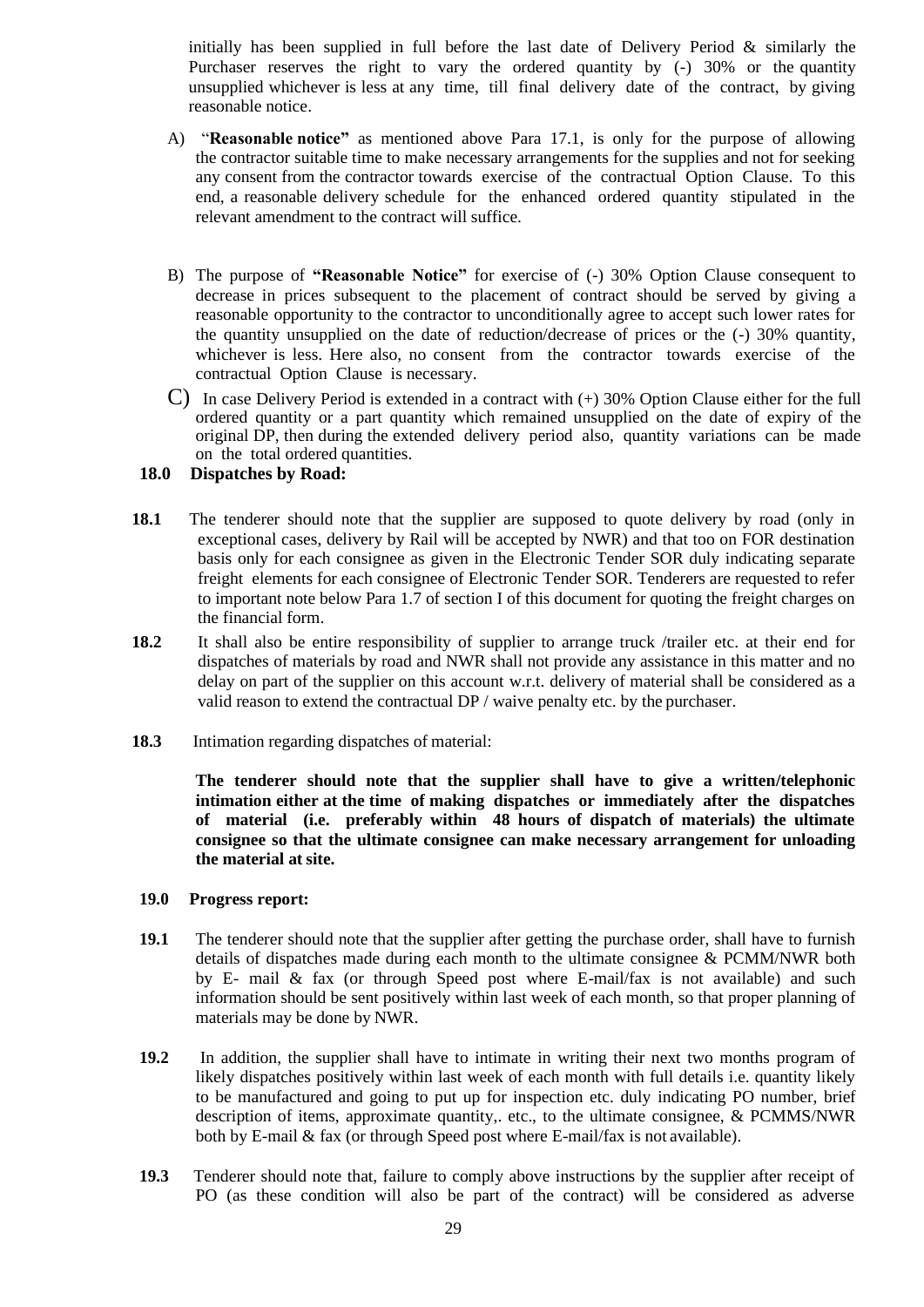performance of the firm by NWR.

# **20.0 Production capacity & past performance:**

- **20.1** The tenderer should indicate their total monthly / annual production capacity of the tendered /similar items duly indicating the number of purchase orders (as received from government unit /PSU/Zonal Railways etc.) pending with them for tendered or similar item (i.e. which are yet to be executed by them).
- **20.2** The tenderer should also furnish full details of such pending order (i.e. for tendered or similar items) as received from PSU /other government units / zonal Railway with their offer i.e. PO number, brief description of item, order quantity, contractual delivery period, value of purchase order, quantity supplied and quantity due etc.
- **20.3** The tenderer should also furnish detailed information with respect to their past performance
- 21.0 **Settlement of Disputes:** For any dispute clause no. 2900 of IRS condition duly modified vide Railway Board letter No 2018/TF/CIVIL/Arbitration Policy dated 12.12.2018 Annexure-A will be applicable.

# 22.0 **Compliance of Restrictions under Rule 144 (xi) of GFR2017:** Restrictions on procurement from a bidder of a country which shares a land border with India-

i) Any bidder from a country which shares a land birder with India will be eligible to bid, if the bidder is registered with the Competent Authority. The competent authority shall be as per Ministry of Finance. Department of Expenditure, Public Procurement Division office memorandum no.6/1812019 - PPD dated:-23-07-2020 or as amended by Ministry of Finance.

(ii) "Bidder"(seller/Service Provider ) means any person or firm or company, including any member of consortium or joint venture (that is an association of several persons, or firm or companies), every artificial juridical person not falling in any of the descriptions of Bidders stated hereinbefore, including any agency branch or office controlled by such person, participating in a procurement process.

- (iii) "Bidder from a country which shares a land border with India" for the purpose of this order means:
	- a. An entity incorporated established or registered in such a country: or
	- b. A subsidiary of an entity incorporated, established, or registered in such a country; or
	- c. An entity substantially controlled through entities incorporated, established, or registered in such a country; or
	- d. An entity whose beneficial owner is situated in such a country; or
	- e. An Indian )or other) agent of such an entity; or
	- f. An natural person who is a citizen of such a country; or
	- g. A consortium or joint venture where any member of the consortium or joint venture falls under any of the above.
- (iv) The beneficial owner for the purpose of (iii) above will be as under:
- 1. In case of a company or limited Liability Partnership, the beneficial owner is the natural person(s), who , whether acting alone or together, or through one exercise control through other means Explanation:
	- a. " Controlling ownership interest" means ownership of or entitlement to more than twentyfive percent of shares or capital or profits of the company;
	- b. "Control" shall include the right to appoint majority of the directors or to control the management or policy decisions including by virtue of their shareholding or management right or shareholders agreements or voting agreements;
- 2 In case of a partnership firm, the beneficial owner is the natural person(s) who, whether acting alone or together, or through one or more juridical person, has ownership of entitlement to more than fifteen percent of capital or profits of the partnership;
- 3 In case of an unincorporated association or body of individuals, the beneficial owner is the natural person(s), who, whether acting alone or together, or through one or more juridical person, has ownership of or entitlement to more than fifteen percent (15%) of the property or capital or profits of such association or body of individuals;
- 4 Where no natural person is identified under (1) or (2) or (3) above the beneficial owner is the relevant natural person who hold the position of senior managing official;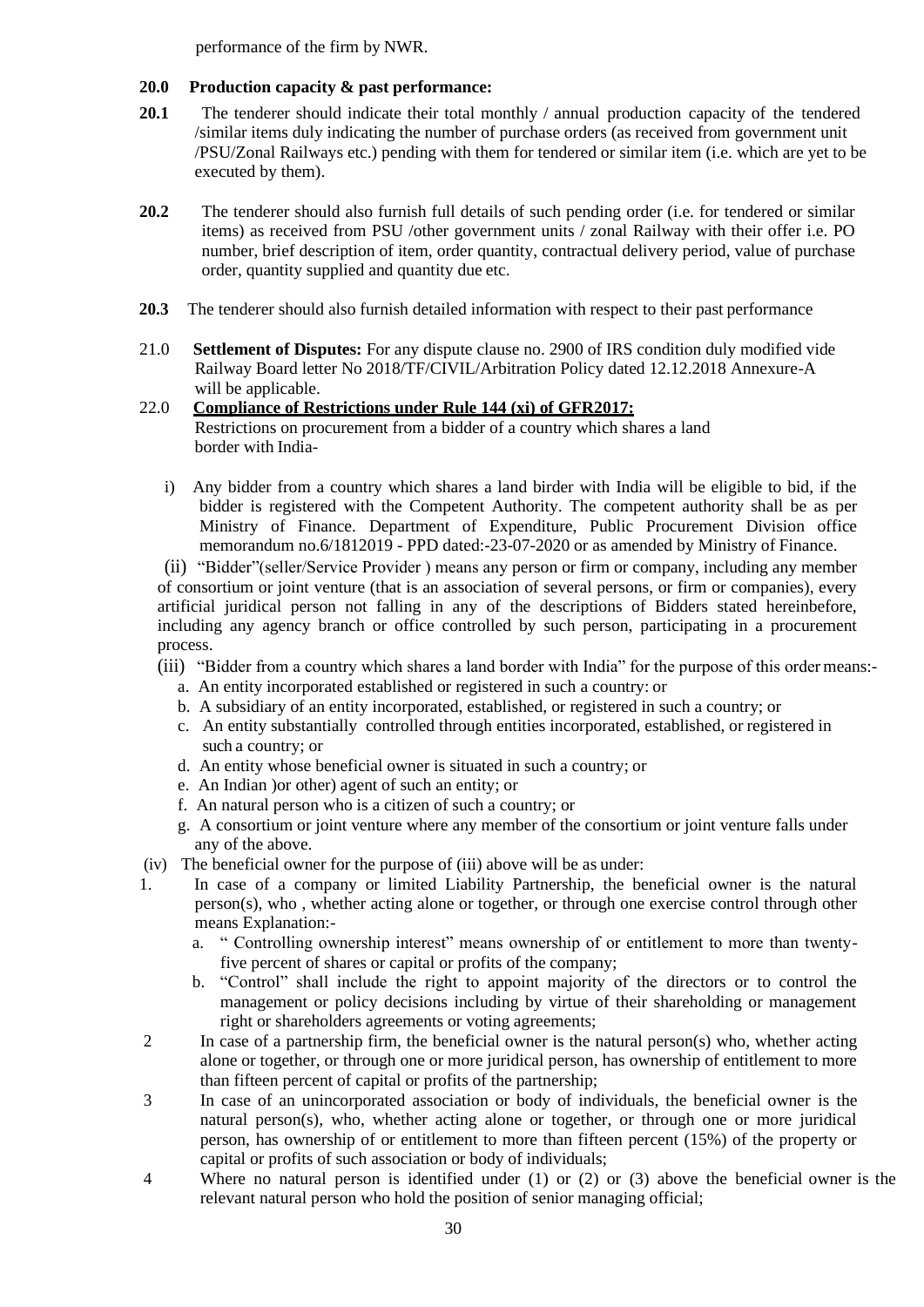- 5 In case of a trust, the identification of beneficial owner(s) shall include identification of the author of the trust, the trustee , the beneficiaries with fifteen percent or more interest in the trust and any other natural person exercising ultimate effective control over the trust through a chain of control or ownership.
- (v) An agent is a person employed to do any act for another, or to represent another in dealing with third person.
- (vi) The successful bidder shall not be allowed to sub contract works to any contractor is registered with the competent authority.

Any false declaration and non-compliance of the above would be a ground for immediate termination of the contract and further legal action in accordance with the law.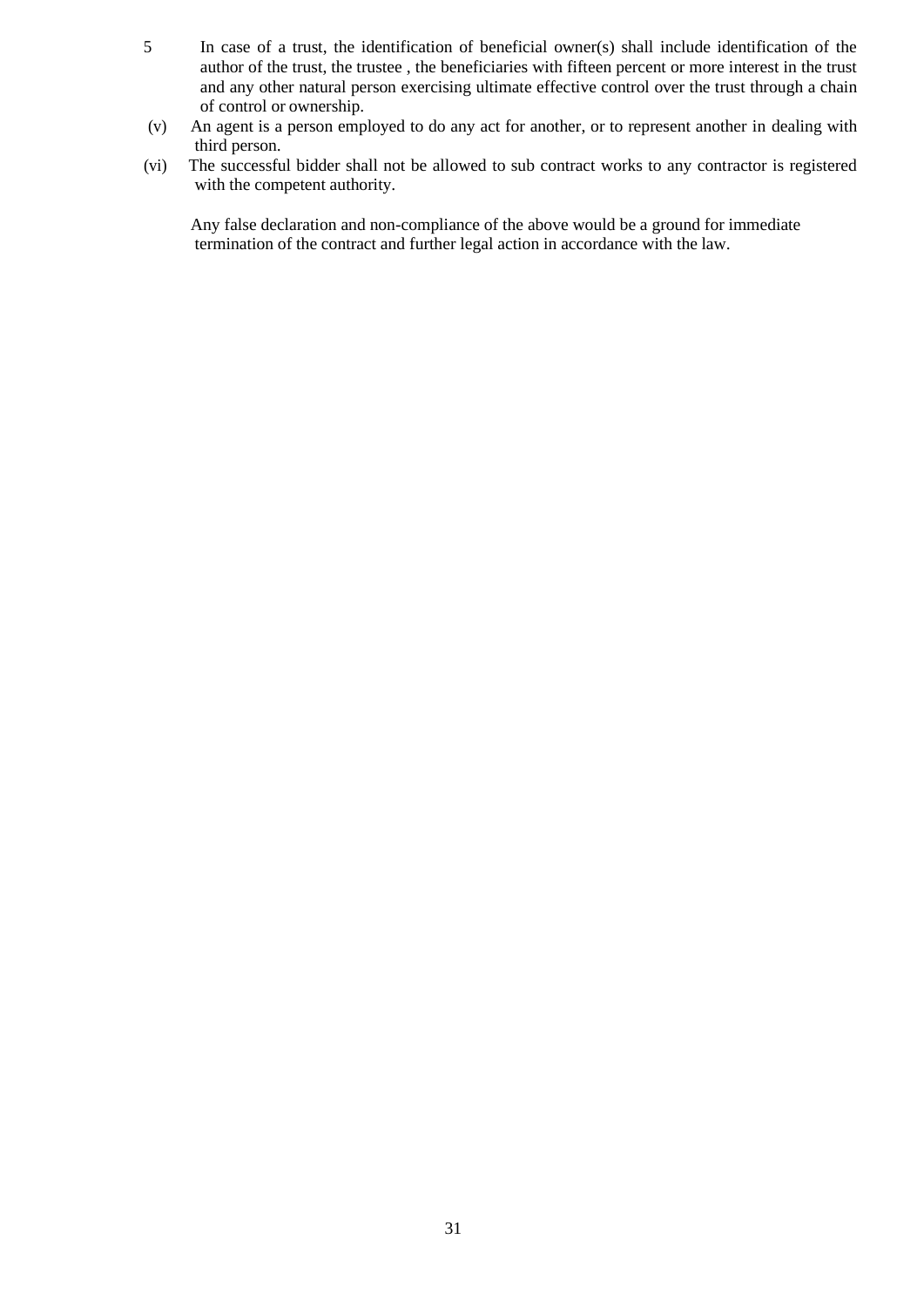## **SPECIAL CONDITONS FOR PROCUREMENT OF M&P ITEMS (MACHINERY AND PLANT ITEMS)**

#### **1.0 Validity of the offer:**

The bid shall be kept valid for acceptance for a minimum period of 150 (One hundred fifty only) calendar days from the date of opening of tenders (inclusive of tender opening date), within which period, the tenderers shall not withdraw the bid. Bids with shorter validity are liable to be considered as unresponsive to Railway"s requirements and liable to be rejected.

- **2.0 Technical Compliance:** The tenderers should give para-wise comments on the technical specification to indicate whether the equipment offered fully meets the tender specifications. The offer should be accompanied with complete details of technical parameters. Tenderers should note that no deviation will be accepted on major technical parameters under heading of major technical specification parameters as given in tender specification if any. Such offers shall be summarily rejected without any back reference. Therefore, any deviation to tender specification by the tenderer must be indicated in clearly in technical deviation statement during bid process.
- **3.0 Authorization Letter:** In case the tenderer is an agent of the manufacturer, they should clearly indicate the same and also enclose current authorization certificate from the manufacturer to this effect on the letter head of manufacturer in the Performa attached as Annexure-V and also mention the place where the equipment will be offered for pre inspection before dispatch.
- **4.0 After Sales Service:** The tenderers should confirm that they will render quick after sales service during the warranty period of the machine and also advise details of their after sales net - work/ office which render the said service
- 5.0 For each consignee as specified in SOR bidders are required to quote on FOR destination price basis only duly indicating the freight element.

#### **6.0 Commissioning & Proving Test:**

- **6.1** The contractor shall arrange commissioning of the equipment at the consignee premises. The tenderers shall carry out necessary proving test to demonstrate the performance of equipment, after its successful commissioning, to the entire satisfaction of the consignee. The tenderer should quote total lump sum commission  $\&$  installation charges for each unit of equipment. This commission  $\&$  installation charges will also be added in their quoted total unit rate for the purpose of inter-se ranking, where commission & installation is required to be borne by the tenderer as per tenderspecification.
- **6.2** The Contractor or his agents shall commission the machine within stipulated time as shown in the contract. This time period will be counted from the date of intimation from the consignee in respect of readiness of the site for commissioning in cases where the machine is to be installed by the consignee. This will include the time for installation in cases where installation is also to be undertaken by the contractor.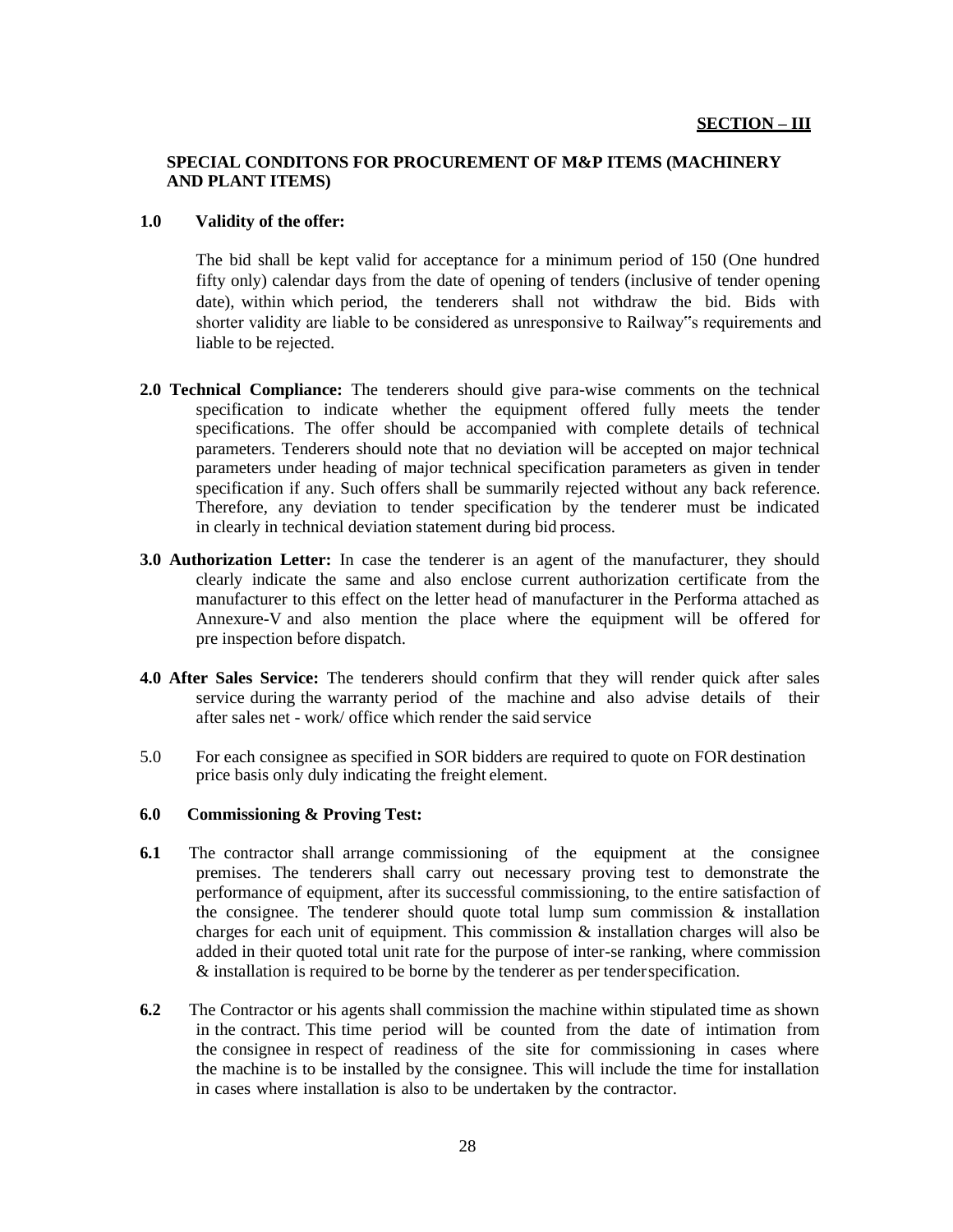- **6.3** The time allowed for commissioning of machine shall be deemed to be the essence of the contract. In case of delay in commissioning of the machine on the part of the contractor, the purchaser shall be entitled to recover and the Contractor shall be liable to pay liquidated damages at the rate of 0.5% of the total contract value for each and every week or part thereof for which commissioning is delayed, provided that the entire amount of liquidated damages to be paid under the provision of this clause shall not exceed 10% of the total contract value. Failure to install/commission the machine within stipulated time after intimation from the consignee will be taken as breach of contract and purchaser will be at liberty to forfeit the Security Money furnished by the supplier without any prejudice to other rights under the contract.
- **6.4** Continuance of commissioning work after expiry of stipulated time will also constitute a default for the purpose of the Clause 6.3 above.

### **7.0 Warranty:**

- **7.1** Warranty period for M&P will be 24 (twenty-four) months from the date of commissioning and proving out of M&P. A Maximum period of 2 (two) weeks will be allowed for attending and rectification of faults during the warranty period.
- **7.2** Maximum down time during the warranty period will be 2% (two percent) for online M&P and 10% (Ten percent) for off-line M&P calculated on quarterly basis.
- **7.3** Penalty of 0.5% (Zero point five percent) per week of the contract value will be levied for delay in response time for attending **and rectification of faults beyond specified time during the warranty period as detailed above.**
- **7.4** Maximum penalty to be levied on account of warranty failure will be 5% (Five percent) of the contract value calculated during whole of warrantee period and after that if there is any delay on the part of supplier, purchaser shall be entitled for encashment of Warrantee Guarantee Bonds. In such cases the bad performance of firm during the warranty period, the same would be recorded and circulated to all Railways. The same would be given due regard in deciding future orders on the firm and when evidence to the contrary is not available; the firm"s offer may be evenrejected.
- **7.5 Warranty Bank Guarantee:** For items like machinery and Plant, Costly equipment, capital spares, the tenderer will have to furnish a warranty Bank Guarantee of 10% of Material value to cover their warranty obligation. The Format of the Warranty bank guarantee is given in Annexure-VII.

### **8.0 Annual Maintenance Contract:**

- **8.1** Tenderers are required to quote for post warranty Annual Maintenance Contract (AMC) for a period of five years after expiry of the warranty period of the M&P along with their offers wherever tender specification specify need of AMC. The scope of AMC will include preventive and breakdown maintenance. AMC charges include all cost of personnel, spares etc. except the cost of consumables required for day-to-day operation and daily maintenance checks.
- **8.2** Tenderers are required to mention such AMC schedule of such Annual periodic maintenance along with offers giving the charges for AMC maintenance schedule and other details of items to be used in such preventive maintenance.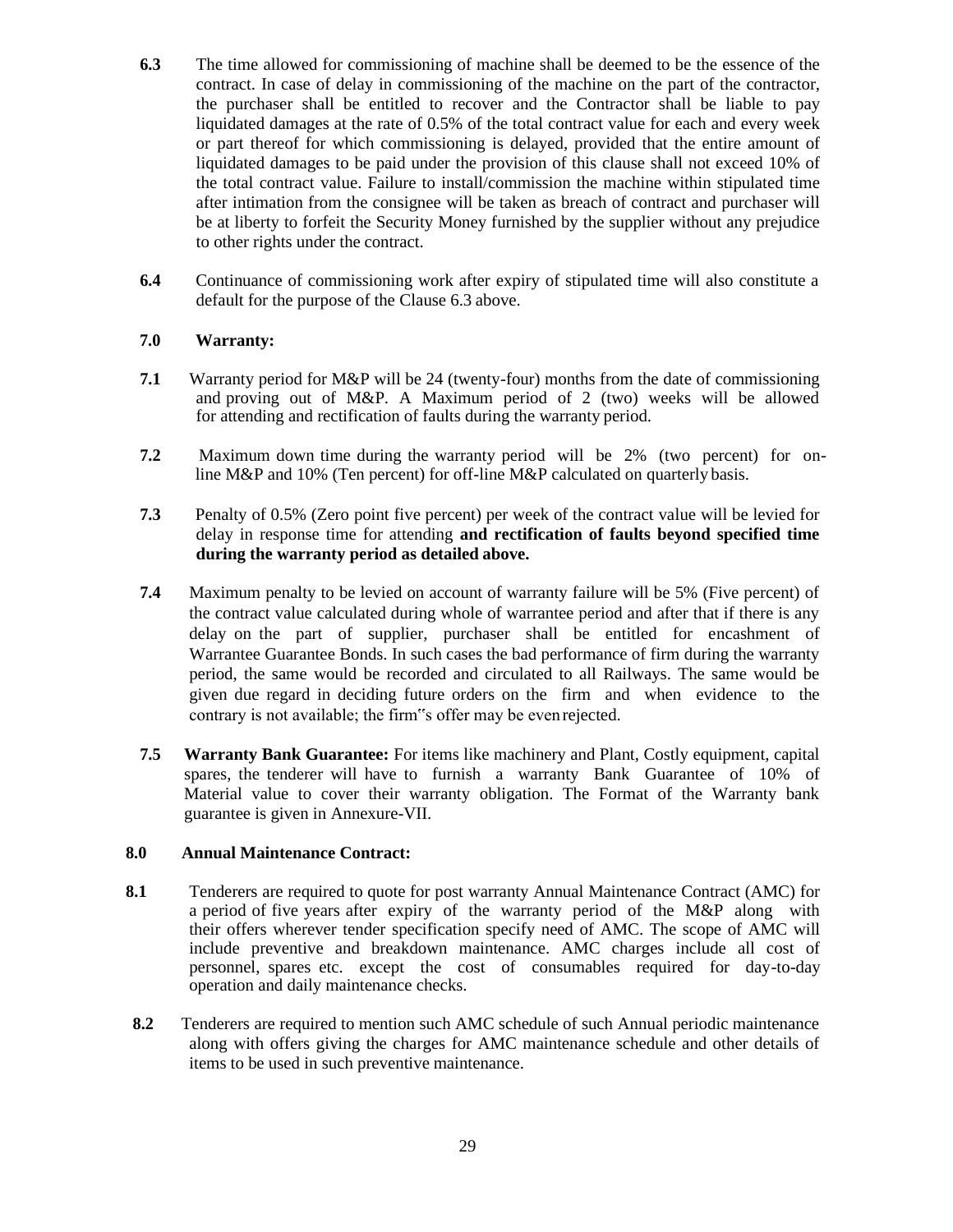- **8.3** The charges of Annual preventive maintenance schedule for five years along-with the cost of items to be used in preventative maintenance schedule during these five years are payable to supplier and sum total of these charges and commission  $\&$  installation charges (if required to be done by tenderer as per tender specification) would also be included in the FOR destination price quoted for M&P for the purpose of comparative evaluation of offer.
- **8.4** Tenderers are required to give the cost of essential spares and service charges for each items of work of repair of M&P outside preventive maintenance contact. These charges will not be included in the price of M&P for the purpose of comparative evaluation of offers.
- **8.5** The terms & conditions of AMC must clearly specify the maximum down time and maximum response time.
- **8.6** Tenderers who are OEM must give undertaking for supply of spare parts for a period of expected life of the machine/equipment. Other tenderers must submit undertaking from OEM for supply of spare parts for a period of expected life of the machine/equipment.
	- **i)** The AMC payment terms will be linked to the performance parameters viz., maximum downtime and maximum response time as also penalties for failure to adhere to the same. **The maximum downtime and maximum response time and also penalties for failure to adhere to the above are specified in the technical specification.**
	- **ii)** The tenderers should quote AMC rates for each of five years. The AMC prices for each year shall be firm. **The AMC charges will be separately payable in Indian Rupees only.** The AMC charges would be added to the FOR destination price quoted for M&P for the purpose of comparative evaluation of offer.
	- **iii)** In order to equitably compare different AMC charges for different years, the concept of NPV (Net Present Value) is used at a pre-determined rate of discounting to bring the AMC charges at the same footing in the assessment of FOR destination price.
	- **iv)** The post-AMC maintenance of machines will be dealt with by the end user. In order to facilitate the same, tenderers are required to give the current cost of spares required for maintenance of machine after AMC period and the current service charges for each items of work of repair of M&P beyond the AMC period. These charges will not be included in the price of M&P for the purpose of comparative evaluation of offers.

### **8.7 The rate of discounting and NPV calculation is furnished below:**

Calculation of NPV (Net Present Value) at rate of 10% discounting for five years for comparative evaluation of AMC offer in order to equitably compare different AMC charges for different years at the same footing in the assessment of FOR destination price.

n FORMULA: NPV=P {1+r/100}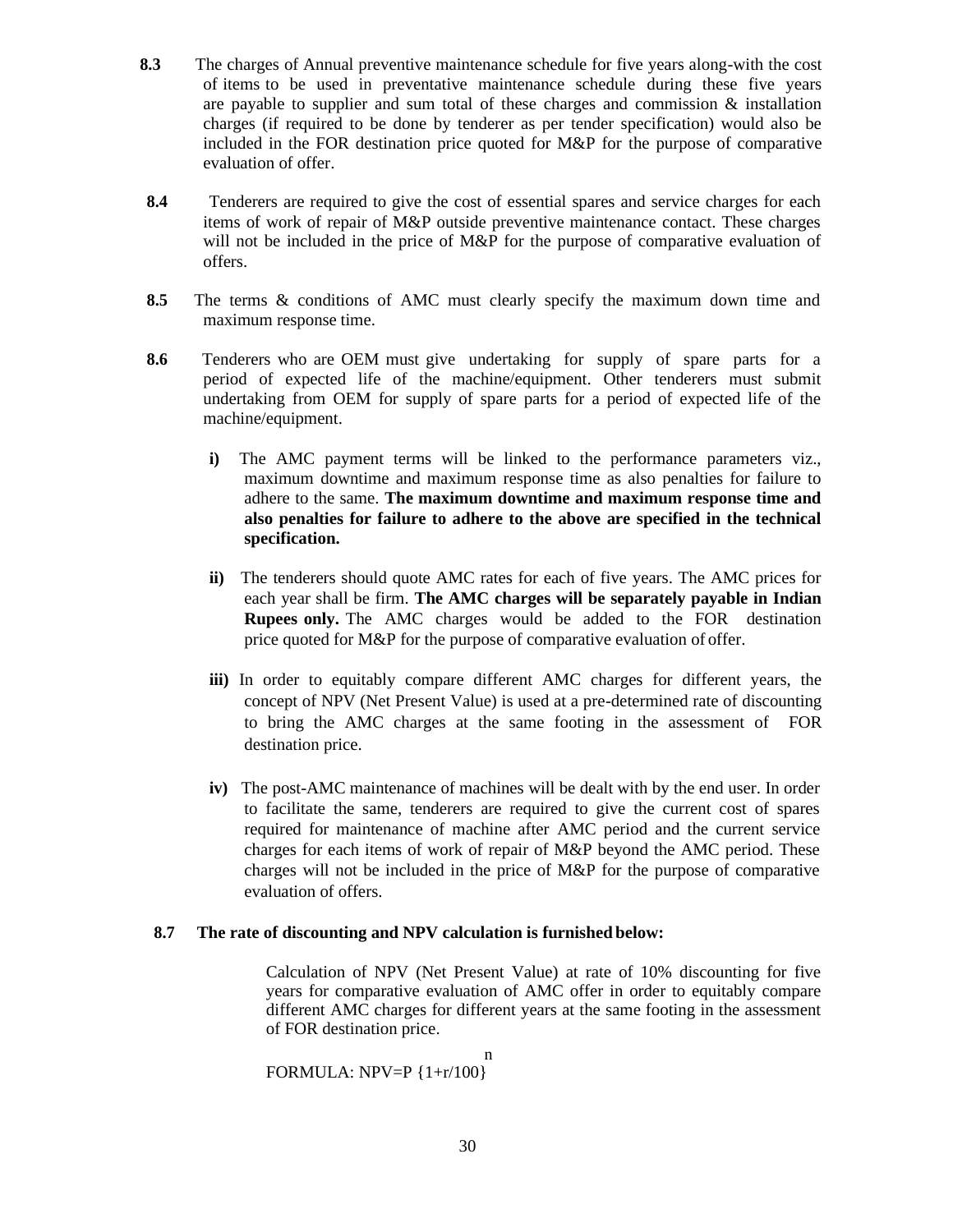Where  $r =$  rate of inflation  $n =$  number of years  $P = AMC$  cost quoted for  $n<sup>th</sup>$  year NPV= Net Present Value If offered value of P for  $1<sup>st</sup>$  year is say Rs.100/- and if rate of inflation is 10% Then NPV= $100/(1+10/100)^1$  $=90.91$ 

NPV factor for Rs. 100/- = 90.90 Then NPV factor =  $90.90/100 = 0.9091$ .

Similarly NPV factor for second, third, fourth and fifth year is calculated & shown below:

| S.No. | Year                 | Cost in        | PV<br>factor | @10% | Total Cost of AMC           |
|-------|----------------------|----------------|--------------|------|-----------------------------|
|       |                      |                | per annum    |      | after discounting factor in |
|       |                      |                |              |      |                             |
|       | First year AMC cost  | P <sub>1</sub> | 0.9091       |      | P1 x 0.9091                 |
|       | Second year AMC cost | P <sub>2</sub> | 0.8264       |      | P <sub>2</sub> x 0.8264     |
| 3     | Third year AMC cost  | P <sub>3</sub> | 0.7513       |      | P3 x 0.7513                 |
| 4     | Fourth year AMC cost | <b>P4</b>      | 0.6830       |      | P <sub>4</sub> x 0.6830     |
| 5     | Fifth year AMC cost  | P <sub>5</sub> | 0.6209       |      | P5 x 0.6209                 |
|       | <b>TOTAL COST</b>    |                |              |      |                             |

- NB: 1) The total AMC cost will be calculated after multiplying the quoted rates with PV factor i.e., after discounting annual cost @ 10% per annum.
	- 2) In above table total cost "P" after calculation shall be taken for evaluation of financial ranking.
- **9.0 Training:** The contractor during commissioning of the equipment will also train Railway staff in operation and maintenance of equipment supplied, free of cost.
- **10.0 Maintenance Manual & Spare Parts :** Contractor is required to supply 2 copies of operation and maintenance manual and lists of Spare parts along with the equipment.

#### **11.0. Payment terms**

- **11.1 Payment:** The standard payment terms subject to recoveries if any, under the liquidated damages clause and general condition of contract will be as under:-
- (a) 80% of the payment on proof of inspection certificate and Rail/Road Challan duly signed by the gazetted officer of the consignee as proof of receipt of equipments in good and sound condition to be made within 30 days of receipt of documents asspecified.
- (b) Balance 20% payment within 90 days after satisfactory installation/ commissioning and proving test of  $M\&P \&$  acceptance of the equipment by consignee, subject to submission of bank guarantee for an amount of 10% of contract value, value as warranty security valid for 6 months beyond warranty period.

\*\*\*\*\*\*\*\*\*\*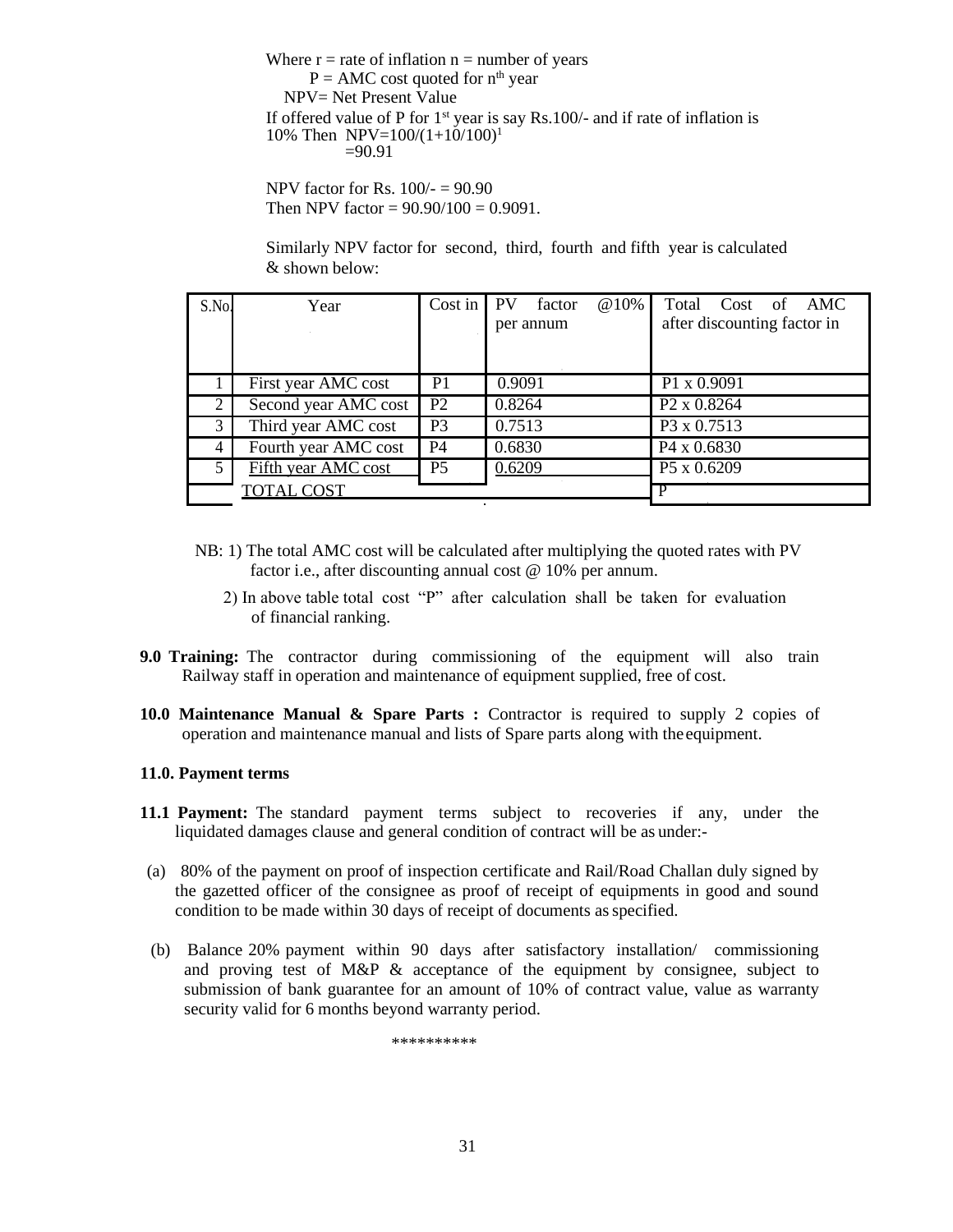## **Important notice to Vendors not registered on IREPS for Participation in E tenders floated on IREPS site**

Tender case no.  $\omega$  due on at hrs.

Brief Description of stores

- 1. Please note that the bids/offers against above tender case of this Railway have been invited electronically to be submitted in Electronic format available on website [www.ireps.gov.in](http://www.ireps.gov.in/)
- 2. The bid submitted manually shall not be accepted at all. So, all the prospective bidders are requested to submit their offer electronically only in the format available on website ww.ireps.gov.in.
- 3. For submitting the offer electronically, the tenderers are required to have their class III Digital Signatures Certificate and registration on Indian Railways E Procurement (IREPS) website ww.ireps.gov.in.
- 4. It may be noted that it shall be the sole responsibility of prospective bidders to get themselves registered on IREPS website and to submit their bid electronically prior to due date. North Western Railway shall not extend due date of tender opening for any delay on part of the bidder in obtaining digital signature and registration on IREPS site and later on PCMM/NWR/JP shall not entertain any complaint for not giving opportunity to the tenderer to quote against this E-tender.
- 5. The vendors are also requested to read the Vendor user manual available on IREPS website and familiarize themselves with the electronic tender process.

| S.No. | <b>Designation</b> | Telephone    | <b>Email ID</b>                  |
|-------|--------------------|--------------|----------------------------------|
|       | Dy. CMM -I         | 0141-2725955 | $d$ ycmm $1@$ nwr.railnet.gov.in |
|       | <b>SMM-I</b>       | 0141-2725960 | smm1@nwr.railnet.gov.in          |

6. Following officers are nominated for assisting the vendors willing to participate in eprocurement process: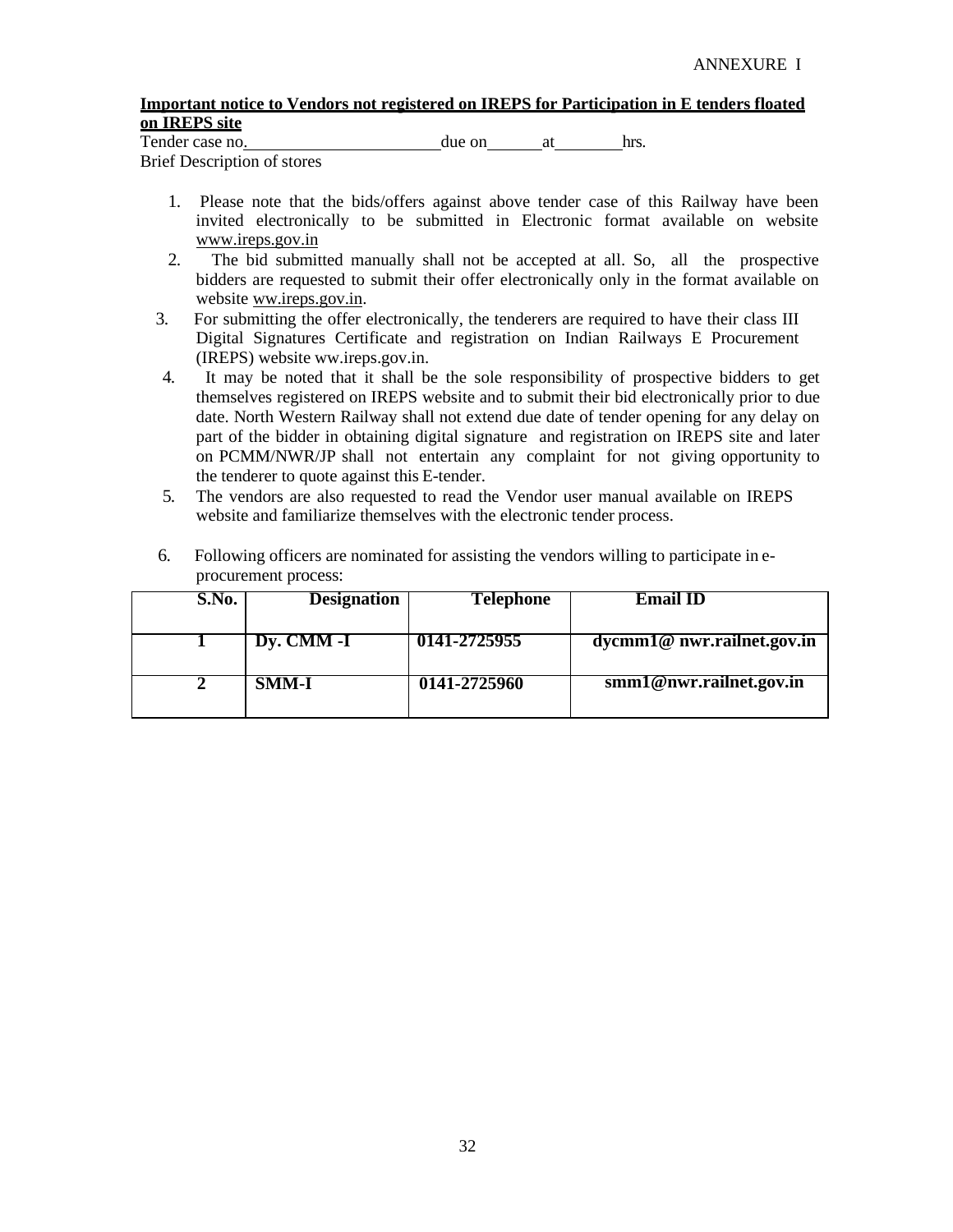#### **Procedure for obtaining Class III digital signatures for participation in tender of NWR through e-procurement.**

- 1. Vendors desirous of Registration on IREPS websit[e www.ireps.gov.in, h](http://www.ireps.gov.in/)ave toobtain class III digital signatures as a prerequisite for registration.
- 2. The digital signature is a tool required for authentication of person who is signing and submitting the document electronically on the website.
- 3. The type of digital signature required for participation in the tenders of IREPS is a "Class III digital certificate".
- 4. The digital certificate can be purchased by vendor from any of the Certifying Agencies authorized by Controller of Certifying Agencies (CCA) on payment of charges.
- 5. The details of the Certifying Agencies for selling of digital signatures are available on website of CCA [.www.cca.gov.in](http://www.cca.gov.in/)
- 6. Vendors are requested to contact any of the Certifying Agencies for purchase of digital signature and then submit its request for registration on website of IREPS
- 7. After having obtained class III Digital Signatures, the vendors may click on the "new vendors" link on IREPS website [www.ireps.gov.in w](http://www.ireps.gov.in/)hich will open a form forregistration on the website. Vendors are requested to fill the complete details along with details of digital certificate on this registration form and submit.
- 8. The registered vendors shall be sent their "user name" and "password" in their e-mail by CRIS for logging on the website of IREPS
- 9. Thereafter, new registered vendors can submit their offers after logging on the website using their digital signatures certificate.
- 10. In case any problem is faced during registration on IREPS website then help can be obtained from help desk CRIS(Centre for Railway Information System) which is being maintained at IREPS website by contacting at following telephone numbers:

I. 011-24105180 II. 011-24102855 Alternatively an e-mail can be sent to help desk of CRIS at following e-mail address: [helpdesk.eps@cris.org.in](mailto:helpdesk.eps@cris.org.in)

Contacts details of officials of CRIS are as under:

I. Shri Rajaram Prasad , GM/Project Tel. No. 011-23379934

II. Shri S.S. Mathur, DGM/Project Tel. No. 011-24104525

11. Further help can be taken from the officers mentioned in Annexure-"A" in regard to any problem related to purchase of digital signatures, registration on IREPS website and<br>submission of offers for e-procurement tenders of offers for e-procurement tenders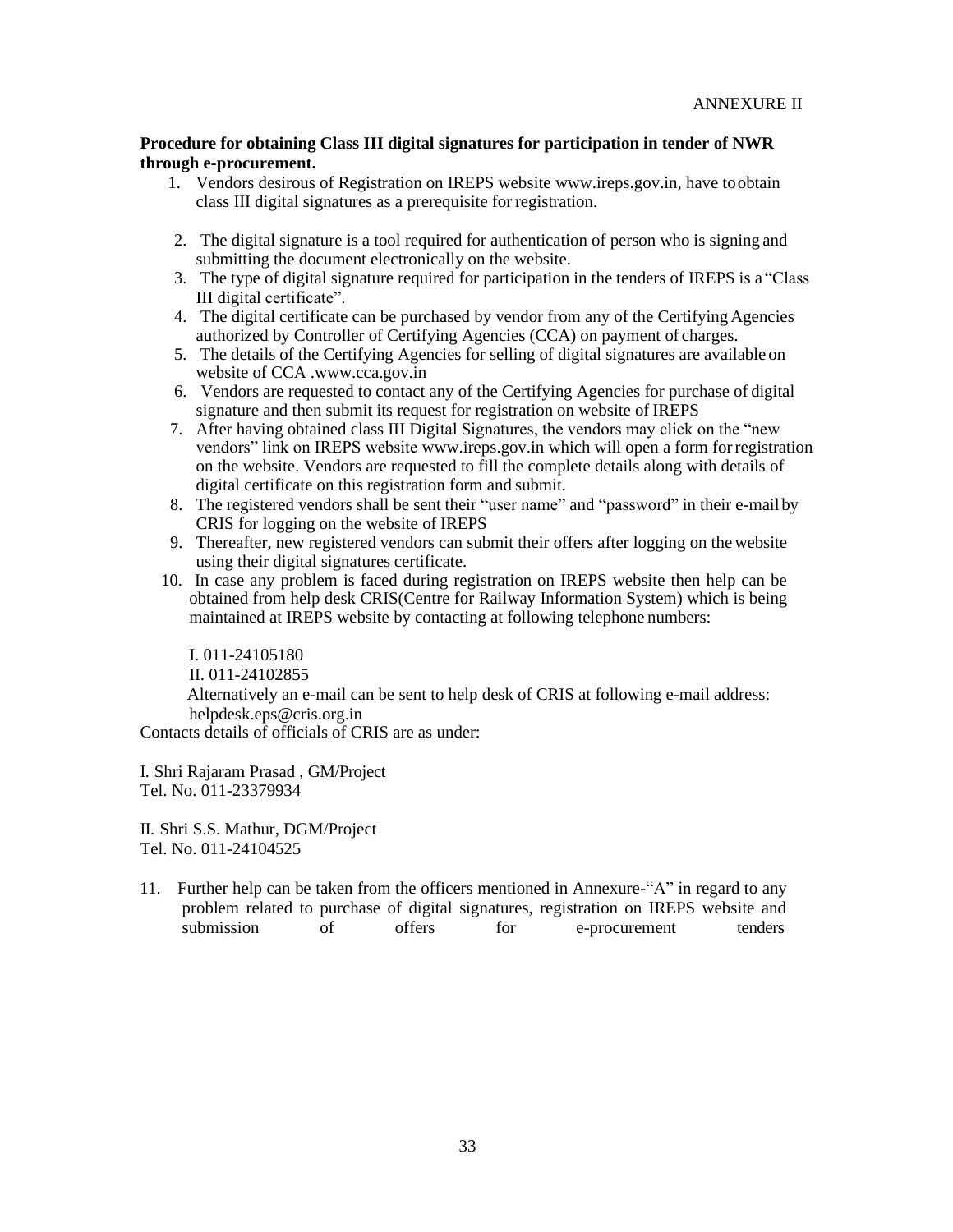# **ANNEXURE - III**

# PROFORMA FOR PERFORMANCE STATEMENT (For a period of last 3 years)

Tender No…………………………….Date of opening………………………….

Name of tenderer………………………………………………………………………

| Order                            |                                      |                                                |                                  | Actual                 | <b>Reasons</b>                      |
|----------------------------------|--------------------------------------|------------------------------------------------|----------------------------------|------------------------|-------------------------------------|
| Placed By<br>(Full<br>address of | Purchase<br>Order<br>no. $&$<br>Date | Unit<br>price,<br>ED,CST/GST<br>&<br>FOR terms | Date of<br>delivery<br>as<br>per | of<br>date<br>delivery | late<br>for<br>delivery<br>(if any) |
| Purchaser)                       |                                      |                                                | contract                         |                        |                                     |
|                                  |                                      |                                                |                                  |                        |                                     |

Signature and seal of

| <b>Tenderers</b> |
|------------------|
|                  |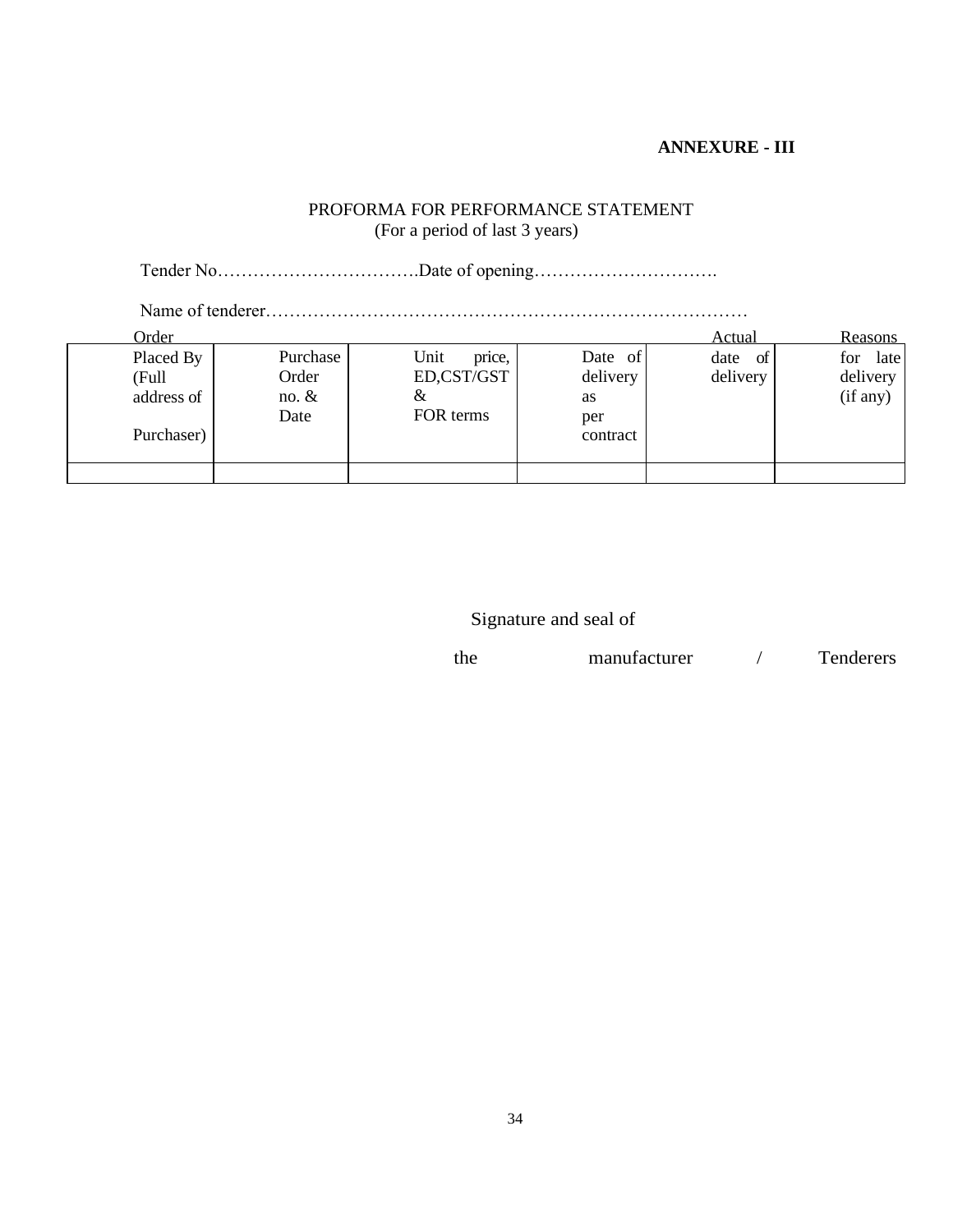# **PROFORMA FOR EQUIPMENT AND QUALITY CONTROL**

**Tender No.........................Date of**

**Opening............................Time.......................................Hours**

**Name of the Firm**

**..................................................................................................................**

# **Note: All details required only for the items tendered:-**

- 1. Name & full address of the firm.
- 2. Telephone & FAX No. Office/Factory/Works.
- 3. Telegraphic and E mail address.
- 4. Location of the manufacturing factory.
- 5. Details of Industrial Licence, wherever required as per statutory regulations.
- 6. Details of plant & machinery erected and functioning in each Deptt.(Monographs & Description pamphlets be supplied if available.)
- 7. Details of the process of manufacture in the factory in brief.
- 8. Details & stocks of raw material held.
- 9. Production capacity of item(s) quoted for, with the existing plant  $&$  machinery.
	- 9.1 Normal
	- 9.2 Maximum

10.Details of arrangement for quality control of products such as laboratory testing Equipment etc. 11. Details of staff.

- 11.1 Details of technical supervisory staff-in-charge of production & quality control
- 11.2 Skilled labour employed.
- 11.3 Unskilled labour employed.
- 11.4 Maximum No. of workers (skilled & unskilled) employed on any day during the 18 months preceding the date of application
- 12. Whether stores are tested to any standard specification, if so, copies of original test Certificates should be submitted in triplicate.
- 13. Are you registered with the Directorate General of Supplies & Disposals, New Delhi. If so, furnish full particulars of registration; period of currency etc.
- 14. Are you a Small Scale Unit, registered with the National Small Industries Corporation Ltd., New Delhi. If so, furnish full particulars of registration, currency period etc.

Signature and seal of the

**Manufacturer / Tenderers**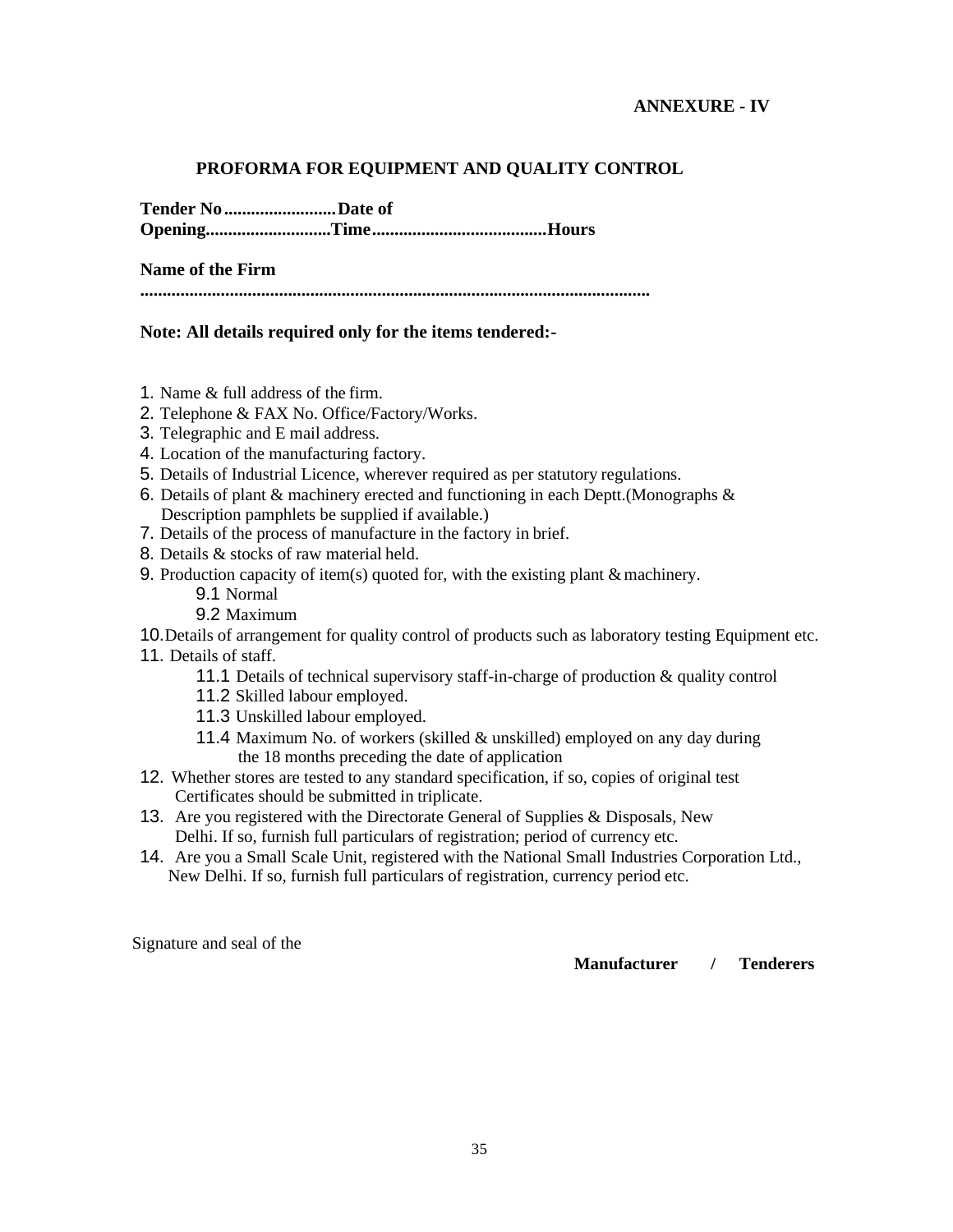# **PROFORMA FOR AUTHORITY FROM MANUFACTURERS**

**No...................................................................................Dated.................................... To**

**The PRESIDENT OF INDIA, Acting through the Principal Chief Material Manager North Western Railway, Malviya Nagar JAIPUR**

Dear Sir,

Subject : PCMM/N.W.Rly./Jaipur's Tender

No..............................................................

| reputed                                                                                       |
|-----------------------------------------------------------------------------------------------|
|                                                                                               |
|                                                                                               |
|                                                                                               |
| and address of Agents) to represent us, to bid, negotiate and conclude the contract on our    |
|                                                                                               |
|                                                                                               |
| are authorized to represent us in regard to this business against this specific tender. Yours |
| faithfully,                                                                                   |

(NAME)

for & on behalf of M/s...................

(Name of Manufacturers)

**Note** : This letter of authority should be on the Letter -Head of the manufacturing concern and should be signed by a person competent and having the power of attorney to bind the manufacturer.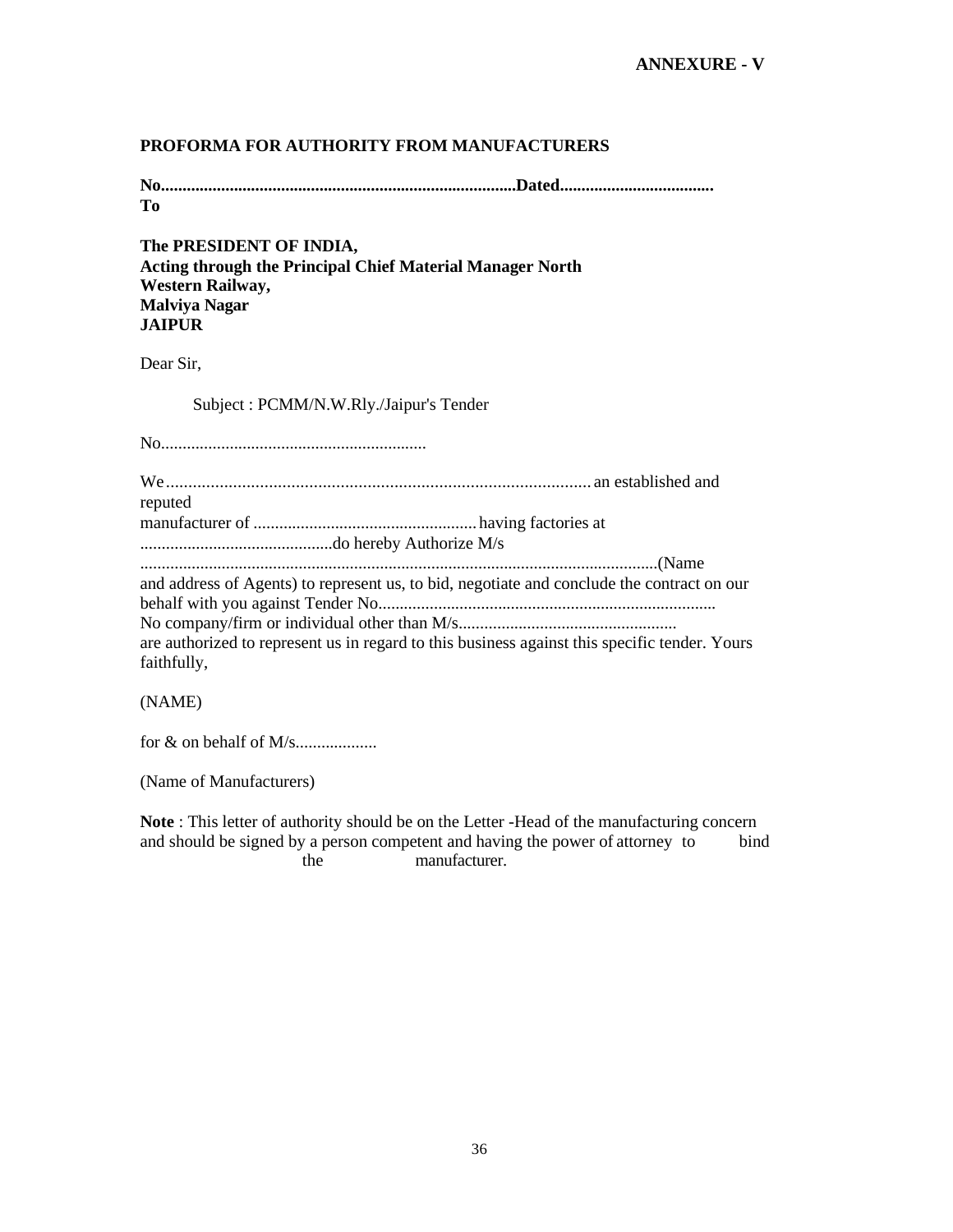#### **PROFORMA OF ONLINE/OFFLINE BANK GUARANTEE FOR CONTRACT PERFORMANCE GUARANTEE BOND**

Ref............................................. Dated..........................................

**Bank Guarantee No................................** 

#### **To**

**The PRESIDENT OF INDIA, Acting through the Principal Financial Advisor (Earlier Designated as FA&CAO) North Western Railway, Malviya Nagar, JAIPUR 1.** Against contract concluded by the Advance Acceptance of the Tender No...........……........ dated...........................................covering supply of.................................................................

(hereinafter called the said contract entered into between the President of India and...............................................................(hereinafter called the 'Contractor'), this is to certify that at the request of the Contractor we,

......................................................................Bank Ltd., are holding in trust in favour of

the President of India, the amount of................................................................................ (write the sum here in words) to indemnity and keep indemnified the President of India (Govt. of India) against any loss or damage that may be caused to or suffered by the President of India (Govt. of India) by reason of any breach by the Contractor of any of the terms

and conditions of the said contract and/or the performance thereof. We agree that the decision of the President of India (Govt. of India), whether any breach of any of the terms and conditions of the said contract an/or in the performance thereof has been committed by the Contractor and the amount of loss or damage that has been caused or suffered by the President of India (Govt. of India ) shall be final and binding on us and the amount of the said loss or damage shall be paid by us forthwith on demand and without demur to the President of India (Govt. of India).

**2.** We.................................................Bank Ltd., further agree that the guarantee herein contained shall remain in full force and effect during the period that would be taken for satisfactory performance and fulfillment in all respects of the said contract by the Contractor i.e. till. ...........................(viz. the date upto 3 months after the date of the last dispatch / delivery of the goods ordered) hereinafter called the 'said date' and that if any claim accrues or arises against us..............................Bank Ltd., by virtue of this guarantee before the said date, the same shall be enforceable against us……………………………………. …….................................................................................................Bank Ltd.),

notwithstanding the fact that the same is enforced within six months after the said date, provided that notice of any such claim has been given to us.........................................................Bank/Ltd., by the President of India (Govt. of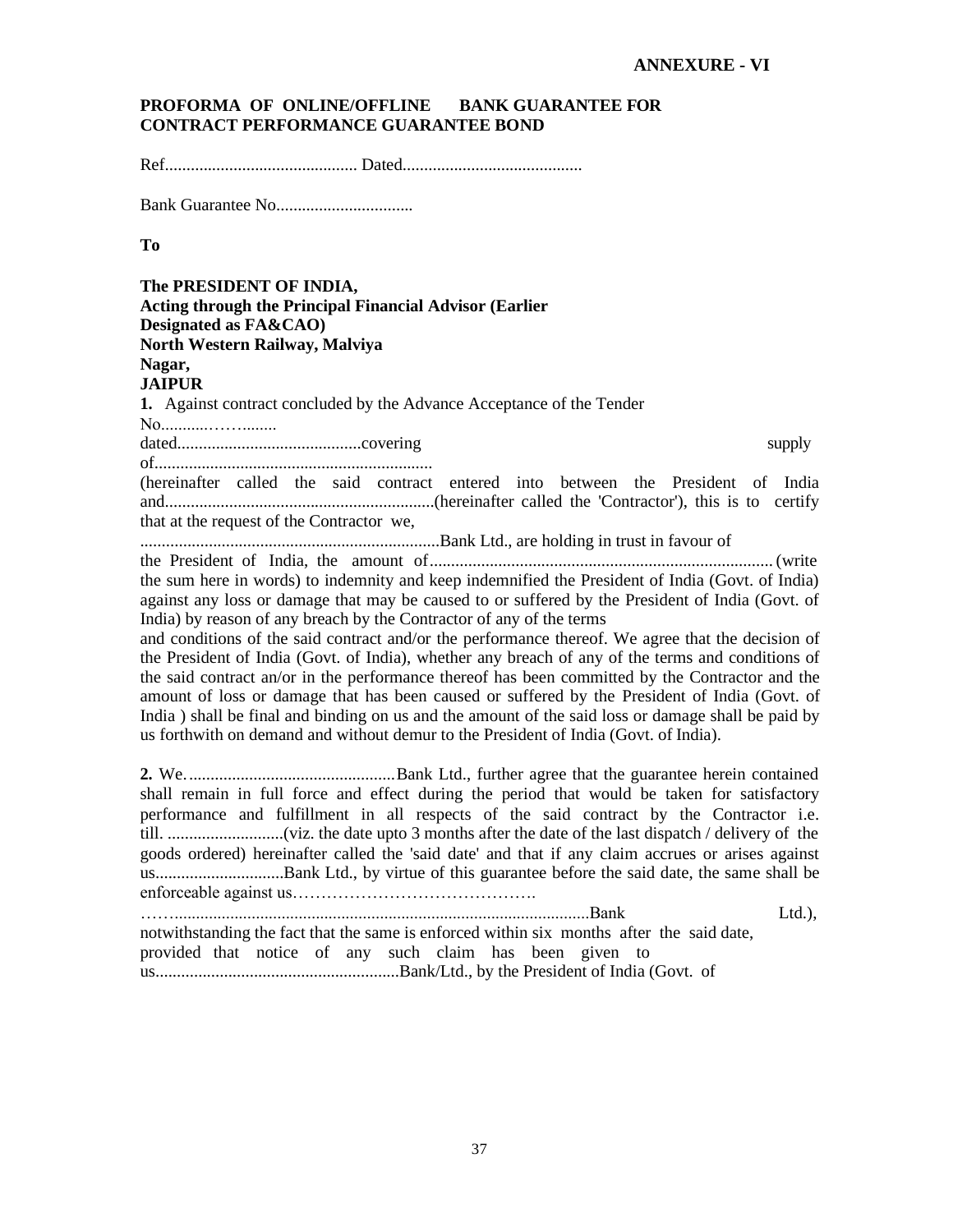India) before the said date. Payment under this letter of guarantee

shall be made promptly upon receipt of notice to that effect from the President of India (Govt. of India).**3.** It is fully understood that this guarantee is effective from the date of the said contract and that we

........................................................................Bank Ltd., undertake not to revoke this guarantee during its currency without the consent in writing of the President of India (Govt. of India.)

**4.** We undertake to pay to the Government any money so demanded notwithstanding any dispute or disputes raised by the Contractor in any suit or proceedings pending before any court or 'Tribunal relating thereto, our liability under this present being absolute and unequivocal. The payments so made by us under this bond shall be a valid discharge of our

liability for payment thereunder and the Contractor shall have no claim against us for making such payment.

**5.** We........................................Bank Ltd., further agree that the President of India (Govt. of India) acting through PFA/NWR shall have the fullest liberty, without affecting in any manner our obligations hereunder to vary any of the terms and conditions of the said contract or to extend time of performance by the Contractor from time to time or to postpone for any time or from time to time any of the powers exercise able by the President of India (Govt. of India) against the said Contract and to forbear or enforce any of the terms and conditions relating to the said contract and we ............................................Bank Ltd., shall not be released from our liability under this guarantee by reason of any such variation or extension being granted to the said Contractor or for any for-bearance and/or omission on the part of the President of India or any indulgence by the President of India to the said Contractor, or by any other matter or thing whatso-ever, which under the law relating to sureties, would, but for this provision have the effect of so releasing us from our liability under this guarantee

**6.** This guarantee will not be discharged due to the change in the constitution of the Bank or the Contractor.

.............................................

(Bank's common seal)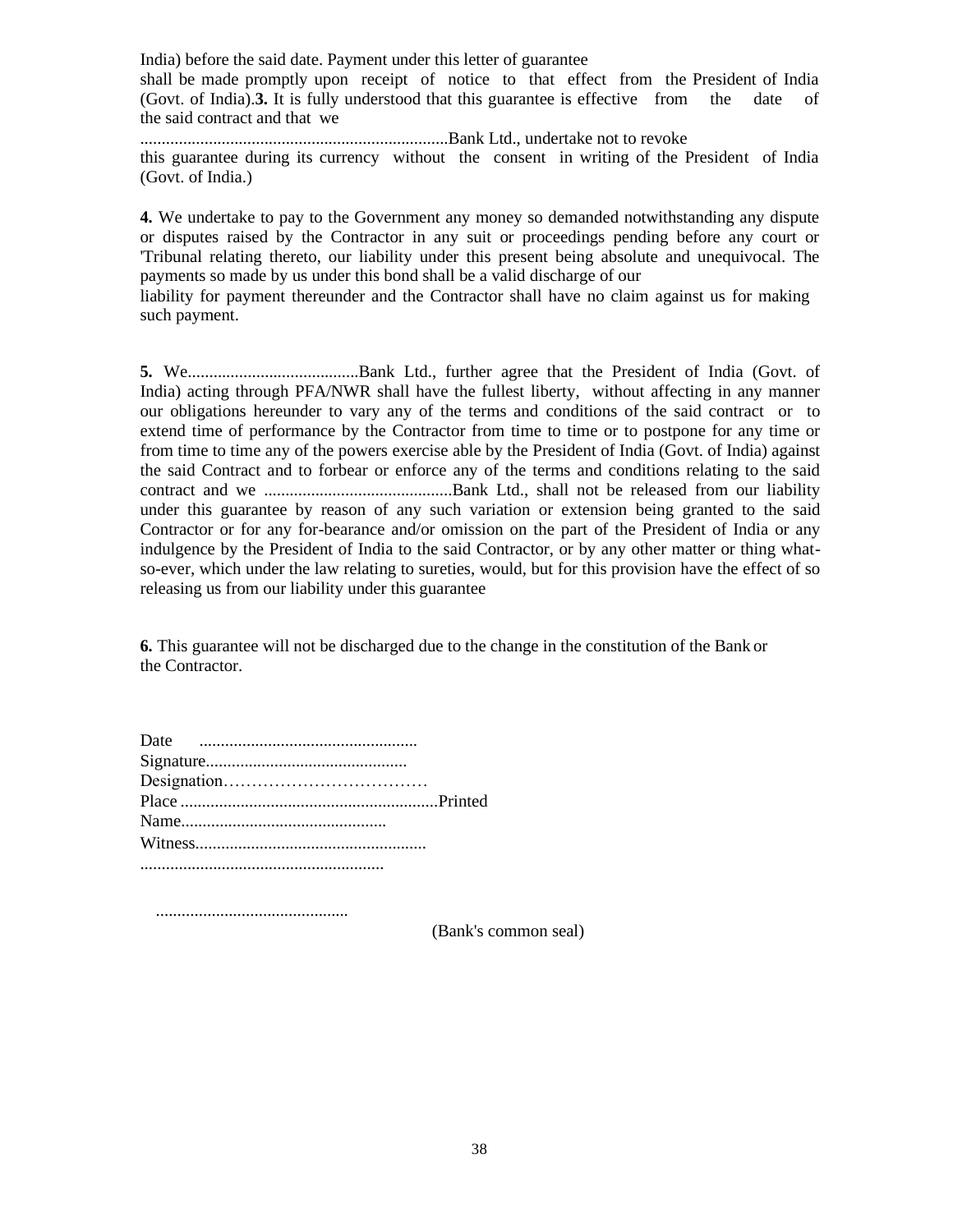To:

The President of India Acting through Principal Chief Materials Manager, North Western Railway Jaipur.

#### Sub: Guarantee No. for (Amount) Covering Machine(s) Serial No. supplied to (Consignee/s) .

Ref: Contract No. dated placed on M/ s.

1. WHEREAS M/s............................. hereinafter called the "Sellers" have agreed to sell to you (hereinafter referred to as the "Government") Nos. of (give description) as per contract one of our constituents, No. dated (hereinafter called "the said contract").

2. AND WHEREAS according to the terms of said contract, it has been stipulated that payment of 10 per cent of the value of the stores would be made, provided that the Sellers furnish to the Purchaser a Bank Guarantee from a recognized Bank, acceptable to the Purchaser for 10 per cent of the value of the said contract, valid for a period covering in full the Guarantee Period as per the Warranty clause o f the said conditions of the contract, being the conditions attached to and forming part of the said contract.

3. AND WHEREAS the Sellers have approached us to give the said Bank Guarantee on their behalf in your favour for an amount representing 10 per cent of the value of the contract which you have agreed to accept.

4. That in consideration of the promises and at the request, of the said Sellers, we hereby irrevocably and ertak e and guarantee to pay to the Government of India or at such other place as may b e determined by you forthwith on demand and without any demur, any sum up to a maximum amount of ) representing 10 per cent of the (Rs. value of the Stores dispatched under the said contract in case the Sellers make default in paying the said sum or make any default in the performance observance or discharge of the guarantee contained in the said contract.

5. We agree that the decision of the Government whether any default has occurred or as been committed by the Sellers in the performance, observance or discharge of the guarantee aforesaid shall be, conclusive and binding on us.

6. Government shall be at liberty, from time-to-time, to grant or allow ex tension of time or give other indulgence to the said Sellers or to modify the terms and conditions of the contract with the said Sellers without affecting o r impairing this guarantee or our liability hereunder.

7. We undertake to pay to the Government any money so demanded notwithstanding any dispute or disputes raised by the e Sellers in an y suit or proceeding pending before any Court or Tribunal relating thereto our liability under this present being absolute and unequivocal. The payment so made by us under this bond shall be a set of the set of the set of the set of the set of the set of the set of the set of the set of the set of the set of the set of the set of the set of the set of the set of the set of the set of the set of the set of t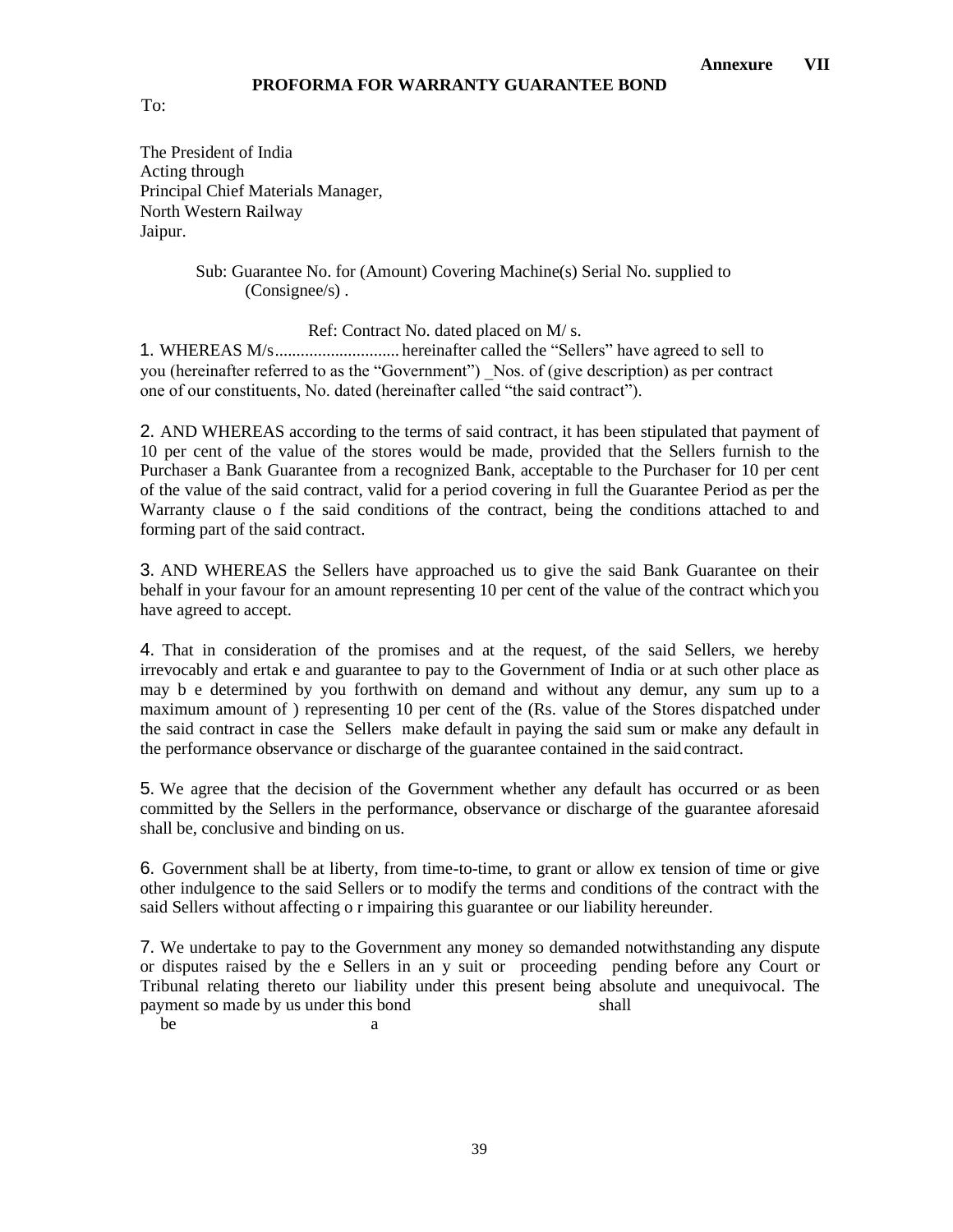valid discharge to our liability for payment there under and the Sellers shall have no claim against us for making such payment.

8. This Bank guarantee comes in to force when the balance ten percent of the value of the stores shipped per Vessel vide Bill of Lading No. dated (in the case dated or R/ R No. of indigenous contracts) under the said contract, has been paid and will remain in full force and effect up to i.e. for months counted from the date of placing the stores in services, and shall continue to be enforceable for further six months i.e. up to (date), hereinafter called the said d ate.

9. This guarantee will not be discharged due to the change in the constitution ofthe Bank or the Sellers.

10. That no claim under this guarantee shall be entertained by us unless the same has been preferred by the Government within the said date.

| .                  | Signature |        |       |
|--------------------|-----------|--------|-------|
|                    |           |        |       |
| Printed Name       |           |        |       |
| Witness            |           |        |       |
|                    |           |        |       |
| Read and Accepted. |           |        |       |
| (Designation)      |           |        |       |
|                    | (Banks)   | common | Seal) |
| Annexure           |           |        |       |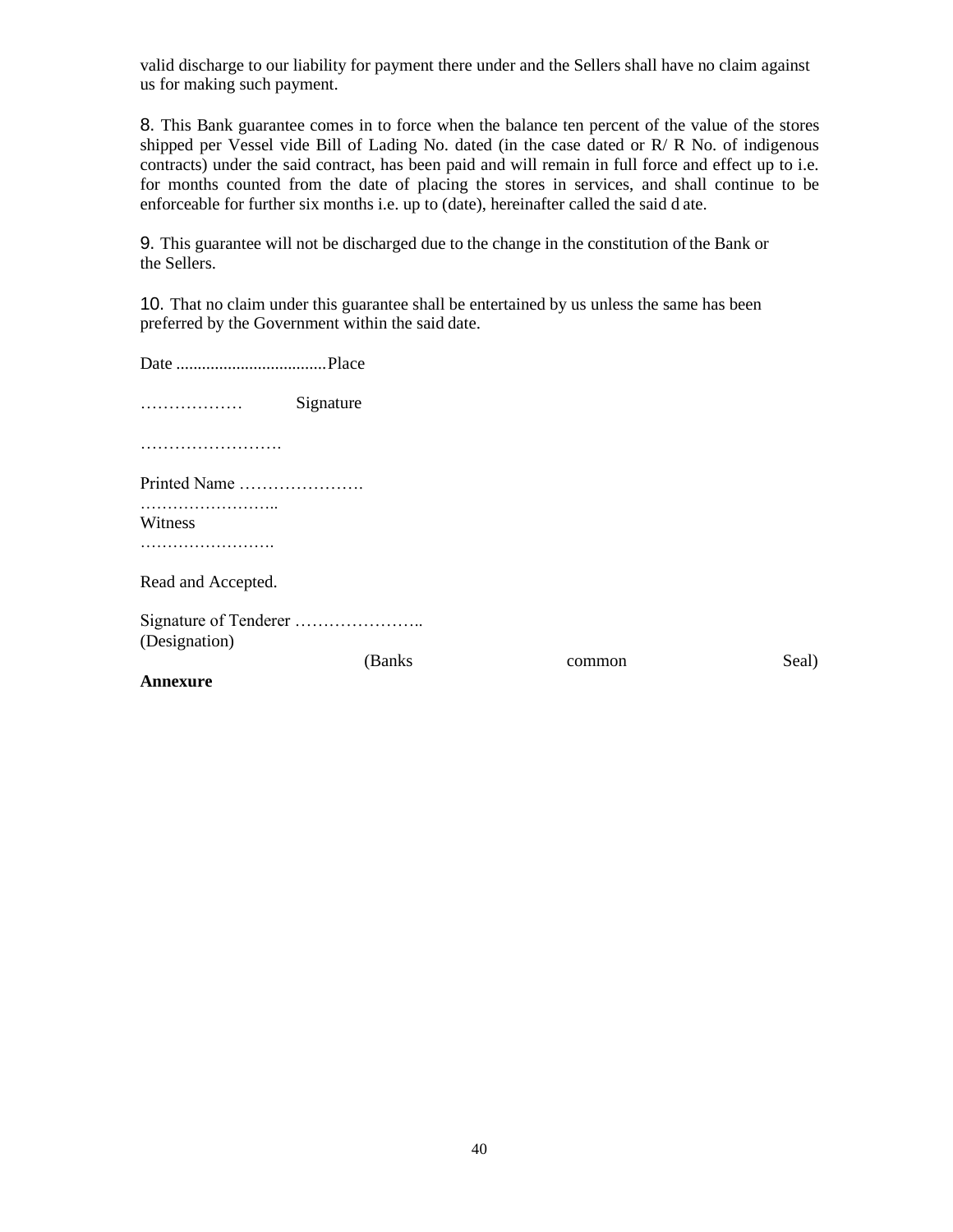## **NATIONAL ELECTRONIC FUNDS TRANSFER (NEFT) MANDATE FORM**

From: M/s. Date:

To:

FA & CAO/WST North Western Railway Jaipur

Sub : NEFT payments.

We refer to the NEFT being set up b y Railways for remittance of our payments using RBI's NEFT scheme. Our payments may be made through the above scheme to our under noted account No. Name of City Bank Code No. Branch Code No. Bank s Name Branch Address Branch Telephone / Fax No. Supplier s Account No. Type o f Account IFSC code for NEFT IFSC code for RTGS Supplier s name as per Account Telephone no. of supplier Suppliers E-mail ID Confirmed by Bank

Signature of supplier with Stamp and address

Enclose a copy of crossed cheque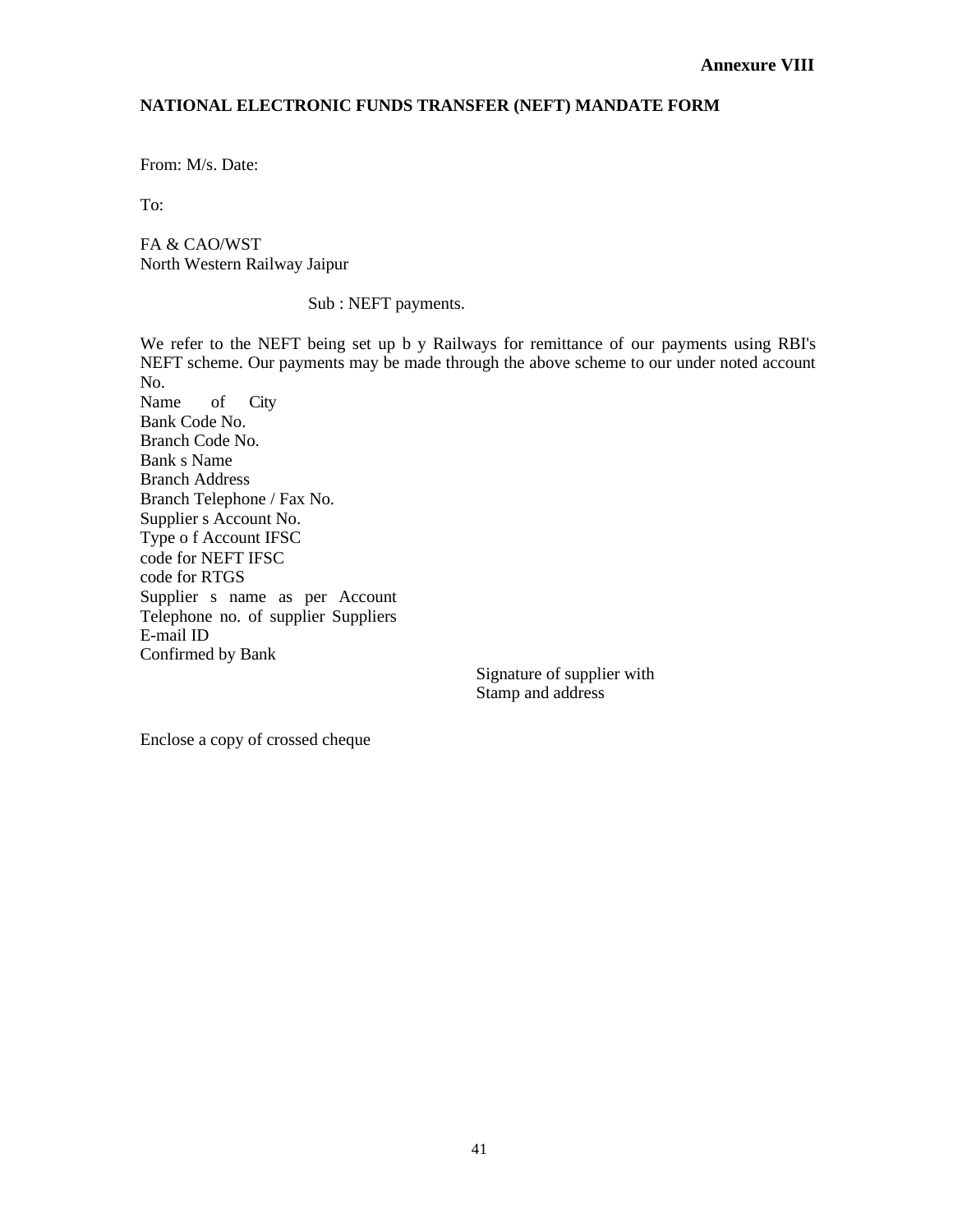## **Annexure-A**

#### **2900: SETTLEMENT OF DISPUTES**

**2901. Conciliation of disputes:** All disputes and differences of any kind whatsoever arising out of or in connection with the contract, whether during the currency of the contract or after its completion and whether before or after the determination of the contract, shall be referred by any of the parties to the concerned "Chief Materials Manager (CMM) " or "Divisional Railway Manager" of "Executive Director" through "Notice of Dispute". CMM or Divisional Railway Manager or Executive Director shall, within 30 days after receipt of "Notice of Dispute", notify the name of sole conciliator to the parties.

The Conciliator shall a9sist the parties to reach an amicable settlement in an independent and impartial manner within the terms of contract.

If the parties reach agreement on settlement of the dispute, they shall draw up a written settlement agreement duly signed by parties and conciliator. When the parties sign the settlement agreement, it shall be final and biding on the parties.

The parties shall not initiate, during the conciliation proceedings, any arbitral or judicial proceedings in respect of dispute that Is the subject matter of the conciliation proceedings.

The conciliation proceedings shall be terminated:

- 1. By the signing of the settlement agreement, .on the date of agreement; or
- 2. By written declaration of the conciliator, after consultation with the parties,to the effect that further efforts at conciliation are no longer justified, on the date of declaration; or
- 3. By a written declaration of any party to the conciliator to the effect that the concl1iation proceedings are terminated, on the date of declaration;

**2902 Matters Finally Determined by the Railway:** All disputes and differences of any kind whatsoever arising out of or in connection with the contract, whether during the currency of the conduct or after its completion and whether before or after the determination of the contract, shall be referred by the contractor to the General Manager (for the purpose of para 2900 the term General Manager shall imply Additional General Managers of Zonal Railways , General Managers for Production Units, Director General (Railway Stores), Member of the Railway Board, Head of the Organization in ease of contracts entered into by other organizations under the Ministry of Railways) and the General manager shall, within 120 days after receipt of the representation, make and notify decisions on all matters referred to by the Contractor in writing. Provided that matters for which provision has been made in any Clause of the Special or General Conditions of the Contract shall be deemed as 'excepted matters' (matters not arbitrable) and decisions of the Railway authority, thereon shall be final and binding on the Contractor, provided further that 'excepted matter' shall stand specifically excluded from the purview of the Arbitration Clause. Provided **further** that where Railways has raised the dispute, para **2902**  shall not apply.

#### **2903 : Demand for Arbitration:**

2903(i): In the event of any dispute or difference between the parties hereto as to the construction or operation of this contract, or the respective rights and liabilities of the parties on any matter in question, dispute or difference on any account, or if the Railway fails to make a decision within 120 days (as referred in 2902), then and in any such case, but except in any of the "excepted matters" referred to in Clause 2902 of these Conditions, parties to the contract, after 120 days but within 180 days of their presenting their final claim on disputed matters shall demand in writing that the dispute or difference be referred to arbitration. Provided that where the claim israised by Railways para 2903(i) shall not apply.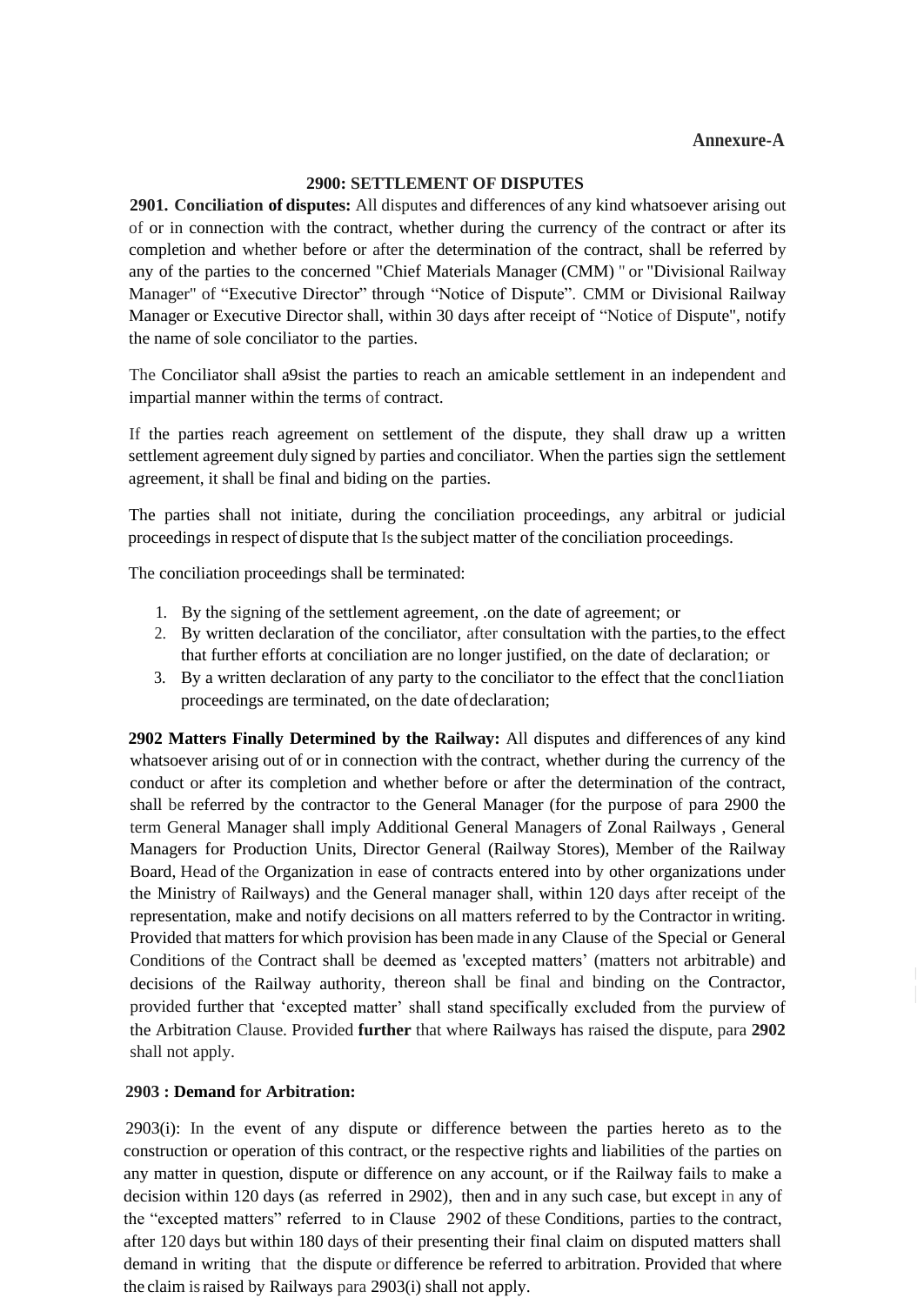**2903(ii)(a):** The demand for arbitration shall specify the matters which are in question, orsubject of the dispute or difference as also the amount of claim item-wise. Only such dispute or difference, in respect of which the demand has been made, together with counter claims or set off, shall be referred to arbitration and other matters shall notbe included in the reference.

**2903(ii)(b):** The parties may waive off the applicability of Sub-Section 12(5) of Arbitration and Conciliation Act 1996 (as amended), if they agree for such waiver in writing, after dispute having arisen between them.

**2903(iii)(a):** The Arbitration proceedings shall be assumed to have commenced from the day, a written and valid demand for arbitration is received by the Railway.

**2903(iii)(b):** The claimant shall submit his claims stating the facts supporting the claims alongwith all the relevant documents and the relief or remedy sought against each claim within n period of 30 days from the date of appointment of the Arbitral Tribunal.

**2903(iii)(c):** Respondent shall submit its defence statement and counter claim(s), if any within a period of 60 days of receipt *of* copy of claims from Tribunal, unless otherwise extension has been granted by Arbitral Tribunal.

**2903(iii)(d):** Place of Arbitration: The place of arbitration would be within the geographical limits of the Division of the Railway where the cause of action arose or the Headquarters of the concerned Railway or any other place with the written Consent of both the parties.

**2903 (iv): No** new claim shall be added during proceedings by either party. However, a party may amend or supplement the original claim or defense thereof dung the course of arbitration proceedings subject to acceptance by Tribunal having due regard to the delay in making it.

**2904: Obligation During Pendency of Arbitration:** Supplies under the contract shall, unless otherwise directed by the Purchase Officer, continue during the arbitration proceedings, and no payment due or payable by the Railway shall be withheld on account of such proceedings, provided, however, it shall be open for Arbitral Tribunal to consider and decide whether or not supplies should continue during arbitration proceedings.

**2905** : Appointment of Arbitrator:

**2905(a)** : **Appointment of Arbitrator where applicability of section 12 (5)** of Arbitration and Conciliation .Act has been waived off:

(i) In eases where the total value of all claims in question added together does not exceed Rs. 1,00,00,000/- (Rupees One Crore only), the Arbitral Tribunal shall consist of a Sole Arbitrator who shall be a Gazetted Officer of Railway not below Junior A‹1tninistrative Grade, nominated by the General Manager. The sole arbitrator shall be appointed within 60 days from the day when a written and valid demand for arbitration is received by GeneralManager.

(ii) **In cases where the total value of all claims in question added** together **exceeds Rs. 1,00,00,000/- (Rupees One Crore only),** the Arbitral Tribunal shall consist of a panel of three Gazetted Railway Officers not below Junior Administrative Grade or 2 Railway Gazetted Officers not below Junior Administrative Grade and a retired Railway Officer, retired not below the rank of Senior Administrative Grade Officer, as the arbitrators. For this purpose, the Railway will send a panel of at least four (4) names of Gazetted Railway Officers of one or more departments of the Railway which may also include the name(s) of retired Railway Officer(s) empanelled to work as Railway Arbitrator to the Contractor within 60 days from the day when a written and valid demand for arbitration is received by the General Manager.

Contractor will be asked to suggest to General Manager at least 2 names out of the panel for appointment as Contractor's nominee within 30 days from the date of dispatch of the request by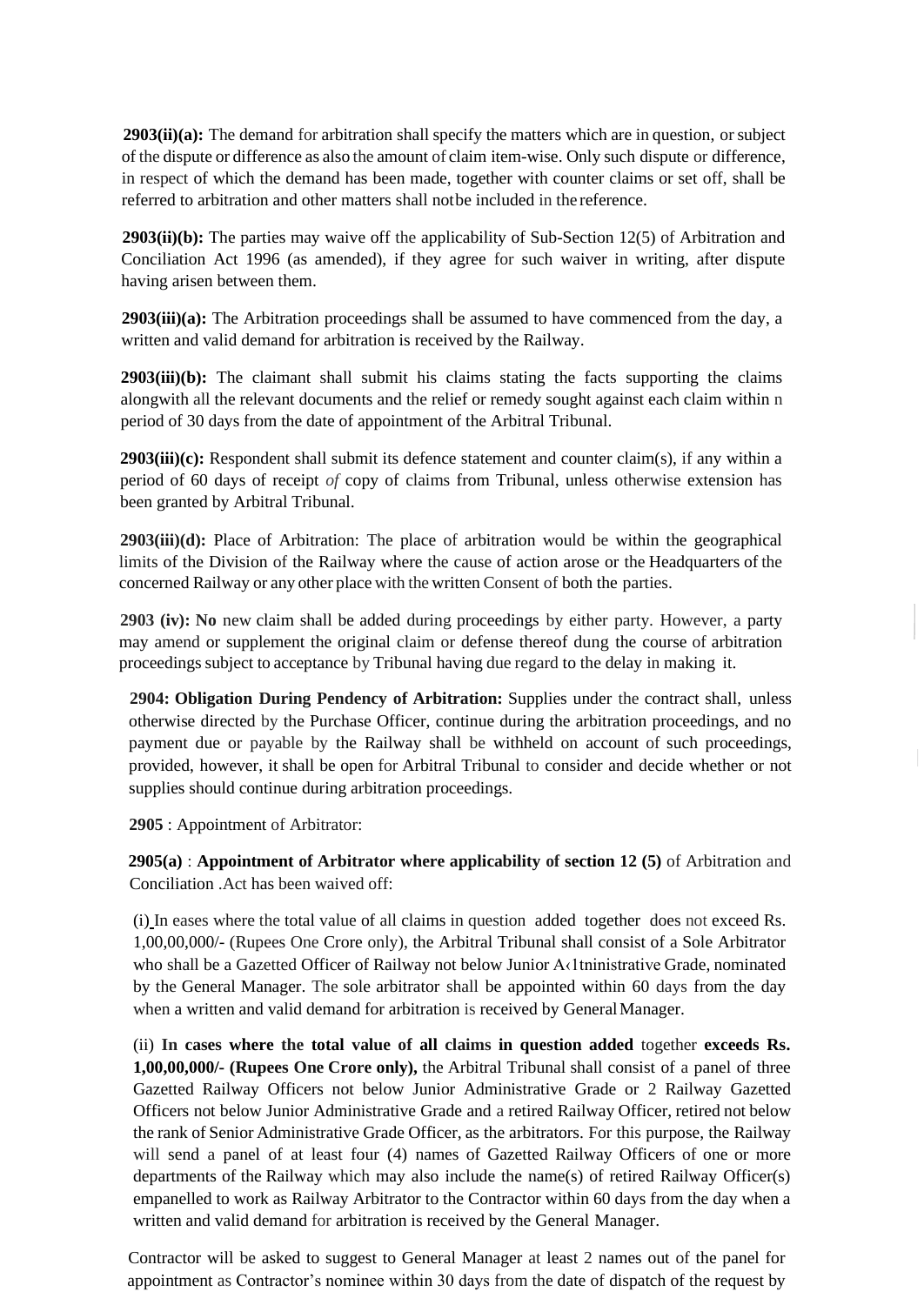Railway. The General Manager shall appoint at least one out of them as the Contractor's nominee and will, also simultaneously appoint the balance number of arbitrators either from the panel or from outside the panel, duly indicating the 'presiding arbitrator' from amongst the 3 arbitrators so appointed. General Manager shall complete this exercise of appointing the Arbitral Tribunal within 30 days from the receipt Of the names of Contractor's nominees. While nominating the arbitrators, it will be necessary to ensure that one of them is from the Accounts Department. An officer of Selection Grade of the Accounts Department may be considered of equal status to the officers in Senior Administrative Grade of other departments of the Railway for the purpose of appointment of arbitrator.

iii: The serving railway officer working in arbitral tribunal in the ongoing arbitration cases as per clause 2905(a)(i) and clause 2905 a(ii) above, can continue as arbitrator in the tribunal even after his retirement.

# **2905(b): Appointment of Arbitrator where applicability of Section 12 (5) of Arbitration and Conciliation** Act **has** not been waived off:

(i) In cases where the total value of all claims in question added together does not exceed Rs. **50,00,000/-** (Rupees **Fifty Lakh only),** the Arbitral Tribunal shall consist of a Retired Railway Officer, retired not below the rank of Senior Administrative Grade Officer, as the arbitrator. For this purpose, the Railway will send a panel of at least tour (4) flames ofretired Railway Officer(s) empanelled to work as Railway Arbitrator duly indicating their retirement dates to the Contractor within 60 days from the day when a written .and valid demand for arbitration is received by the General Manager.

Contractor will be asked to suggest to General Manager at least 2 names out of the panel for appointment as arbitrator within 30 days from the date of dispatch o1" the request by Railway. The General Manager shall appoint at least one out of them as the arbitrator.

(ii) In cases where the total value of all claims in question added together exceeds Rs. **50,00,000/- (Rupees Fifty Lakh only),** the Arbitral Tribunal shall consist of three (3) retired Railway Officers, retired not below the rank of Senior Administrative Grade Officer,. For this purpose, the Railway will send a panel of at least four (4) names of retired Railway Officer(s) empanelled to work as Railway Arbitrators duly indicating their retirement date to the Contractor within 60 days from the day when a written and valid demand for arbitration is received by the General Manager.

Contractor will be asked to suggest to General Manager at least 2 names out of the panel for appointment as Contractor's nominee within 30 days from the date of dispatch of the request by Railway. The General Manager shall appoint at least one out of them as the Contractor's nominee and will, also simultaneously appoint the balance number of arbitrators either from the panel or from outside the panel, duly indicating the 'Presiding Arbitrator' from amongst the 3 arbitrators so appointed. General Manager shall complete this exercise to' appointing the Arbitral Tribunal within 30 days from the receipt of the names of Contractor's nominees. While nominating the arbitrators, it will be necessary to ensure that one of them has served in the Accounts Department.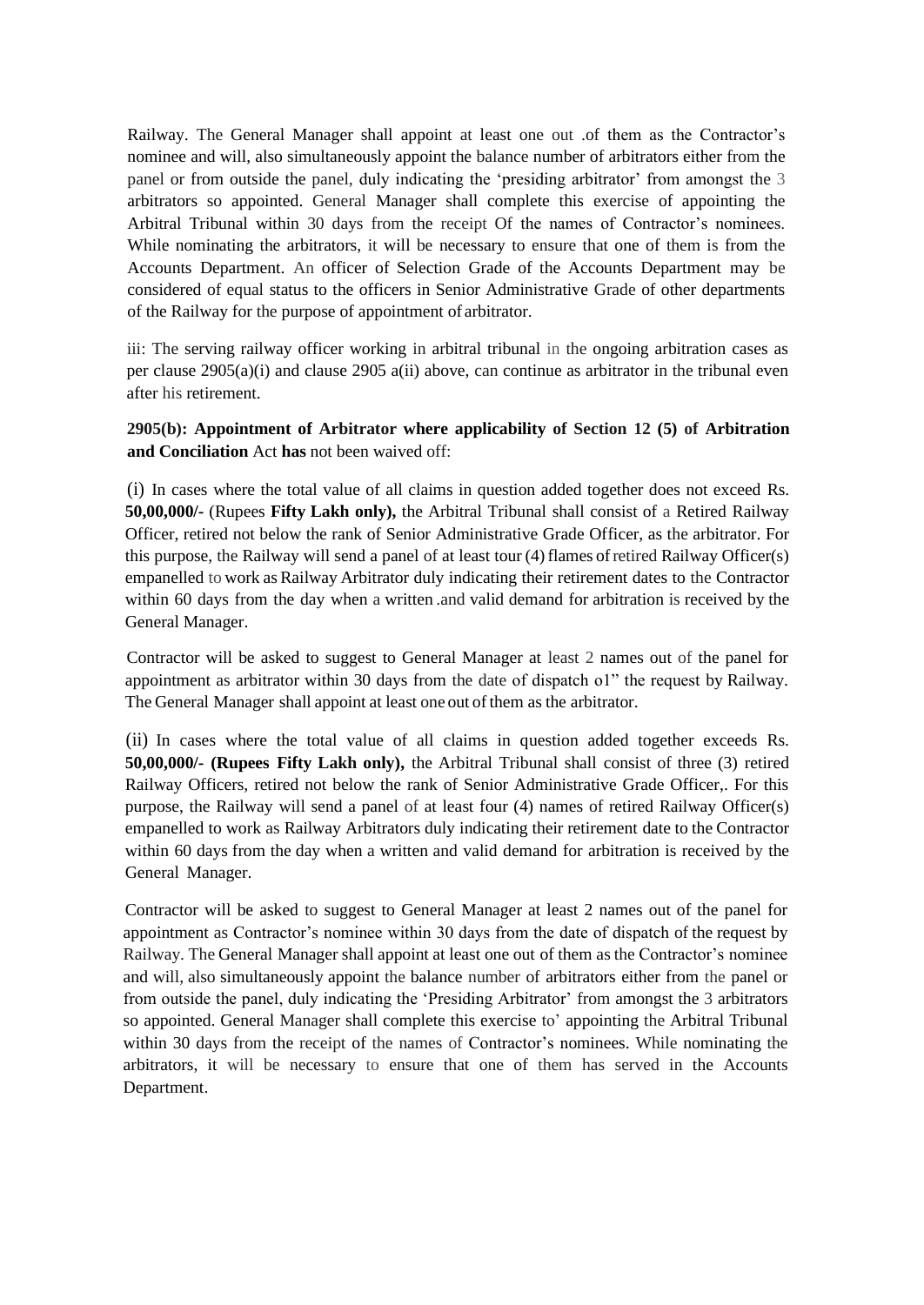**2905(c)(i): If the contractor does not .suggest his nominees for the arbitral tribunal** within **the prescribed timeframe, the General manager** shall proceed **for** appointment of arbitral tribunal within 30 days of the expiry of such time provided tocontractor.

**2905(c)(ii)** If one or more of the arbitrators appointed as above refuses to act as arbitrator, withdraws from his office as arbitrator, or vacates his/their office/offices or is/are unable or unwilling to perform his functions as arbitrator for any reason whatsoever or dies or in the opinion of the General Manager fails to act without undue delay, the General Manager shall appoint new arbitrator/arbitrators to act in his/their place in the same manner in which the earlier arbitrator/arbitrators had been appointed. Such re-constituted Tribunal may, at its discretion, proceed with the reference from the stage at which it was left by the previous arbitrator (s).

**2905(c)(ii)(a) Fast Track procedure:** Parties to the arbitration agreement, may, at any stage either before or at the time of appointment of the arbitral tribunal, agree in writing to have their dispute resolved by fast track procedure specified in Section 29B of the Arbitration & Conciliation Act, 1996, as amended.

**2905(c)(ii)** (b) Before proceeding into the merits of any dispute, the Arbitral Tribunal shall first decide and pass its orders over any plea submitted/objections raised by any party, if any, regarding appointment of Arbitral Tribunal, validity of arbitration agreement, jurisdiction and scope of the Tribunal to deal with the dispute (s) submitted to arbitration, applicability of time 'limitations' to any dispute, any violation of agreed procedure regarding conduct of the arbitral proceedings .or plea for interim measures Of protection and record its orders in day to day proceedings. A copy of the proceedings duly signed by all the members of tribunal should be provided to both the parties.

**2905(c)(iii):** (i) Qualification of Arbitrator (s):

# **(a) Serving Gazetted Railway .Officers of not below JA Grade level.**

- (b) Retired Railway Officers not below SA Grade level, one year after his date of retirement.
- (c) Age of arbitrator at the time of appointment shall he below 70 years-
- (ii) An arbitrator may be appointed notwithstanding the total number of arbitration cases in which he has been appointed in the past.

(iii) While appointing arbitrator(a) under Sub-Clause 2905(a)(i), 2905(a)(ii), 2905(b)(i) &  $2905(b)(ii)$  above, due care shall lbs taken that he/they is/are not the one/those who had an opportunity to deal with the matters to which the contract relates or who in the course of his/their duties as Railway servant(s) expressed views on all or any of the matters under dispute or differences. A certification to this effect as per annexure shall be taken from Arbitrators. The proceedings of the Arbitral tribunal or the award made by such Tribunal will, however, not be invalid merely for the reason that one or more arbitrator had, in the course of his Service, opportunity to deal with the matters to which the contract relates or who in the course of his/their duties expressed views on all or any of the matters under dispute.

 $\left|\right|$ 

**2905(d)(i):** The arbitral award shall state item wise, the sum and reasons upon which it is based. The analysis and reasonsshall bedetailed enough sothattheaward could be inferred there from.

**2905(d)(ii):** A party may apply for corrections of any computational errors, any typographical or clerical errors or any other error of similar nature occurring in the award of a Tribunal and interpretations of a specific point of award toTribunal within 60 days of receipt of the award.

**2905(d)(iii):** A party may apply to Tribunal within 60 days of receipt of award to make art additional award as to claims presented in the arbitral proceedings but omitted from the arbitral award.

2906:IncaseoftheTribunal,comprising ofthreemembers,anyruling onaward shall bemade by a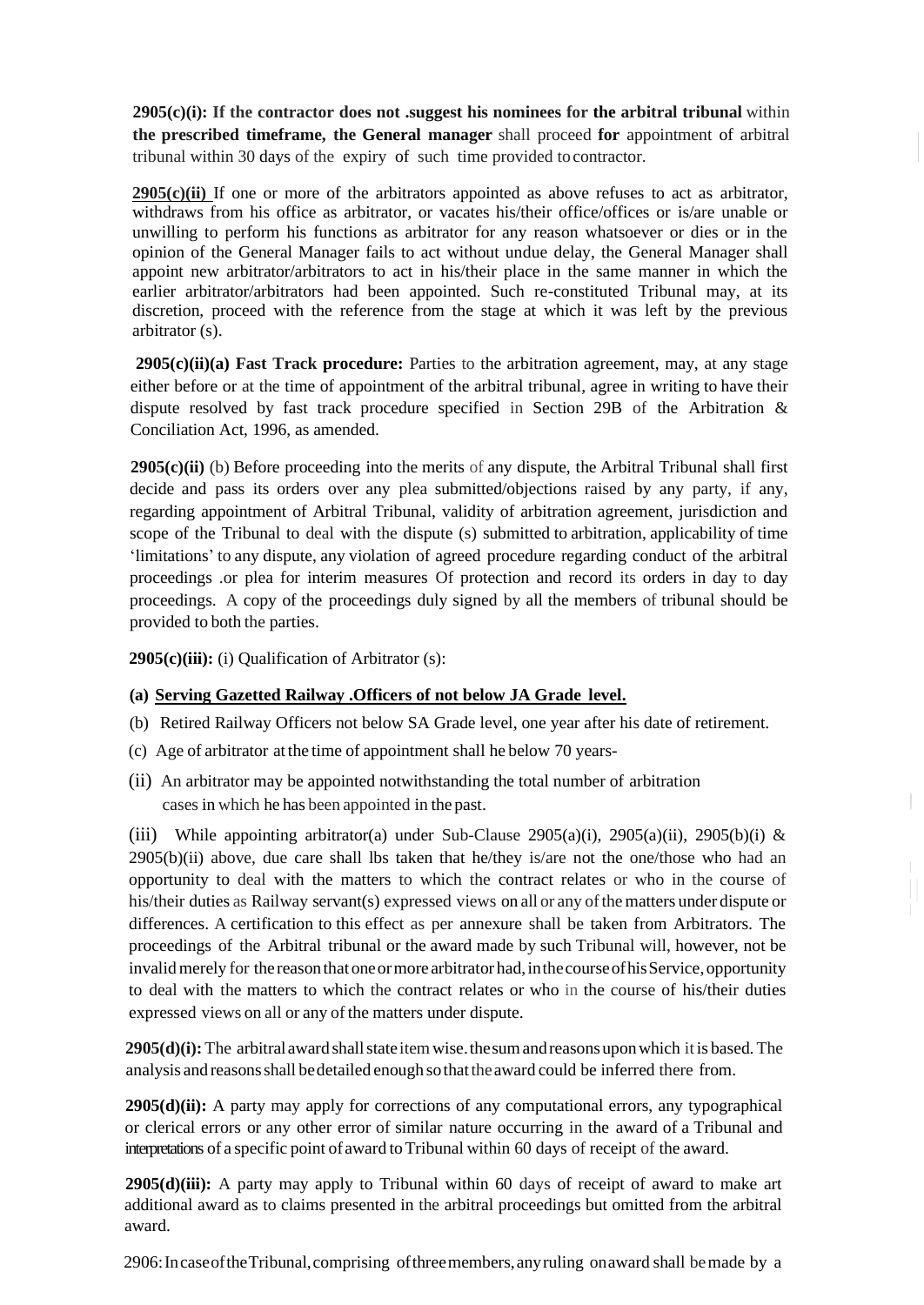majority of members of Tribunal. In the absence of such a majority, the views of the Presiding Arbitrator shall prevail).

**2907:** Where the arbitral award is for the payment of money, no interest shall be payable on whole or any part of the money for any period till the date on which the award is made.

**2908(a).** The cost of arbitration Shall be borne by the respective parties. The cost shall inter-alia include fee of the arbitrator(s), as per the rates fixed by Railway Board from time to time and the fee shall be borne equally by both the parties. Further, the fee payable to the arbitrator(s) would be governed bythe instructions issued on thesubject byRailway Board from time totime irrespective ofthe fact whetherthe arbitrator(s) is/are appointed by the Railway Administration or by the court of law unless specifically directed by Hon'ble Court otherwise on the matter.

2908(b): Sole arbitrator shall be entitled for 25% extra fee over the fee prescribed by Railway Board from time to time.

**2909:** The Micro, Small and Medium Enterprises Development (MSMED) Act, 2006 provides parties to a dispute (where one of the parties is a Micro or Small Enterprise) tomake a reference to Micro and Small Enterprises Facilitation Council, if the dispute is in regard to any amount due under Section 17 of the MSMED Act, 2006. In case a Micro or Small Enterprise, being a party to dispute, makes a reference under the provisions in MSMED Act 2006, the provisions o1" the MSMED Act 2006, shall prevail over conciliation and arbitration agreement as contained in the contract.

2910: Subject to the provisions of the aforesaid Arbitration and Conciliation Act 1996 acted the rules there under and relevant para of lRS Conditions of Contract and any statutory modifications thereof' shall apply to the appointment of' arbitrators and arbitration proceedings under this Clause.